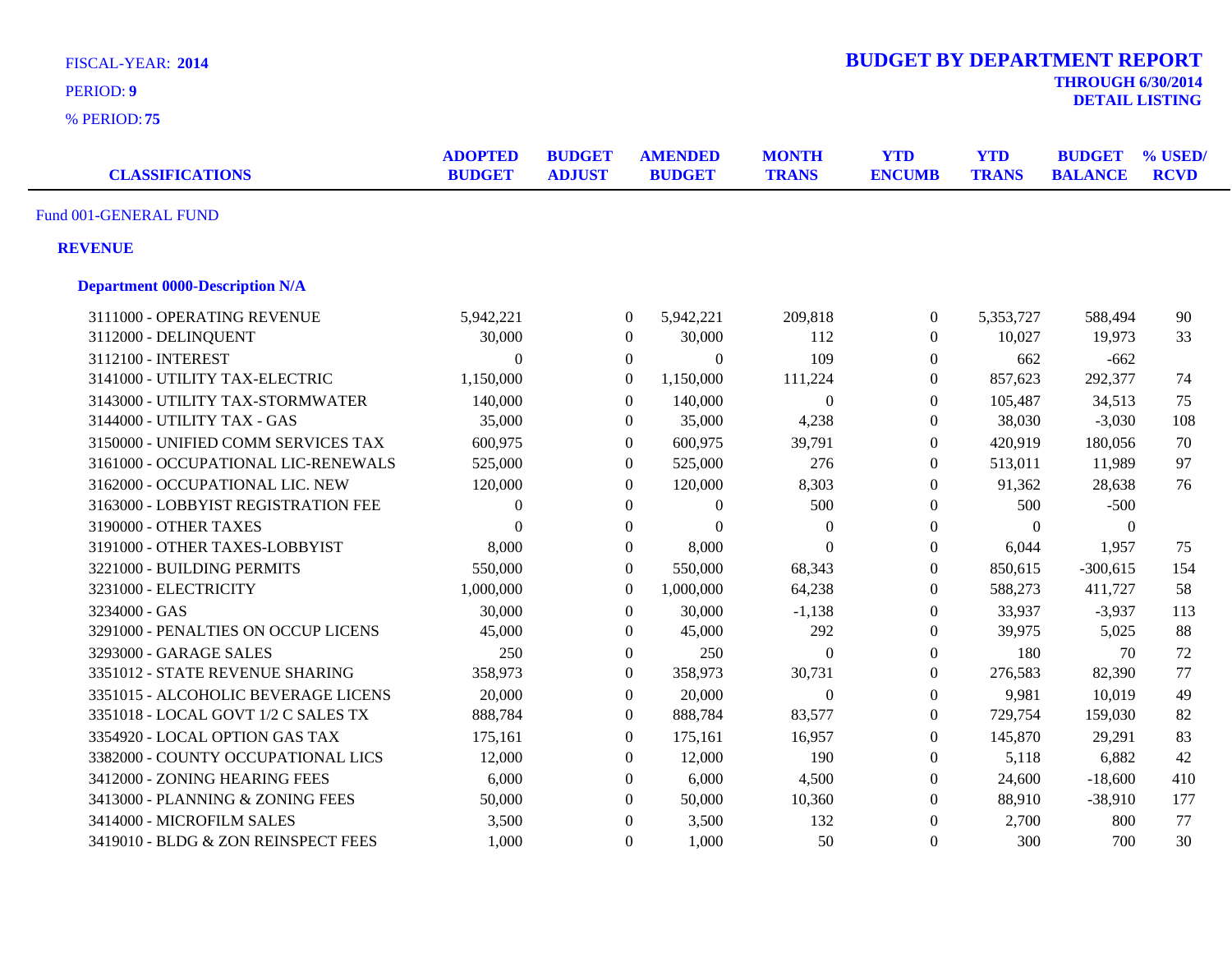| <b>CLASSIFICATIONS</b>              | <b>ADOPTED</b><br><b>BUDGET</b> | <b>BUDGET</b><br><b>ADJUST</b> | <b>AMENDED</b><br><b>BUDGET</b> | <b>MONTH</b><br><b>TRANS</b> | <b>YTD</b><br><b>ENCUMB</b> | <b>YTD</b><br><b>TRANS</b> | <b>BUDGET</b><br><b>BALANCE</b> | % USED/<br><b>RCVD</b> |
|-------------------------------------|---------------------------------|--------------------------------|---------------------------------|------------------------------|-----------------------------|----------------------------|---------------------------------|------------------------|
| 3419030 - CERT OF USE/OCCUPANCY     | 11,000                          | $\overline{0}$                 | 11,000                          | 2,200                        | $\overline{0}$              | 15,125                     | $-4,125$                        | 137                    |
| 3419040 - CODE ENFORCEMENT FINES    | 150,000                         | $\Omega$                       | 150,000                         | 8,604                        | $\overline{0}$              | 104,198                    | 45,802                          | 69                     |
| 3419051 - FINGERPRNT&PASSPRT PROCES | 6,000                           | $\Omega$                       | 6,000                           | 660                          | $\theta$                    | 5,215                      | 785                             | 86                     |
| 3421010 - POLICE SERVICES           | 32,000                          | $\Omega$                       | 32,000                          | 1,272                        | $\theta$                    | 39,398                     | $-7,398$                        | 123                    |
| 3421021 - TOWING ADMIN FEE          | 4,000                           | $\overline{0}$                 | 4,000                           | 420                          | $\overline{0}$              | 2,390                      | 1,610                           | 59                     |
| 3421025 - SCHL CRSNG GRDS- CTY REIM | 25,000                          | $\Omega$                       | 25,000                          | 5,018                        | $\theta$                    | 15,793                     | 9,207                           | 63                     |
| 3434100 - SOLID WASTE CHARGES       | 20,000                          | $\theta$                       | 20,000                          | 260                          | $\theta$                    | 6,697                      | 13,303                          | 33                     |
| 3434200 - PRIVATE HAULERS PERMIT FE | 510,000                         | $\mathbf{0}$                   | 510,000                         | 44,542                       | $\overline{0}$              | 368,888                    | 141,112                         | 72                     |
| 3445100 - PARKING PERMITS           | 50,000                          | $\overline{0}$                 | 50,000                          | 9,015                        | $\boldsymbol{0}$            | 76,349                     | $-26,349$                       | 152                    |
| 3445200 - PARKING METERS FRANCHISE  | 2,320,000                       | $\theta$                       | 2,320,000                       | 175,114                      | $\theta$                    | 1,568,924                  | 751,076                         | 67                     |
| 3445210 - VALET PARKING             | 80,000                          | $\theta$                       | 80,000                          | 6,645                        | $\Omega$                    | 56,980                     | 23,020                          | 71                     |
| 3445220 - PARKING FUND REVENUE      | 25,000                          | $\overline{0}$                 | 25,000                          | $\boldsymbol{0}$             | $\boldsymbol{0}$            | 17,520                     | 7,480                           | 70                     |
| 3445300 - PARKING VIOLATIONS        | 624,000                         | $\theta$                       | 624,000                         | 61,209                       | 0                           | 399,221                    | 224,779                         | 63                     |
| 3445400 - PARKING METER CASH KEY    | $\Omega$                        | $\Omega$                       | $\Omega$                        | $\Omega$                     | $\theta$                    | $\Omega$                   | $\theta$                        |                        |
| 3472620 - TENNIS COURT FEES         | 22,000                          | $\theta$                       | 22,000                          | 9,750                        | $\theta$                    | 17,550                     | 4,450                           | 79                     |
| 3472630 - RECREATION FEES           | 125,000                         | $\mathbf{0}$                   | 125,000                         | 7,596                        | $\boldsymbol{0}$            | 118,760                    | 6,241                           | 95                     |
| 3472631 - MULTIPURPOSE CNTR-RENTAL  | 40,000                          | $\Omega$                       | 40,000                          | 3,420                        | $\theta$                    | 24,495                     | 15,505                          | 61                     |
| 3472632 - MULTIPRPOSE CNTR-MEMBSHIP | 26,000                          | $\Omega$                       | 26,000                          | 1,790                        | $\Omega$                    | 18,983                     | 7,017                           | 73                     |
| 3472650 - S MIAMI PARK - RENTAL     | 500                             | $\Omega$                       | 500                             | $-1,800$                     | $\theta$                    | 450                        | 50                              | 90                     |
| 3472660 - CONCESSION STANDS         | 5,000                           | $\mathbf{0}$                   | 5,000                           | $\mathbf{0}$                 | $\overline{0}$              | 300                        | 4,700                           | 6                      |
| 3511200 - METRO COURT FINES         | 105,000                         | $\Omega$                       | 105,000                         | 5,045                        | $\Omega$                    | 35,688                     | 69,312                          | 33                     |
| 3541000 - BURGLAR ALARM FINES       | 35,000                          | $\Omega$                       | 35,000                          | 4,025                        | $\theta$                    | 23,810                     | 11,190                          | 68                     |
| 3541050 - ALARM REGISTRATION CHG    | 46,000                          | $\Omega$                       | 46,000                          | 900                          | $\overline{0}$              | 28,675                     | 17,325                          | 62                     |
| 3612000 - INTEREST INCOME           | 87,204                          | $\Omega$                       | 87,204                          | 6,925                        | $\theta$                    | 64,309                     | 22,895                          | 73                     |
| 3614000 - DIVIDENDS INCOME          | 1,400                           | $\Omega$                       | 1,400                           | $\theta$                     | 0                           | 1,094                      | 306                             | 78                     |
| 3621100 - PARKING GARAGE RENT       | 75,996                          | $\Omega$                       | 75,996                          | 12,666                       | $\theta$                    | 87,383                     | $-11,387$                       | 114                    |
| 3622000 - FASCELL PARK              | 30,000                          | $\mathbf{0}$                   | 30,000                          | $-2,640$                     | $\overline{0}$              | 18,440                     | 11,560                          | 61                     |
| 3623000 - BUS BENCH ADS             | 14,500                          | $\theta$                       | 14,500                          | $\theta$                     | $\theta$                    | 13,776                     | 724                             | 95                     |
| 3625000 - RENT C.A.A.               | 27,000                          | $\Omega$                       | 27,000                          | $\theta$                     | $\Omega$                    | 27,000                     | $\theta$                        | 100                    |
| 3627500 - SOUTH MIAMI MIDDLE SCHOOL | 20,000                          | $\Omega$                       | 20,000                          | $\theta$                     | $\theta$                    | 20,868                     | $-868$                          | 104                    |
| 3629000 - PALMER PARK RENTALS       | 30,000                          | $\Omega$                       | 30,000                          | 5,058                        | $\theta$                    | 20,748                     | 9,252                           | 69                     |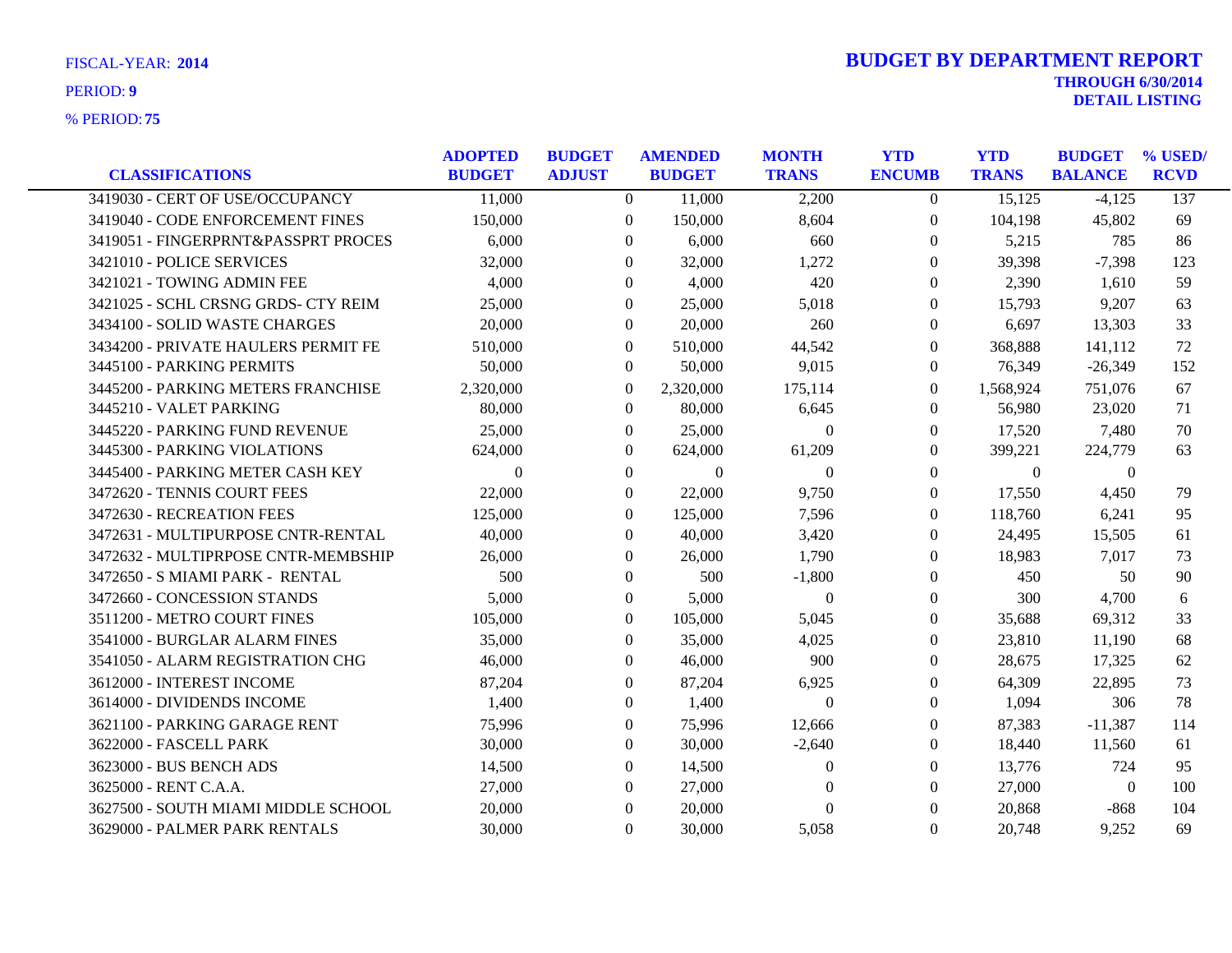|                                                    | <b>ADOPTED</b> | <b>BUDGET</b>    | <b>AMENDED</b> | <b>MONTH</b>     | <b>YTD</b>       | <b>YTD</b>     | <b>BUDGET</b>  | % USED/         |
|----------------------------------------------------|----------------|------------------|----------------|------------------|------------------|----------------|----------------|-----------------|
| <b>CLASSIFICATIONS</b>                             | <b>BUDGET</b>  | <b>ADJUST</b>    | <b>BUDGET</b>  | <b>TRANS</b>     | <b>ENCUMB</b>    | <b>TRANS</b>   | <b>BALANCE</b> | <b>RCVD</b>     |
| 3669000 - HOSPITAL LANDSCAPE REVENU                | 7,634          | $\Omega$         | 7,634          | $\Omega$         | $\Omega$         | 7,634          | $\theta$       | 100             |
| 3669100 - PARKS                                    | 0              | $\boldsymbol{0}$ | $\overline{0}$ | 9,481            | $\boldsymbol{0}$ | 28,833         | $-28,833$      |                 |
| 3695000 - REIMB WORKERS COMP.                      | $\Omega$       | $\Omega$         | $\Omega$       | 895              | $\Omega$         | 19,499         | $-19,499$      |                 |
| 3695400 - REIMBSMNT-PUB WORKS LABOR                | 0              | $\Omega$         | $\Omega$       | 85               | $\Omega$         | 9,408          | $-9,408$       |                 |
| 3697000 - GAIN/LOSS ON ASSET SALE                  | $\overline{0}$ | $\Omega$         | $\Omega$       | $\Omega$         | $\Omega$         | $\theta$       | $\Omega$       |                 |
| 3699201 - MISC. OTHERS                             | 170,000        | $\Omega$         | 170,000        | 3,588            | $\Omega$         | 138,685        | 31,315         | 81              |
| 3699225 - SUNSET DR MTCE-FDOT REIMB                | 3,952          | $\overline{0}$   | 3,952          | 995              | $\Omega$         | 2,985          | 967            | 75              |
| 3699250 - INSURANCE CLAIMS RECOVERY                | 0              | $\overline{0}$   | $\Omega$       | $\Omega$         | $\Omega$         | 24,608         | $-24,608$      |                 |
| 3699501 - SECTION 185 STATE CONTRIB                | 85,000         | $\overline{0}$   | 85,000         | $\theta$         | $\Omega$         | $\overline{0}$ | 85,000         |                 |
| 3811000 - CONTRIB. FROM OTHER FUNDS                | 25,000         | $\Omega$         | 25,000         | $\Omega$         | $\Omega$         | 25,000         | $\Omega$       | 100             |
| 3811500 - TRANSFER WATER/SEWER FUND                | 250,000        | $\Omega$         | 250,000        | $\Omega$         | $\Omega$         | 250,000        | $\Omega$       | 100             |
| 3811700 - TRANSFER FROM CRA                        | 83,173         | $\Omega$         | 83,173         | $\theta$         | $\Omega$         | 33,173         | 50,000         | 39              |
| Department 0000-Description N/A TOTAL              | 16,864,223     | $\Omega$         | 16,864,223     | 1,035,341        | $\Omega$         | 13,933,040     | 2,931,185      | $\overline{82}$ |
| <b>REVENUE TOTAL</b>                               | 16,864,223     | $\mathbf{0}$     | 16,864,223     | 1,035,341        | $\bf{0}$         | 13,933,040     | 2,931,185      | 82              |
| <b>EXPENSE</b>                                     |                |                  |                |                  |                  |                |                |                 |
| <b>Department 1100-MAYOR &amp; CITY COMMISSION</b> |                |                  |                |                  |                  |                |                |                 |
| 5111110 - EXECUTIVE SALARIES                       | 62,000         | $\overline{0}$   | 62,000         | 5,167            | $\theta$         | 46,500         | 15,500         | 75              |
| 5112110 - F.I.C.A.                                 | 4,743          | $\overline{0}$   | 4,743          | 395              | $\overline{0}$   | 3,589          | 1,154          | 75              |
| 5112410 - WORKERS' COMPENSATION                    | 186            | $\Omega$         | 186            | $\Omega$         | $\Omega$         | 92             | 94             | 49              |
| 5114010 - MAYOR'S EXPENSE                          | 2,000          | $\mathbf{0}$     | 2,000          | $\theta$         | $\Omega$         | 1,246          | 754            | 62              |
| 5114020 - COMMISSIONER'S EXP -ONE                  | 1,500          | $\overline{0}$   | 1,500          | $\overline{0}$   | $\Omega$         | 60             | 1,440          | $\overline{4}$  |
| 5114030 - COMMISSIONER'S EXP-FOUR                  | 1,500          | $\overline{0}$   | 1,500          | $\theta$         | $\Omega$         | 1,170          | 330            | 78              |
| 5114040 - COMMISSIONER'S EXP-THREE                 | 1,500          | $\Omega$         | 1,500          | $\theta$         | $\Omega$         | $\theta$       | 1,500          |                 |
| 5114050 - COMMISSIONER'S EXP TWO                   | 1,500          | $\boldsymbol{0}$ | 1,500          | $\boldsymbol{0}$ | $\theta$         | $\theta$       | 1,500          |                 |
| 5114060 - AUTO ALLOWANCE                           | 500            | $\Omega$         | 500            | 42               | $\Omega$         | 375            | 125            | 75              |
| 5114071 - MAYOR                                    | 1,200          | $\overline{0}$   | 1,200          | $\theta$         | $\Omega$         | 1,178          | 22             | 98              |
| 5114072 - COMM. ONE                                | 1,200          | $\Omega$         | 1,200          | 133              | $\Omega$         | 133            | 1,067          | 11              |
| 5114073 - COMM. TWO                                | 1,200          | $\Omega$         | 1,200          | $\theta$         | $\Omega$         | $\Omega$       | 1,200          |                 |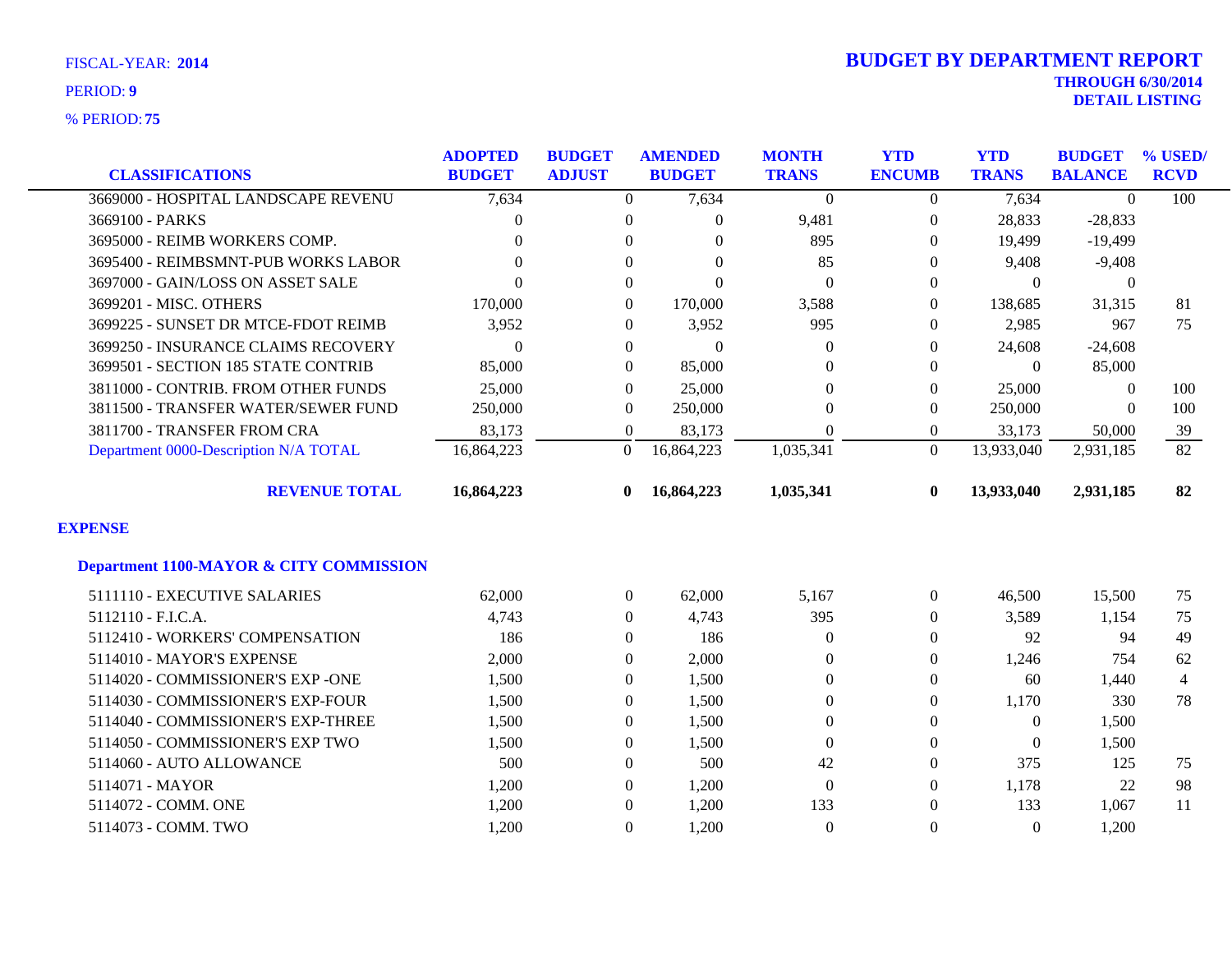| ,,,,,,,,,,,,                            |                                 |                                |                                 |                              |                             |                            |                                 |                           |
|-----------------------------------------|---------------------------------|--------------------------------|---------------------------------|------------------------------|-----------------------------|----------------------------|---------------------------------|---------------------------|
| <b>CLASSIFICATIONS</b>                  | <b>ADOPTED</b><br><b>BUDGET</b> | <b>BUDGET</b><br><b>ADJUST</b> | <b>AMENDED</b><br><b>BUDGET</b> | <b>MONTH</b><br><b>TRANS</b> | <b>YTD</b><br><b>ENCUMB</b> | <b>YTD</b><br><b>TRANS</b> | <b>BUDGET</b><br><b>BALANCE</b> | $\%$ USED/<br><b>RCVD</b> |
| 5114074 - COMM. THREE                   | 1,200                           |                                | 1,200<br>$\overline{0}$         | 133                          | $\Omega$                    | 133                        | 1,067                           | 11                        |
| 5114075 - COMM. FOUR                    | 1,200                           |                                | $\overline{0}$<br>1,200         | 167                          | $\overline{0}$              | 617                        | 583                             | 51                        |
| 5114120 - TELEPHONE SERVICE             | 5,000                           |                                | 5,000<br>$\Omega$               | 417                          | 0                           | 3,750                      | 1,250                           | 75                        |
| 5114830 - KEYS AND FLOWERS              | 750                             |                                | 750<br>$\mathbf{0}$             | 296                          | 0                           | 469                        | 282                             | 62                        |
| 5115210 - SUPPLIES                      | 1,750                           |                                | $\overline{0}$<br>1,750         | 13                           | $\overline{0}$              | 991                        | 759                             | 56                        |
| 5115410 - MEMBER. & SUBSCRIPTIONS       | 3,900                           |                                | 3,900<br>$\mathbf{0}$           | $\Omega$                     | $\overline{0}$              | 3,274                      | 626                             | 83                        |
| Department 1100-MAYOR & CITY COMMISSION | 92,829                          |                                | 92,829<br>$\theta$              | 6,763                        | $\Omega$                    | 63,577                     | 29,253                          | 68                        |
| <b>Department 1200-CITY CLERK</b>       |                                 |                                |                                 |                              |                             |                            |                                 |                           |
| 5121210 - REGULAR                       | 184,267                         |                                | $\overline{0}$<br>184,267       | 14,251                       | $\theta$                    | 115,296                    | 68,971                          | 62                        |
| 5122110 - F.I.C.A.                      | 14,096                          |                                | $\overline{0}$<br>14,096        | 1,110                        | $\overline{0}$              | 9,020                      | 5,076                           | 63                        |
| 5122210 - PENSION PLAN-CONTRIBUTION     | 26,534                          |                                | $\Omega$<br>26,534              | $\sqrt{ }$                   | $\Omega$                    | 14,890                     | 11,644                          | 56                        |
| 5122310 - GROUP HEALTH INSURANCE        | 19,655                          |                                | $\Omega$<br>19,655              | 1,513                        | $\theta$                    | 8,657                      | 10.998                          | 44                        |
| 5122410 - WORKERS' COMPENSATION         | 553                             |                                | $\overline{0}$<br>553           | $\Omega$                     | $\overline{0}$              | 275                        | 278                             | 49                        |
| 5123450 - CONTRACTUAL SERVICES          | 12,600                          |                                | $\overline{0}$<br>12,600        | 2,100                        | 3,150                       | 12,600                     | $\Omega$                        | 100                       |
| 5123480 - DIGITIZING                    | 45,000                          |                                | $\overline{0}$<br>45,000        | $\Omega$                     | 0                           | 29,707                     | 15,294                          | 66                        |
| 5124070 - TRAVEL & CONFERENCE           | 11,200                          |                                | 11,200<br>$\Omega$              | 2,936                        | 0                           | 9,381                      | 1,819                           | 83                        |

| 5121210 - REGULAR                   | 184,267 | $\left($         | 184,267 | 14,251   | $\left($ | 115,296  | 68,971   | 62  |
|-------------------------------------|---------|------------------|---------|----------|----------|----------|----------|-----|
| 5122110 - F.I.C.A.                  | 14,096  | $\Omega$         | 14,096  | 1,110    | 0        | 9,020    | 5,076    | 63  |
| 5122210 - PENSION PLAN-CONTRIBUTION | 26,534  | $\overline{0}$   | 26,534  | $\Omega$ | 0        | 14,890   | 11,644   | 56  |
| 5122310 - GROUP HEALTH INSURANCE    | 19,655  | $\Omega$         | 19,655  | 1,513    | 0        | 8,657    | 10,998   | 44  |
| 5122410 - WORKERS' COMPENSATION     | 553     | $\mathbf{0}$     | 553     | $\Omega$ | $\theta$ | 275      | 278      | 49  |
| 5123450 - CONTRACTUAL SERVICES      | 12,600  | $\theta$         | 12,600  | 2,100    | 3,150    | 12,600   | $\Omega$ | 100 |
| 5123480 - DIGITIZING                | 45,000  | $\theta$         | 45,000  | $\Omega$ | $\Omega$ | 29,707   | 15,294   | 66  |
| 5124070 - TRAVEL & CONFERENCE       | 11,200  | $\mathbf{0}$     | 11,200  | 2,936    | $\theta$ | 9,381    | 1,819    | 83  |
| 5124110 - POSTAGE                   | 500     | $\theta$         | 500     | $\Omega$ | 0        | 216      | 284      | 43  |
| 5124120 - TELEPHONE SERVICES        | 360     | $\Omega$         | 360     | 30       | 0        | 210      | 150      | 58  |
| 5124632 - INTERNET SERVICES         | 1,431   | $\mathbf{0}$     | 1,431   | $\theta$ | $\theta$ | $\Omega$ | 1,431    |     |
| 5124710 - PRINTING MATERIAL-INFRAST | 1,668   | $\theta$         | 1,668   | 334      | $\Omega$ | 1,366    | 302      | 81  |
| 5124910 - LEGAL ADS/COMP PLAN ATTON | 30,000  | $\Omega$         | 30,000  | 1,385    | 0        | 29,636   | 364      | 98  |
| 5124920 - ELECTIONS                 | 32,818  | $\Omega$         | 32,818  | $\Omega$ | 0        | $\theta$ | 32,818   |     |
| 5124950 - CODIFICATIONS             | 3,700   | $\theta$         | 3,700   | 1,852    | $\Omega$ | 2,552    | 1,148    | 68  |
| 5125210 - SUPPLIES                  | 980     | $\boldsymbol{0}$ | 980     | 338      | $\theta$ | 620      | 360      | 63  |
| 5125410 - MEMBER. & SUBSCRIPTIONS   | 650     | $\overline{0}$   | 650     | $\theta$ | $\theta$ | 330      | 320      | 50  |
| Department 1200-CITY CLERK TOTAL    | 386,012 | $\theta$         | 386,012 | 25,849   | 3,150    | 234,756  | 151,257  | 60  |
| <b>Department 1310-CITY MANAGER</b> |         |                  |         |          |          |          |          |     |
| 5131210 - REGULAR                   | 322,408 | $\theta$         | 322,408 | 28,124   | $\theta$ | 240,870  | 81,538   | 74  |
| 5131310 - PART-TIME                 | 32,886  | $\mathbf{0}$     | 32,886  | $\theta$ | $\theta$ | 1,648    | 31,238   | 5   |
|                                     |         |                  |         |          |          |          |          |     |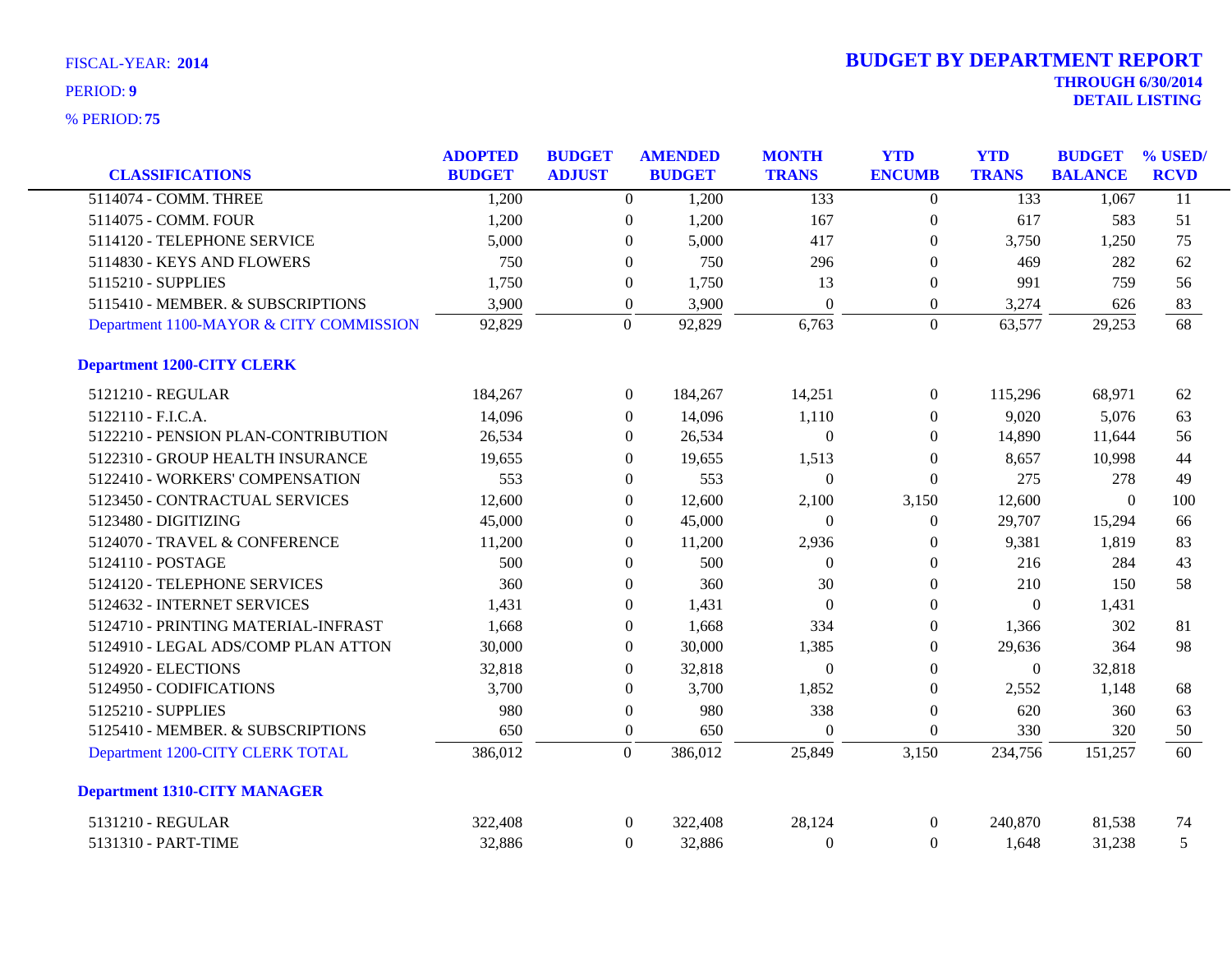|                                         | <b>ADOPTED</b> | <b>BUDGET</b>    | <b>AMENDED</b> | <b>MONTH</b>     | <b>YTD</b>       | <b>YTD</b>   | <b>BUDGET</b>  | % USED/         |
|-----------------------------------------|----------------|------------------|----------------|------------------|------------------|--------------|----------------|-----------------|
| <b>CLASSIFICATIONS</b>                  | <b>BUDGET</b>  | <b>ADJUST</b>    | <b>BUDGET</b>  | <b>TRANS</b>     | <b>ENCUMB</b>    | <b>TRANS</b> | <b>BALANCE</b> | <b>RCVD</b>     |
| $5132110 - F.L.C.A.$                    | 27,180         | $\overline{0}$   | 27,180         | 2,285            | $\overline{0}$   | 19,626       | 7,554          | $\overline{72}$ |
| 5132210 - PENSION PLAN CONTRIBUTION     | 9,500          | $\boldsymbol{0}$ | 9,500          | $\boldsymbol{0}$ | $\theta$         | 5,331        | 4,169          | 56              |
| 5132220 - DEFERRED COMP CONTRIB.        | 29,209         | $\boldsymbol{0}$ | 29,209         | 574              | $\overline{0}$   | 4,294        | 24,915         | 14              |
| 5132310 - GROUP HEALTH INSURANCE        | 33,912         | $\Omega$         | 33,912         | 2,208            | $\theta$         | 20,875       | 13,037         | 61              |
| 5132410 - WORKERS' COMPENSATION         | 1,066          | $\mathbf{0}$     | 1,066          | $\theta$         | $\Omega$         | 529          | 537            | 49              |
| 5133450 - CONTRACTUAL SERVCS-INFRA      | 144,000        | $\boldsymbol{0}$ | 144,000        | 36,500           | 49,000           | 143,715      | 286            | 99              |
| 5134060 - AUTO ALLOWANCE                | 7,200          | $\mathbf{0}$     | 7,200          | 600              | $\overline{0}$   | 5,400        | 1,800          | 75              |
| 5134065 - CITY MANAGER'S EXPENSE        | 1,000          | 2,000            | 3,000          | 30               | $\Omega$         | 988          | 2,012          | 32              |
| 5134070 - TRAVEL & CONFERENCE           | 1,000          | $\overline{0}$   | 1,000          | 10               | $\Omega$         | 164          | 836            | 16              |
| 5134080 - EMPLOYEE EDUCATION            | 10,000         | $\boldsymbol{0}$ | 10,000         | $\theta$         | $\mathbf{0}$     | $\theta$     | 10,000         |                 |
| 5134110 - POSTAGE                       | 1,589          | $\mathbf{0}$     | 1,589          | $\boldsymbol{0}$ | $\overline{0}$   | 688          | 901            | 43              |
| 5134120 - TELEPHONE SERVICE             | 3,420          | $\theta$         | 3,420          | 150              | $\Omega$         | 2,141        | 1,279          | 62              |
| 5134515 - AUTO INSURANCE                | 400            | $\Omega$         | 400            | $\Omega$         | $\Omega$         | $\Omega$     | 400            |                 |
| 5134634 - MAINTENANCE-INTERNET SFTW     | $\Omega$       | $\theta$         | $\theta$       | $\Omega$         | $\Omega$         | $\Omega$     | $\overline{0}$ |                 |
| 5134710 - PRINTING MATERIALS-INFRAS     | 1,668          | $\theta$         | 1,668          | 345              | $\Omega$         | 1,398        | 270            | 83              |
| 5135205 - COMPUTER EQUIPMENT            | 2,500          | $\Omega$         | 2,500          | $\boldsymbol{0}$ | 1,199            | 1,826        | 674            | 73              |
| 5135210 - SUPPLIES                      | 2,000          | 27,000           | 29,000         | 4,575            | 20,425           | 27,739       | 1,261          | 95              |
| 5135230 - FUEL & LUBRICANT              | 1,408          | $\overline{0}$   | 1,408          | 137              | $\mathbf{0}$     | 901          | 507            | 63              |
| 5135410 - MEMBER. & SUBSCRIPTIONS       | 2,033          | 2,000            | 4,033          | $\boldsymbol{0}$ | $\boldsymbol{0}$ | 3,403        | 630            | 84              |
| 5139920 - GENERAL CONTINGENCY           | 130,000        | $-31,000$        | 99,000         | $\Omega$         | $\overline{0}$   | $\Omega$     | 99,000         |                 |
| Department 1310-CITY MANAGER TOTAL      | 764,379        | $\Omega$         | 764,379        | 75,538           | 70,624           | 481,536      | 282,844        | 62              |
| <b>Department 1320-CENTRAL SERVICES</b> |                |                  |                |                  |                  |              |                |                 |
| 5131210 - REGULAR                       | 106,338        | $\overline{0}$   | 106,338        | 8,110            | $\overline{0}$   | 78,010       | 28,328         | 73              |
| 5131310 - PART-TIME                     | $\Omega$       | $\Omega$         | $\Omega$       | $\Omega$         | $\Omega$         | $\Omega$     | $\theta$       |                 |
| 5131410 - OVERTIME                      | 6,970          | $\Omega$         | 6,970          | 374              | $\Omega$         | 2,801        | 4,169          | 40              |
| 5132110 - F.I.C.A.                      | 8,668          | $\boldsymbol{0}$ | 8,668          | 725              | $\Omega$         | 6,846        | 1,822          | 78              |
| 5132220 - DEFERRED COMP CONTRIB.        | 7,932          | $\theta$         | 7,932          | 424              | $\Omega$         | 4,027        | 3,905          | 50              |
| 5132310 - GROUP HEALTH INSURANCE        | 13,103         | $\Omega$         | 13,103         | 1,021            | $\Omega$         | 9,154        | 3,949          | 69              |
| 5132410 - WORKERS' COMPENSATION         | 340            | $\Omega$         | 340            | $\Omega$         | $\Omega$         | 169          | 171            | 49              |
| 5133450 - CONTRACTUAL SERVCS-INFRA      | 6,000          | $\Omega$         | 6,000          | 225              | $\Omega$         | 5,825        | 175            | 97              |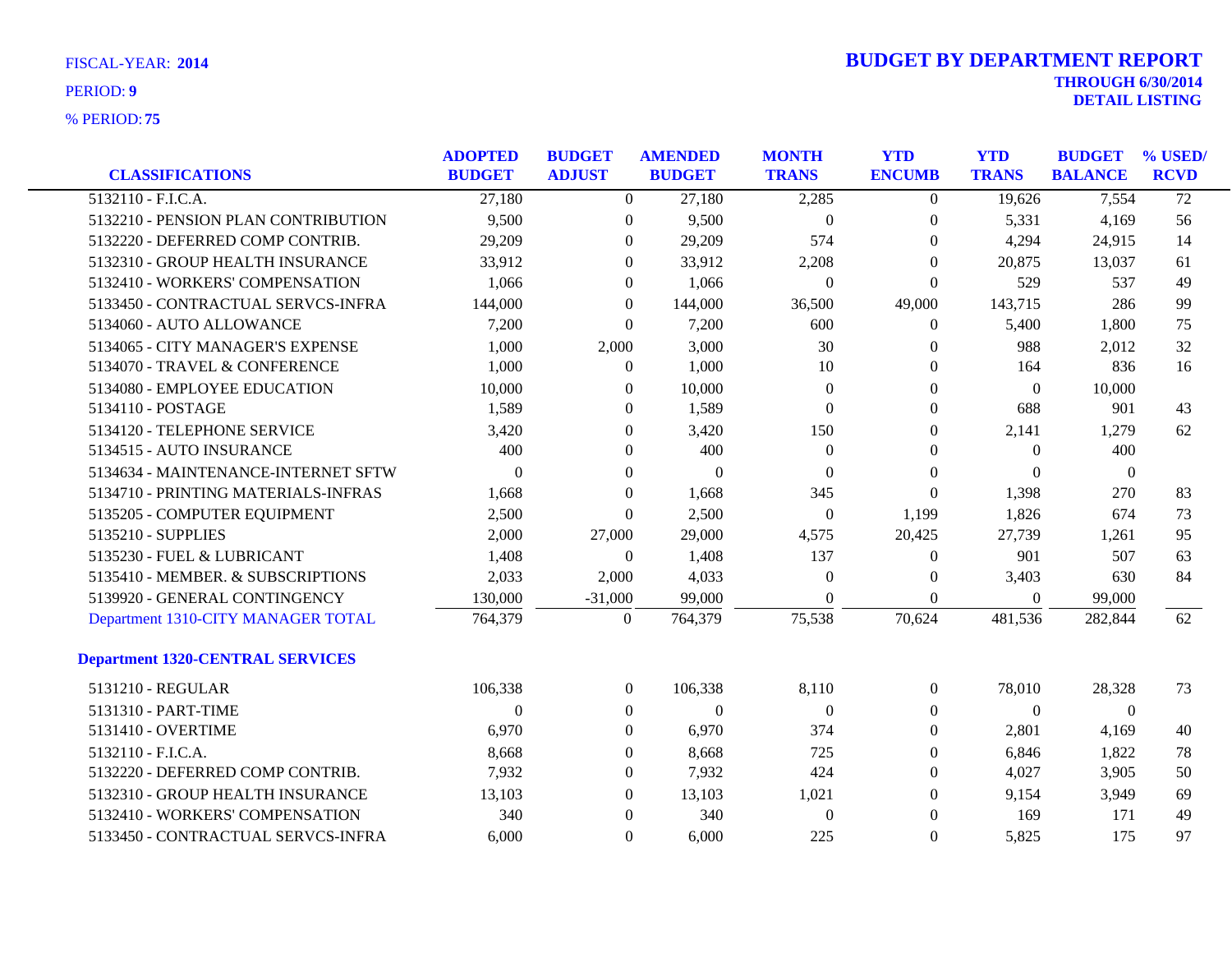| <b>CLASSIFICATIONS</b>                 | <b>ADOPTED</b><br><b>BUDGET</b> | <b>BUDGET</b><br><b>ADJUST</b> |                  | <b>AMENDED</b><br><b>BUDGET</b> | <b>MONTH</b><br><b>TRANS</b> | <b>YTD</b><br><b>ENCUMB</b> | <b>YTD</b><br><b>TRANS</b> | <b>BUDGET</b><br><b>BALANCE</b> | % USED/<br><b>RCVD</b> |
|----------------------------------------|---------------------------------|--------------------------------|------------------|---------------------------------|------------------------------|-----------------------------|----------------------------|---------------------------------|------------------------|
| 5134110 - POSTAGE                      | 3,000                           |                                | $\Omega$         | 3,000                           | 317                          | $\Omega$                    | 1,150                      | 1,850                           | $\overline{38}$        |
| 5134120 - TELEPHONE SERVICE            | 1,020                           |                                | $\overline{0}$   | 1,020                           | 64                           | $\boldsymbol{0}$            | 299                        | 721                             | 29                     |
| 5134125 - TELEPHONE                    | 43,721                          |                                | $\overline{0}$   | 43,721                          | 5,610                        | 2,902                       | 28,414                     | 15,307                          | 64                     |
| 5134420 - LEASE PURCH-POSTAGE MACHN    | 1,488                           |                                | 0                | 1,488                           | 248                          | $\overline{0}$              | 1,116                      | 372                             | 75                     |
| 5134615 - REPAIR & MAINT. OFFC EQUI    | 2,776                           |                                | 0                | 2,776                           | $\Omega$                     | $\Omega$                    | 1,020                      | 1,756                           | 36                     |
| 5134620 - REPAIR & MAINT. OPER EQUI    | 250                             |                                | $\overline{0}$   | 250                             | $\overline{0}$               | $\Omega$                    | $\overline{0}$             | 250                             |                        |
| 5134634 - MAINTENANCE-INTERNET SFTW    | 2,249                           |                                | 0                | 2,249                           | $\Omega$                     | $\theta$                    | $\Omega$                   | 2,249                           |                        |
| 5134710 - PRINTING MATERIALS-INFRAS    | 6,482                           |                                | $\Omega$         | 6,482                           | 606                          | $\Omega$                    | 2,547                      | 3,935                           | 39                     |
| 5134720 - PRINTING - CONTRACTUAL       | 2,000                           |                                | $\overline{0}$   | 2,000                           | $\Omega$                     | $\Omega$                    | 470                        | 1,530                           | 23                     |
| 5135210 - SUPPLIES                     | 17,150                          |                                | $\boldsymbol{0}$ | 17,150                          | 1,034                        | $\boldsymbol{0}$            | 8,911                      | 8,239                           | 51                     |
| 5135410 - MEMBER. & SUBSCRIPTIONS      | 330                             |                                | $\overline{0}$   | 330                             | $\boldsymbol{0}$             | $\boldsymbol{0}$            | 265                        | 65                              | 80                     |
| Department 1320-CENTRAL SERVICES TOTAL | 229,817                         |                                | $\overline{0}$   | 229,817                         | 18,758                       | 2,902                       | 151,024                    | 78,793                          | 65                     |
| <b>Department 1330-HUMAN RESOURCES</b> |                                 |                                |                  |                                 |                              |                             |                            |                                 |                        |
| 5131210 - REGULAR                      | 168,378                         |                                | $\overline{0}$   | 168,378                         | 11,302                       | $\overline{0}$              | 120,257                    | 48.121                          | 71                     |
| 5132110 - F.I.C.A.                     | 12,881                          |                                | $\overline{0}$   | 12,881                          | 923                          | $\overline{0}$              | 9,394                      | 3,487                           | 72                     |
| 5132220 - DEFERRED COMP CONTRIB.       | 11,786                          |                                | $\Omega$         | 11,786                          | 595                          | $\Omega$                    | 6,000                      | 5,786                           | 50                     |
| 5132310 - GROUP HEALTH INSURANCE       | 19,655                          |                                | $\Omega$         | 19,655                          | 1,045                        | $\Omega$                    | 12,719                     | 6,936                           | 64                     |
| 5132410 - WORKERS' COMPENSATION        | 505                             |                                | $\overline{0}$   | 505                             | $\Omega$                     | $\Omega$                    | 251                        | 254                             | 49                     |
| 5132510 - UNEMPLOYMENT COMPENSATION    | 34,000                          |                                | $\overline{0}$   | 34,000                          | 3,018                        | $\Omega$                    | 3,516                      | 30,484                          | 10                     |
| 5132610 - EMPLOYEE ASSISTANCE PROGR    | 9,000                           |                                | $\Omega$         | 9,000                           | 129                          | $\Omega$                    | 3,520                      | 5,480                           | 39                     |
| 5133160 - PREEMPLOYMENT PHYSICAL       | 8,000                           |                                | $\overline{0}$   | 8,000                           | 120                          | $\Omega$                    | 4,010                      | 3,990                           | 50                     |
| 5133450 - CONTRACTUAL SERVCS-INFRA     | 65,000                          |                                | $\overline{0}$   | 65,000                          | 12,359                       | 13,333                      | 60,598                     | 4,402                           | 93                     |
| 5134080 - EMPLOYEE EDUCATION           | 16,860                          |                                | $\overline{0}$   | 16,860                          | 2,479                        | $\boldsymbol{0}$            | 5,163                      | 11,697                          | 30                     |
| 5134110 - POSTAGE                      | 275                             |                                | $\overline{0}$   | 275                             | $\theta$                     | $\bf{0}$                    | 139                        | 136                             | 50                     |
| 5134120 - TELEPHONE SERVICE            | 2,040                           |                                | $\overline{0}$   | 2,040                           | 158                          | $\theta$                    | 1,184                      | 856                             | 58                     |
| 5134510 - EXCESS LIABILITY COVERAGE    | 523,107                         |                                | $\overline{0}$   | 523,107                         | $\boldsymbol{0}$             | 126,548                     | 291,655                    | 231,452                         | 55                     |
| 5134634 - MAINTENANCE-INTERNET SFTW    | 4,270                           |                                | $\overline{0}$   | 4,270                           | $\theta$                     | $\overline{0}$              | $\overline{0}$             | 4,270                           |                        |
| 5134710 - PRINTING MATERIALS-INFRAS    | 1,668                           |                                | 0                | 1,668                           | 334                          | $\theta$                    | 1,366                      | 302                             | 81                     |
| 5134850 - NON-LEGAL ADVERTISING        | 5,000                           |                                | $\theta$         | 5,000                           | $\mathbf{0}$                 | $\Omega$                    | 50                         | 4,950                           |                        |
| 5135205 - COMPUTER EQUIPMENT           | $\mathbf{0}$                    |                                | $\mathbf{0}$     | $\overline{0}$                  | $\overline{0}$               | $\mathbf{0}$                | $\theta$                   | $\theta$                        |                        |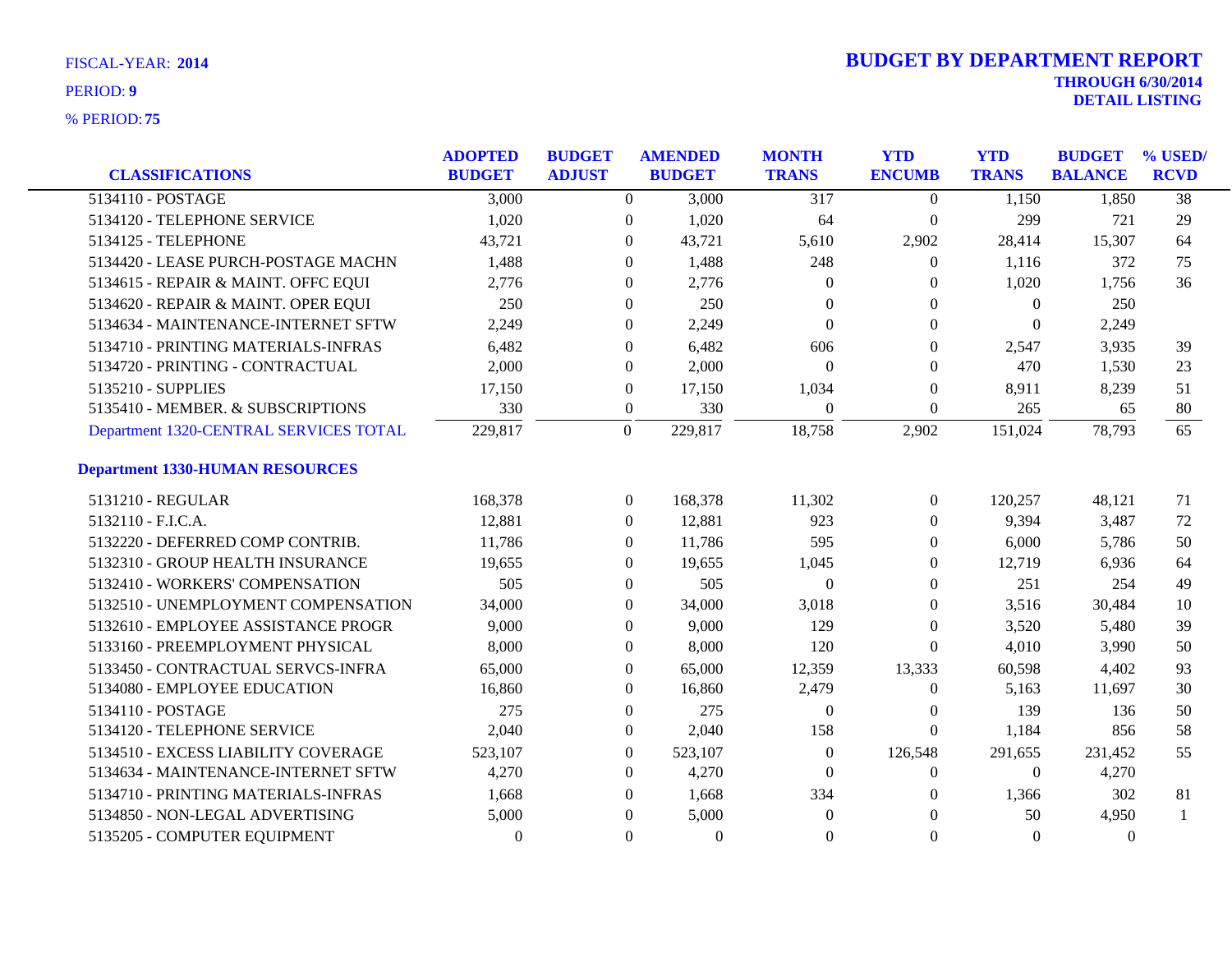| <b>CLASSIFICATIONS</b>                          | <b>ADOPTED</b><br><b>BUDGET</b> | <b>BUDGET</b><br><b>ADJUST</b> | <b>AMENDED</b><br><b>BUDGET</b> | <b>MONTH</b><br><b>TRANS</b> | <b>YTD</b><br><b>ENCUMB</b> | <b>YTD</b><br><b>TRANS</b> | <b>BUDGET</b><br><b>BALANCE</b> | % USED/<br><b>RCVD</b> |
|-------------------------------------------------|---------------------------------|--------------------------------|---------------------------------|------------------------------|-----------------------------|----------------------------|---------------------------------|------------------------|
| 5135210 - SUPPLIES                              | 3,609                           | $\overline{0}$                 | 3,609                           | 169                          | $\boldsymbol{0}$            | 2,489                      | 1,120                           | 68                     |
| 5135410 - MEMBER. & SUBSCRIPTIONS               | 3,620                           | $\boldsymbol{0}$               | 3,620                           | 278                          | $\overline{0}$              | 2,503                      | 1,117                           | 69                     |
| Department 1330-HUMAN RESOURCES TOTAL           | 889,654                         | $\overline{0}$                 | 889,654                         | 32,909                       | 139,881                     | 524,814                    | 364,840                         | $\overline{58}$        |
| <b>Department 1340-MANAGEMENT INFO. SYSTEMS</b> |                                 |                                |                                 |                              |                             |                            |                                 |                        |
| 5133450 - CONTRACTUAL SERVCS-INFRA              | 175,000                         | $\boldsymbol{0}$               | 175,000                         | 15,817                       | $\boldsymbol{0}$            | 126,533                    | 48,467                          | 72                     |
| 5134632 - INTERNET SERVICE                      | 38,670                          | $\overline{0}$                 | 38,670                          | 2,490                        | 9,960                       | 38,538                     | 132                             | 99                     |
| 5134634 - MAINTENANCE-INTERNET SFTW             | 68,831                          | $\overline{0}$                 | 68,831                          | 1,796                        | 2,136                       | 39,168                     | 29,663                          | 56                     |
| 5135205 - COMPUTER EQUIPMENT                    | 32,225                          | $\overline{0}$                 | 32,225                          | 1,535                        | $\theta$                    | 28,415                     | 3,810                           | 88                     |
| 5135210 - SUPPLIES                              | 3,038                           | $\overline{0}$                 | 3,038                           | $\Omega$                     | $\Omega$                    | 3,049                      | $-11$                           | 100                    |
| 5136430 - EQUIPMENT-OPERATING                   | $\Omega$                        | $\boldsymbol{0}$               | $\theta$                        | $\boldsymbol{0}$             | $\Omega$                    | $\boldsymbol{0}$           | $\boldsymbol{0}$                |                        |
| Department 1340-MANAGEMENT INFO. SYSTEMS        | 317,764                         | $\mathbf{0}$                   | 317,764                         | 21,638                       | 12,096                      | 235,703                    | 82,061                          | 74                     |
| <b>Department 1410-FINANCE</b>                  |                                 |                                |                                 |                              |                             |                            |                                 |                        |
| 5131210 - REGULAR                               | 296,660                         | $\overline{0}$                 | 296,660                         | 22,792                       | $\overline{0}$              | 200,735                    | 95,925                          | 67                     |
| 5131310 - PART-TIME                             | 43,091                          | $\overline{0}$                 | 43,091                          | 2,497                        | $\overline{0}$              | 27,078                     | 16,013                          | 62                     |
| 5132110 - F.I.C.A.                              | 24,896                          | $\overline{0}$                 | 24,896                          | 1,930                        | $\Omega$                    | 17,469                     | 7,427                           | 70                     |
| 5132210 - PENSION PLAN CONTRIBUTION             | 10,302                          | $\overline{0}$                 | 10,302                          | $\Omega$                     | $\theta$                    | 5,781                      | 4,521                           | 56                     |
| 5132220 - DEFERRED COMP CONTRIB.                | 15,542                          | $\overline{0}$                 | 15,542                          | 945                          | $\theta$                    | 7,878                      | 7,664                           | 50                     |
| 5132310 - GROUP HEALTH INSURANCE                | 29,482                          | $\overline{0}$                 | 29,482                          | 2,741                        | $\Omega$                    | 20,917                     | 8,565                           | 70                     |
| 5132410 - WORKERS' COMPENSATION                 | 1,021                           | $\theta$                       | 1,021                           | $\Omega$                     | $\theta$                    | 507                        | 514                             | 49                     |
| 5133100 - PROFESSIONAL SERVICES                 | 10,000                          | 8,000                          | 18,000                          | $\theta$                     | 12,000                      | 18,000                     | $\boldsymbol{0}$                | 100                    |
| 5133210 - AUDITOR'S FEE                         | 72,500                          | $-8,000$                       | 64,500                          | $\Omega$                     | $\overline{0}$              | 55,000                     | 9,500                           | 85                     |
| 5133450 - CONTRACTUAL SERVCS-INFRA              | 36,860                          | $\overline{0}$                 | 36,860                          | 953                          | $\overline{0}$              | 9,063                      | 27,797                          | 24                     |
| 5133459 - Contractual Services- Parking         | 417,500                         | $\overline{0}$                 | 417,500                         | 33,136                       | 7,246                       | 327,481                    | 90,019                          | 78                     |
| 5134070 - TRAVEL & CONFERENCE                   | 2,800                           | $\overline{0}$                 | 2,800                           | $\overline{0}$               | $\boldsymbol{0}$            | 865                        | 1,935                           | 30                     |
| 5134110 - POSTAGE                               | 7,030                           | $\overline{0}$                 | 7,030                           | $\Omega$                     | $\theta$                    | 3,043                      | 3,987                           | 43                     |
| 5134120 - TELEPHONE SERVICE                     | 2,100                           | $\Omega$                       | 2,100                           | 154                          | $\Omega$                    | 1,215                      | 885                             | 57                     |
| 5134634 - MAINTENANCE-INTERNET SFTW             | 35,000                          | $\overline{0}$                 | 35,000                          | $\boldsymbol{0}$             | $\theta$                    | 17,730                     | 17,270                          | 50                     |
| 5134710 - PRINTING MATERIALS-INFRAS             | 1,668                           | $\theta$                       | 1,668                           | 285                          | $\Omega$                    | 1,173                      | 495                             | 70                     |
| 5135205 - COMPUTER EQUIPMENT                    | 1,300                           | $\Omega$                       | 1,300                           | $\Omega$                     | $\theta$                    | $\Omega$                   | 1,300                           |                        |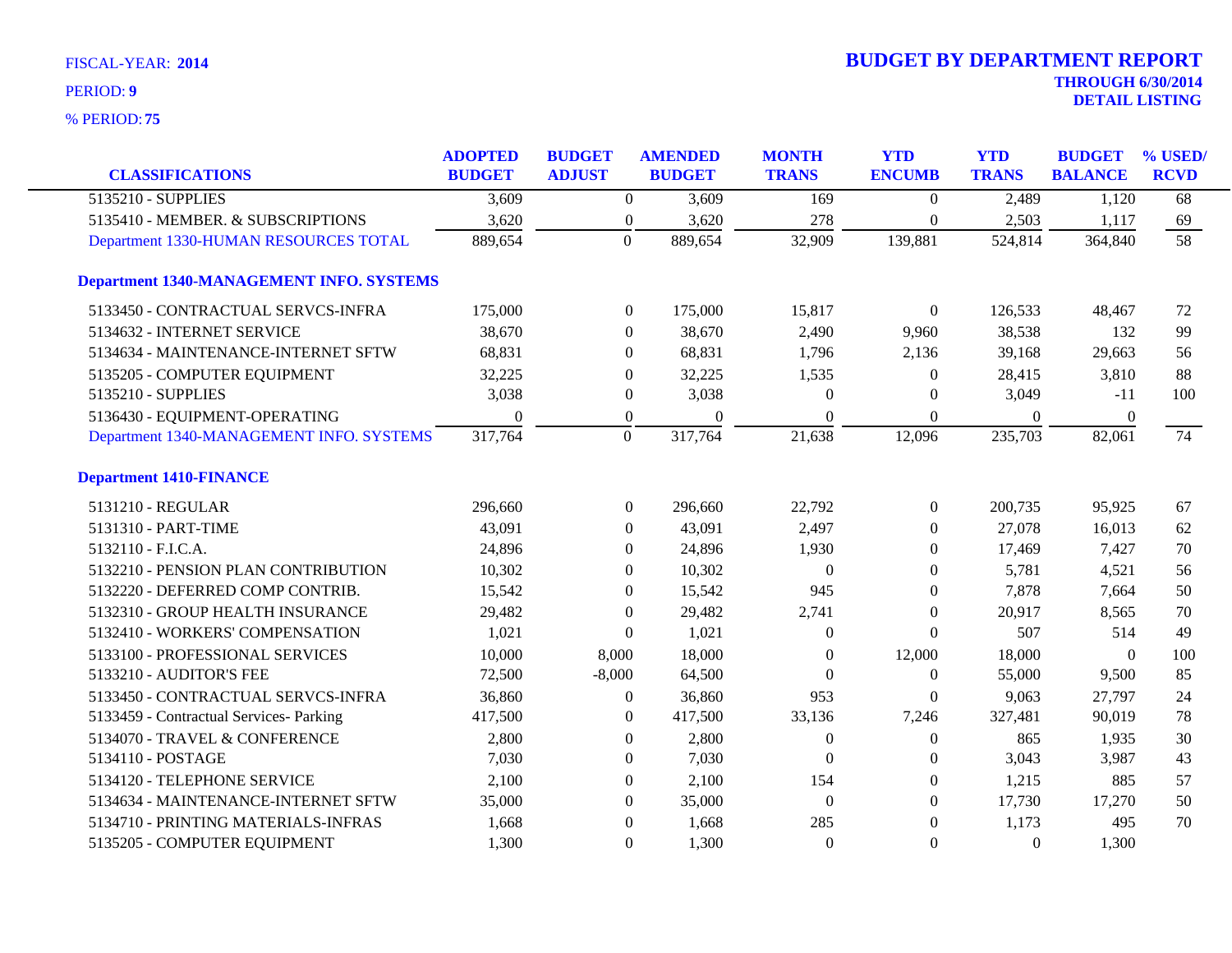| <b>CLASSIFICATIONS</b>               | <b>ADOPTED</b><br><b>BUDGET</b> | <b>BUDGET</b><br><b>ADJUST</b> |                  | <b>AMENDED</b><br><b>BUDGET</b> | <b>MONTH</b><br><b>TRANS</b> | <b>YTD</b><br><b>ENCUMB</b> | <b>YTD</b><br><b>TRANS</b> | <b>BUDGET</b><br><b>BALANCE</b> | % USED/<br><b>RCVD</b> |
|--------------------------------------|---------------------------------|--------------------------------|------------------|---------------------------------|------------------------------|-----------------------------|----------------------------|---------------------------------|------------------------|
| 5135210 - SUPPLIES                   | 8,573                           |                                | $\boldsymbol{0}$ | 8,573                           | 594                          | $\boldsymbol{0}$            | 3,804                      | 4,769                           | 44                     |
| 5135410 - MEMBER. & SUBSCRIPTIONS    | 2,365                           |                                | $\overline{0}$   | 2,365                           | $\theta$                     | $\Omega$                    | 1,068                      | 1,297                           | 45                     |
| 5137110 - DEBT SERVICE-PRINCIPAL     | 119,268                         |                                | $\overline{0}$   | 119,268                         | 7,106                        | $\Omega$                    | 97,867                     | 21,401                          | 82                     |
| 5137210 - DEBT SERVICE-INTEREST      | 3,825                           |                                | $\boldsymbol{0}$ | 3,825                           | 284                          | $\boldsymbol{0}$            | 3,056                      | 769                             | 79                     |
| Department 1410-FINANCE TOTAL        | 1,141,783                       |                                | $\theta$         | 1,141,783                       | 73,417                       | 19,246                      | 819,730                    | 322,053                         | $\overline{71}$        |
|                                      |                                 |                                |                  |                                 |                              |                             |                            |                                 |                        |
| <b>Department 1500-CITY ATTORNEY</b> |                                 |                                |                  |                                 |                              |                             |                            |                                 |                        |
| 5143120 - PROFESSIONAL SERV COST     | 160,000                         |                                | $\boldsymbol{0}$ | 160,000                         | 13,360                       | 39,760                      | 160,000                    | $\Omega$                        | 100                    |
| 5143410 - LITIGATION-SPC PRJ & COST  | 235,000                         |                                | $\theta$         | 235,000                         | 7,637                        | $\Omega$                    | 68,932                     | 166,068                         | 29                     |
| 5143440 - CONSULTING-LABOR ATTORNEY  | 40,000                          |                                | $\boldsymbol{0}$ | 40,000                          | 10,176                       | $\mathbf{0}$                | 23,051                     | 16,950                          | 57                     |
| 5144065 - CITY ATTORNEY'S EXPENSE    | 1,000                           |                                | $\boldsymbol{0}$ | 1,000                           | $\mathbf{0}$                 | $\Omega$                    | 623                        | 378                             | 62                     |
| Department 1500-CITY ATTORNEY TOTAL  | 436,000                         |                                | $\overline{0}$   | 436,000                         | 31,173                       | 39,760                      | 252,606                    | 183,396                         | 57                     |
| <b>Department 1610-BUILDING</b>      |                                 |                                |                  |                                 |                              |                             |                            |                                 |                        |
| 5241210 - REGULAR                    | 230,649                         |                                | $\boldsymbol{0}$ | 230,649                         | 18,032                       | $\theta$                    | 172,124                    | 58,525                          | 74                     |
| 5241310 - PART-TIME                  | 138,434                         |                                | $\boldsymbol{0}$ | 138,434                         | 10,608                       | $\boldsymbol{0}$            | 100,776                    | 37,658                          | 72                     |
| 5242110 - F.I.C.A.                   | 28,235                          |                                | $\Omega$         | 28,235                          | 2,224                        | $\Omega$                    | 21,175                     | 7,060                           | 74                     |
| 5242220 - DEFERRED COMP CONTRIB.     | 16,145                          |                                | $\theta$         | 16,145                          | 1,183                        | $\Omega$                    | 11,222                     | 4,923                           | 69                     |
| 5242310 - GROUP HEALTH INSURANCE     | 26,206                          |                                | $\boldsymbol{0}$ | 26,206                          | 2,006                        | $\mathbf{0}$                | 16,542                     | 9,664                           | 63                     |
| 5242410 - WORKERS' COMPENSATION      | 8,125                           |                                | $\Omega$         | 8,125                           | $\Omega$                     | $\Omega$                    | 4,034                      | 4,091                           | 49                     |
| 5243150 - CONTRACT INSPECT/ENGINEER  | 3,000                           |                                | $\theta$         | 3,000                           | $\Omega$                     | $\Omega$                    | $\Omega$                   | 3,000                           |                        |
| 5243450 - CONTRACTUAL SERVICES       | 1,000                           |                                | $\boldsymbol{0}$ | 1,000                           | $\boldsymbol{0}$             | $\mathbf{0}$                | 414                        | 586                             | 41                     |
| 5244110 - POSTAGE                    | 200                             |                                | $\mathbf{0}$     | 200                             | $\mathbf{0}$                 | $\boldsymbol{0}$            | 87                         | 113                             | 43                     |
| 5244120 - TELEPHONE SERVICES         | 1,380                           |                                | $\Omega$         | 1,380                           | 64                           | $\Omega$                    | 405                        | 975                             | 29                     |
| 5244515 - AUTO INSURANCE             | 400                             |                                | $\theta$         | 400                             | $\theta$                     | $\Omega$                    | $\theta$                   | 400                             |                        |
| 5244710 - PRINTING MATERIALS-INFRAS  | 1,900                           |                                | $\overline{0}$   | 1,900                           | 156                          | $\mathbf{0}$                | 659                        | 1,241                           | 34                     |
| 5245210 - SUPPLIES                   | 2,500                           |                                | $\theta$         | 2,500                           | 42                           | $\mathbf{0}$                | 382                        | 2,118                           | 15                     |
| 5245220 - UNIFORMS                   | 680                             |                                | $\theta$         | 680                             | $\mathbf{0}$                 | $\mathbf{0}$                | 679                        | $\overline{2}$                  | 99                     |
| 5245230 - FUEL                       | 1,600                           |                                | $\Omega$         | 1,600                           | 156                          | $\theta$                    | 1,024                      | 576                             | 64                     |
| 5245410 - MEMBER. & SUBSCRIPTIONS    | 120                             |                                | $\Omega$         | 120                             | $\Omega$                     | $\Omega$                    | $\Omega$                   | 120                             |                        |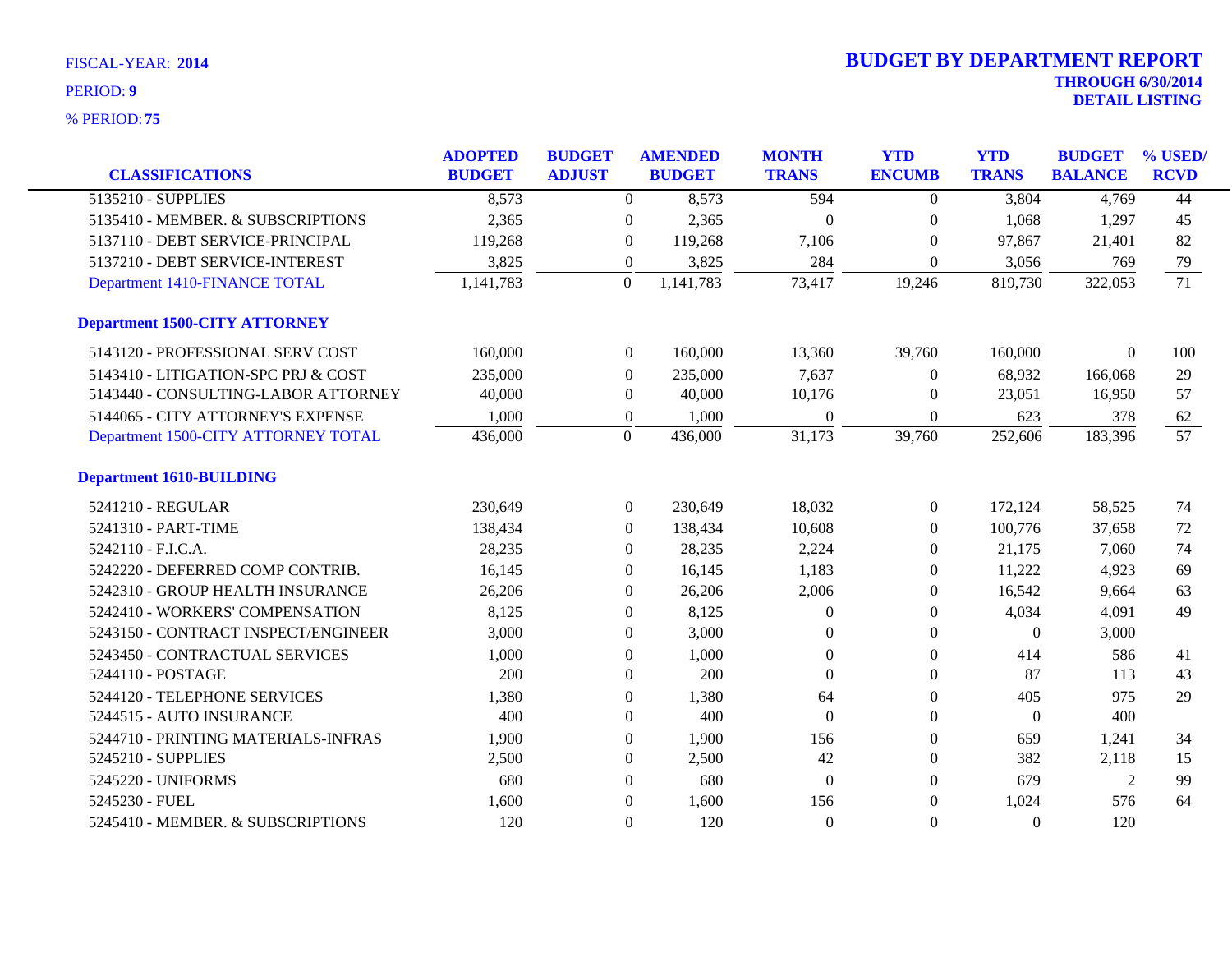**75** % PERIOD:

# **THROUGH 6/30/2014 DETAIL LISTING** PERIOD: **<sup>9</sup> 2014 BUDGET BY DEPARTMENT REPORT**

| <b>CLASSIFICATIONS</b>                       | <b>ADOPTED</b><br><b>BUDGET</b> | <b>BUDGET</b><br><b>ADJUST</b> |                  | <b>AMENDED</b><br><b>BUDGET</b> | <b>MONTH</b><br><b>TRANS</b> | <b>YTD</b><br><b>ENCUMB</b> | <b>YTD</b><br><b>TRANS</b> | <b>BUDGET</b><br><b>BALANCE</b> | % USED/<br><b>RCVD</b> |
|----------------------------------------------|---------------------------------|--------------------------------|------------------|---------------------------------|------------------------------|-----------------------------|----------------------------|---------------------------------|------------------------|
| Department 1610-BUILDING TOTAL               | 460,574                         |                                | $\overline{0}$   | 460,574                         | 34,471                       | $\boldsymbol{0}$            | 329,523                    | 131,052                         | $\overline{71}$        |
| <b>Department 1620-PLANNING &amp; ZONING</b> |                                 |                                |                  |                                 |                              |                             |                            |                                 |                        |
| 5241210 - REGULAR                            | 228,679                         |                                | $\boldsymbol{0}$ | 228,679                         | 15,483                       | $\boldsymbol{0}$            | 175,807                    | 52,872                          | 76                     |
| 5241310 - PART-TIME                          | $\Omega$                        |                                | $\overline{0}$   | $\Omega$                        | $\Omega$                     | $\theta$                    | $\Omega$                   | $\theta$                        |                        |
| 5242110 - F.I.C.A.                           | 17,494                          |                                | $\theta$         | 17,494                          | 1,219                        | $\overline{0}$              | 13,748                     | 3,746                           | 78                     |
| 5242210 - PENSION PLAN CONTRIBUTION          | 8,291                           |                                | $\theta$         | 8,291                           | $\theta$                     | $\mathbf{0}$                | 4,653                      | 3,638                           | 56                     |
| 5242220 - DEFERRED COMP CONTRIB.             | 11,977                          |                                | $\theta$         | 11,977                          | 704                          | $\mathbf{0}$                | 6,871                      | 5,106                           | 57                     |
| 5242310 - GROUP HEALTH INSURANCE             | 26,206                          |                                | $\theta$         | 26,206                          | 1,523                        | $\theta$                    | 15,635                     | 10,571                          | 59                     |
| 5242410 - WORKERS' COMPENSATION              | 686                             |                                | $\overline{0}$   | 686                             | $\mathbf{0}$                 | $\mathbf{0}$                | 341                        | 345                             | 49                     |
| 5243100 - PROFESSIONAL SERVICES              | 2,440                           |                                | $\boldsymbol{0}$ | 2,440                           | $\mathbf{0}$                 | $\boldsymbol{0}$            | $\overline{0}$             | 2,440                           |                        |
| 5243450 - CONTRACTUAL SERVICES               | 139,000                         |                                | $\boldsymbol{0}$ | 139,000                         | $\mathbf{0}$                 | 9,510                       | 21,290                     | 117,710                         | 15                     |
| 5243480 - DIGITIZING                         | 1,500                           |                                | $\theta$         | 1,500                           | $\mathbf{0}$                 | $\mathbf{0}$                | $\Omega$                   | 1,500                           |                        |
| 5244070 - TRAVEL & CONFERENCE                | 1,400                           |                                | $\theta$         | 1,400                           | $\Omega$                     | $\theta$                    | 150                        | 1,250                           | 10                     |
| 5244110 - POSTAGE                            | 2,063                           |                                | $\theta$         | 2,063                           | $\Omega$                     | $\theta$                    | 893                        | 1,170                           | 43                     |
| 5244120 - TELEPHONE SERVICES                 | 1,097                           |                                | $\boldsymbol{0}$ | 1,097                           | 171                          | $\boldsymbol{0}$            | 1,051                      | 46                              | 95                     |
| 5244515 - AUTO INSURANCE                     | 400                             |                                | $\boldsymbol{0}$ | 400                             | $\boldsymbol{0}$             | $\boldsymbol{0}$            | $\boldsymbol{0}$           | 400                             |                        |
| 5244620 - MAINT.&REP.OPER. EQUIPMNT          | 9,443                           |                                | $\Omega$         | 9,443                           | $\theta$                     | $\mathbf{0}$                | 1,112                      | 8,331                           | 11                     |
| 5244634 - PLANNING- INTERNET                 | 4,000                           |                                | $\Omega$         | 4,000                           | $\boldsymbol{0}$             | $\boldsymbol{0}$            | $\overline{0}$             | 4,000                           |                        |
| 5244710 - PRINTING MATERIALS-INFRAS          | 3,412                           |                                | $\theta$         | 3,412                           | 536                          | $\mathbf{0}$                | 2,209                      | 1,203                           | 64                     |
| 5244910 - LEGAL ADS                          | 3,945                           |                                | $\mathbf{0}$     | 3,945                           | 101                          | $\boldsymbol{0}$            | 2,504                      | 1,441                           | 63                     |
| 5245205 - COMPUTERS                          | 1,000                           |                                | $\boldsymbol{0}$ | 1,000                           | 320                          | $\theta$                    | 320                        | 680                             | 32                     |
| 5245210 - SUPPLIES                           | 3,681                           |                                | $\Omega$         | 3,681                           | 486                          | $\Omega$                    | 3,083                      | 598                             | 83                     |
| 5245230 - FUEL                               | 144                             |                                | $\boldsymbol{0}$ | 144                             | 14                           | $\boldsymbol{0}$            | 92                         | 52                              | 63                     |
| 5245410 - MEMBER. & SUBSCRIPTIONS            | 1,605                           |                                | $\boldsymbol{0}$ | 1,605                           | $\theta$                     | $\boldsymbol{0}$            | 313                        | 1,292                           | 19                     |
| Department 1620-PLANNING & ZONING TOTAL      | 468,463                         |                                | $\mathbf{0}$     | 468,463                         | 20,557                       | 9,510                       | 250,072                    | 218,391                         | $\overline{53}$        |
| <b>Department 1640-CODE ENFORCEMENT</b>      |                                 |                                |                  |                                 |                              |                             |                            |                                 |                        |
| 5241210 - REGULAR                            | 153,875                         |                                | $\boldsymbol{0}$ | 153,875                         | 11,799                       | $\boldsymbol{0}$            | 113,363                    | 40,512                          | 73                     |
| 5241310 - PART-TIME                          | $\mathbf{0}$                    |                                | $\mathbf{0}$     | $\boldsymbol{0}$                | $\boldsymbol{0}$             | $\mathbf{0}$                | $\overline{0}$             | $\overline{0}$                  |                        |
| 5242110 - F.I.C.A.                           | 11,771                          |                                | $\Omega$         | 11,771                          | 931                          | $\overline{0}$              | 8,932                      | 2,840                           | 75                     |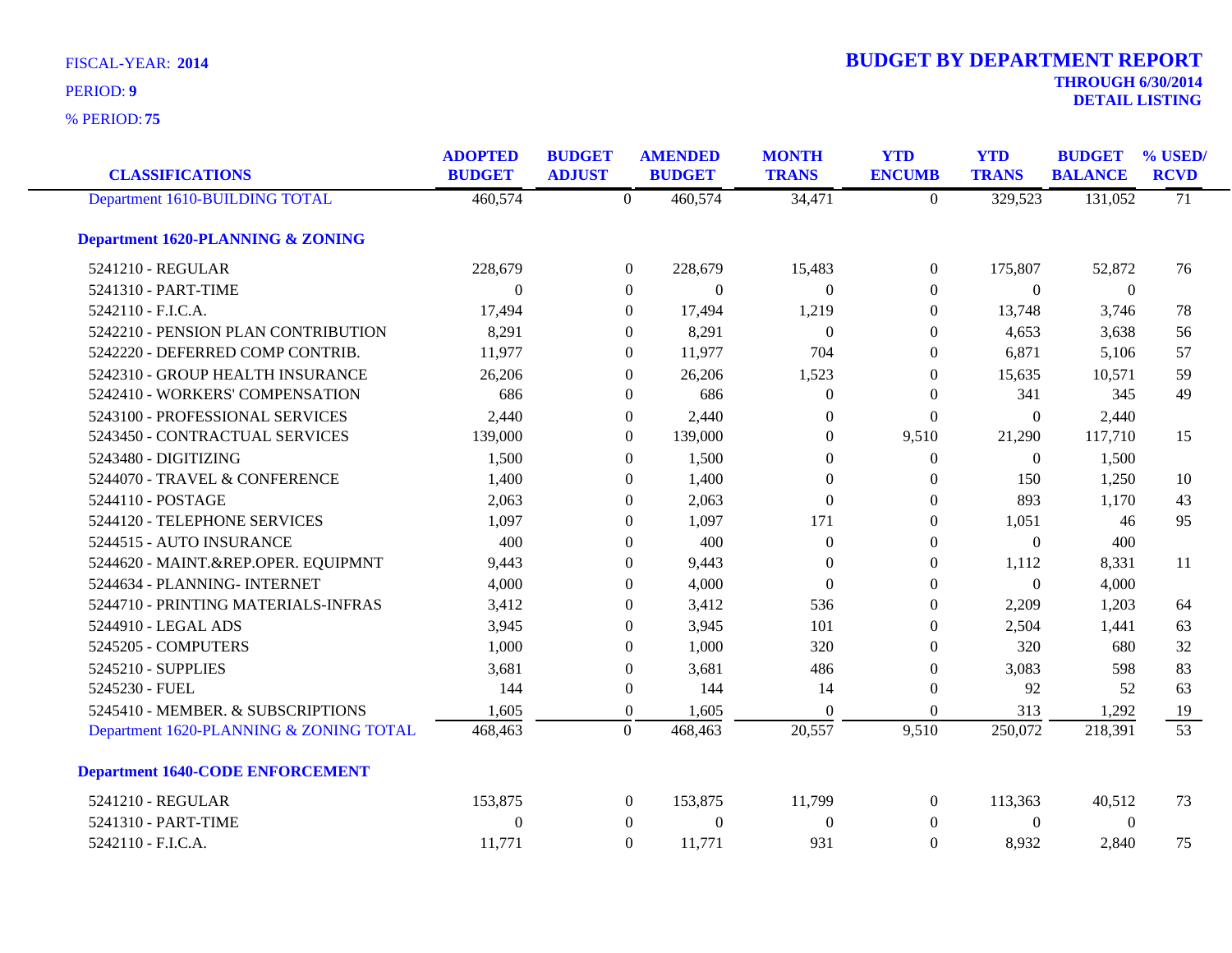| <b>CLASSIFICATIONS</b>                      | <b>ADOPTED</b><br><b>BUDGET</b> | <b>BUDGET</b><br><b>ADJUST</b> | <b>AMENDED</b><br><b>BUDGET</b> | <b>MONTH</b><br><b>TRANS</b> | <b>YTD</b><br><b>ENCUMB</b> | <b>YTD</b><br><b>TRANS</b> | <b>BUDGET</b><br><b>BALANCE</b> | % USED/<br><b>RCVD</b> |
|---------------------------------------------|---------------------------------|--------------------------------|---------------------------------|------------------------------|-----------------------------|----------------------------|---------------------------------|------------------------|
| 5242210 - PENSION PLAN CONTRIBUTION         | 8,207                           |                                | $\overline{0}$<br>8,207         | $\theta$                     | $\overline{0}$              | 4,606                      | 3,601                           | 56                     |
| 5242220 - DEFERRED COMP CONTRIB.            | 6,782                           |                                | 6,782<br>$\theta$               | 374                          | $\boldsymbol{0}$            | 3,619                      | 3,163                           | 53                     |
| 5242310 - GROUP HEALTH INSURANCE            | 19,655                          |                                | 19,655<br>$\overline{0}$        | 1,513                        | $\overline{0}$              | 12,595                     | 7,060                           | 64                     |
| 5242410 - WORKERS' COMPENSATION             | 4,801                           |                                | 4,801<br>$\Omega$               | $\overline{0}$               | $\overline{0}$              | 2,383                      | 2,418                           | 49                     |
| 5243111 - SPECIAL MASTERS                   | 4,000                           |                                | 4,000<br>$\Omega$               | $\Omega$                     | $\Omega$                    | 800                        | 3,200                           | 20                     |
| 5243450 - CONTRACTUAL SERVICES              | 20,000                          |                                | 20,000<br>$\Omega$              | 1,294                        | $\overline{0}$              | 1,596                      | 18,404                          | $\tau$                 |
| 5244070 - TRAVEL & CONFERENCE               | 1,374                           |                                | 1,374<br>$\Omega$               | 393                          | $\theta$                    | 488                        | 886                             | 35                     |
| 5244080 - EMPLOYEE EDUCATION                | 2,415                           |                                | 2,415<br>$\overline{0}$         | 75                           | $\boldsymbol{0}$            | 600                        | 1,815                           | 24                     |
| 5244110 - POSTAGE                           | 7,000                           |                                | 7,000<br>$\overline{0}$         | $\overline{0}$               | $\overline{0}$              | 3,086                      | 3,914                           | 44                     |
| 5244120 - TELEPHONE SERVICES                | 4,650                           |                                | 4,650<br>$\overline{0}$         | 442                          | $\overline{0}$              | 3,422                      | 1,228                           | 73                     |
| 5244515 - AUTO INSURANCE                    | 1,800                           |                                | 1,800<br>$\theta$               | $\Omega$                     | $\Omega$                    | $\Omega$                   | 1,800                           |                        |
| 5244710 - PRINTING MATERIALS-INFRAS         | 1,668                           |                                | 1,668<br>$\overline{0}$         | 209                          | $\overline{0}$              | 688                        | 980                             | 41                     |
| 5244920 - LIENS                             | 1,612                           |                                | 1,612<br>$\Omega$               | 81                           | $\overline{0}$              | 1,919                      | $-307$                          | 119                    |
| 5245205 - COMPUTERS                         | 4,400                           |                                | 4,400<br>$\overline{0}$         | $\overline{0}$               | $\overline{0}$              | 3,708                      | 692                             | 84                     |
| 5245210 - SUPPLIES                          | 2,873                           |                                | 2,873<br>$\theta$               | 1,129                        | $\overline{0}$              | 2,599                      | 274                             | 90                     |
| 5245220 - UNIFORMS                          | 2,000                           |                                | 2,000<br>$\overline{0}$         | $\theta$                     | $\overline{0}$              | 771                        | 1,229                           | 38                     |
| 5245230 - FUEL                              | 5,978                           |                                | 5,978<br>$\boldsymbol{0}$       | 582                          | $\boldsymbol{0}$            | 3,827                      | 2,151                           | 64                     |
| 5245410 - MEMBER. & SUBSCRIPTIONS           | 540                             |                                | $\boldsymbol{0}$<br>540         | $\boldsymbol{0}$             | $\boldsymbol{0}$            | 105                        | 435                             | 19                     |
| Department 1640-CODE ENFORCEMENT TOTAL      | 265,401                         | $\boldsymbol{0}$               | 265,401                         | 18,822                       | $\overline{0}$              | 169,107                    | 96,295                          | 63                     |
| <b>Department 1710-BUILDING MAINTENANCE</b> |                                 |                                |                                 |                              |                             |                            |                                 |                        |
| 5191210 - FULL-TIME                         | 71,737                          |                                | 71,737<br>$\overline{0}$        | 5,497                        | $\boldsymbol{0}$            | 52,734                     | 19,003                          | 73                     |
| 5191410 - OVERTIME                          | 4,000                           |                                | 4,000<br>$\boldsymbol{0}$       | 448                          | $\boldsymbol{0}$            | 871                        | 3,129                           | 21                     |
| 5192110 - F.I.C.A.                          | 5,794                           |                                | 5,794<br>$\overline{0}$         | 530                          | $\mathbf{0}$                | 4,660                      | 1,134                           | 80                     |
| 5192210 - PENSION PLAN CONTRIBUTION         | 10,906                          |                                | 10,906<br>$\overline{0}$        | $\theta$                     | $\overline{0}$              | 6,120                      | 4,786                           | 56                     |
| 5192310 - GROUP HEALTH INSURANCE            | 13,103                          |                                | 13,103<br>$\overline{0}$        | 1,485                        | $\theta$                    | 11,390                     | 1,713                           | 86                     |
| 5192410 - WORKERS' COMPENSATION             | 3,409                           |                                | 3,409<br>$\overline{0}$         | $\overline{0}$               | $\overline{0}$              | 1,692                      | 1,717                           | 49                     |
| 5193450 - CONT. SVCS.                       | 86,655                          |                                | 86,655<br>$\overline{0}$        | 11,510                       | 9,200                       | 66,260                     | 20,395                          | 76                     |
| 5194070 - TRAVEL                            | 250                             |                                | 250<br>$\theta$                 | $\theta$                     | $\Omega$                    | $\Omega$                   | 250                             |                        |
| 5194080 - EMPLOYEE EDUCATION                | 200                             |                                | 200<br>$\theta$                 | $\Omega$                     | $\Omega$                    | $\Omega$                   | 200                             |                        |
| 5194120 - TELEPHONE SERVICE                 | 780                             |                                | $\Omega$<br>780                 | 39                           | $\Omega$                    | 232                        | 548                             | 29                     |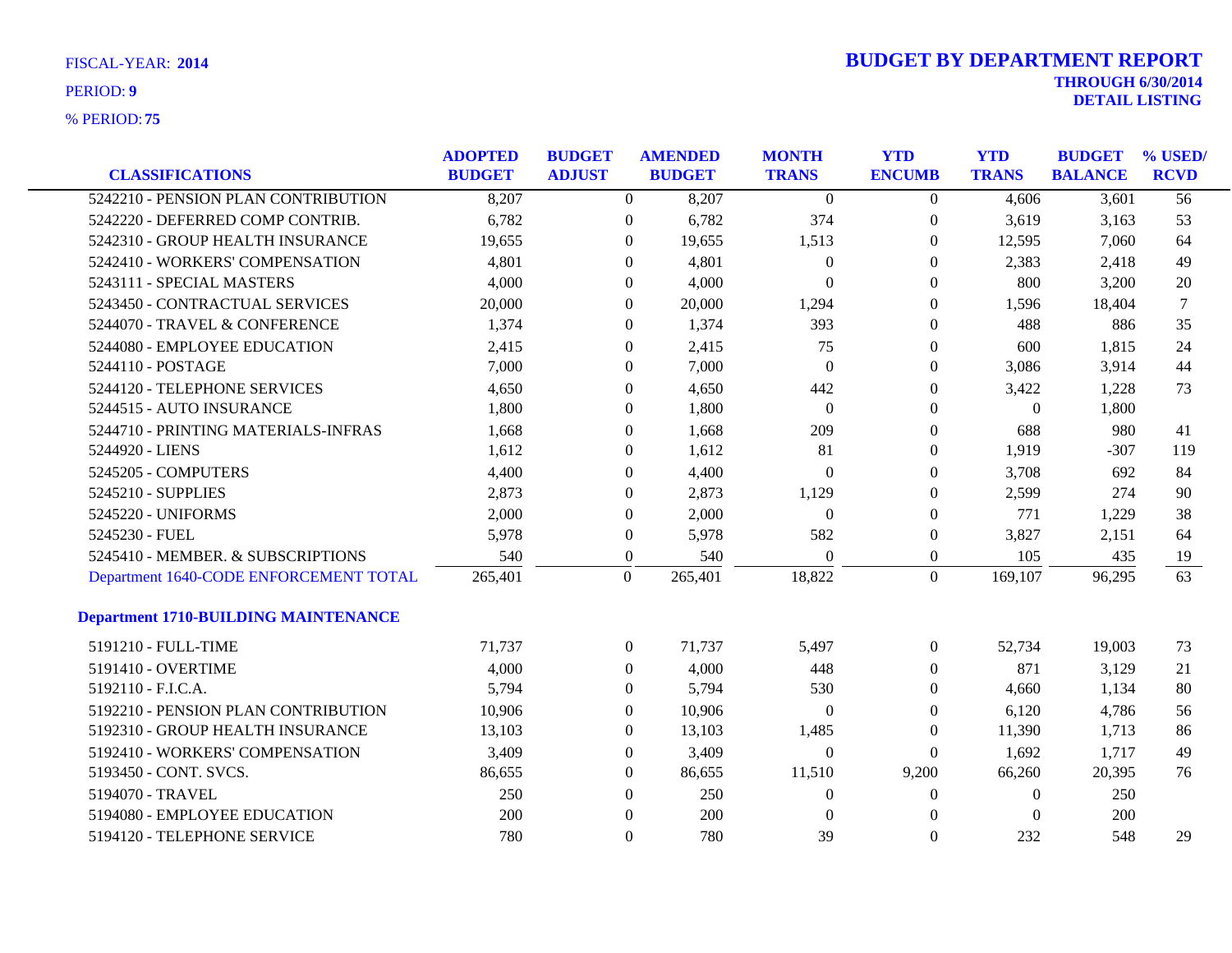|                                            | <b>ADOPTED</b> | <b>BUDGET</b>    | <b>AMENDED</b>            | <b>MONTH</b>   | <b>YTD</b>       | <b>YTD</b>     | <b>BUDGET</b>    | % USED/     |
|--------------------------------------------|----------------|------------------|---------------------------|----------------|------------------|----------------|------------------|-------------|
| <b>CLASSIFICATIONS</b>                     | <b>BUDGET</b>  | <b>ADJUST</b>    | <b>BUDGET</b>             | <b>TRANS</b>   | <b>ENCUMB</b>    | <b>TRANS</b>   | <b>BALANCE</b>   | <b>RCVD</b> |
| 5194310 - ELECTRIC                         | 114,000        |                  | $\Omega$<br>114,000       | 37,438         | 36,150           | 114,000        | $\Omega$         | 100         |
| 5194320 - WATER                            | 27,000         | $\boldsymbol{0}$ | 27,000                    | 8,381          | 2,781            | 27,000         | $\mathbf{0}$     | 100         |
| 5194620 - REPAIR & MAINT. OPER EQUI        | 250            | $\boldsymbol{0}$ | 250                       | $\mathbf{0}$   | $\boldsymbol{0}$ | $\overline{0}$ | 250              |             |
| 5194670 - MAINT & REP - STRUCTURES         | 82,000         | $\Omega$         | 82,000                    | 11,874         | 2,295            | 46,331         | 35,669           | 56          |
| 5195210 - SUPPLIES                         | 21,050         | $\mathbf{0}$     | 21,050                    | 1,022          | $\Omega$         | 5,298          | 15,752           | 25          |
| 5195220 - UNIFORMS                         | 800            | $\boldsymbol{0}$ | 800                       | $\theta$       | 530              | 672            | 128              | 84          |
| Department 1710-BUILDING MAINTENANCE TOTAL | 441,934        | $\mathbf{0}$     | 441,934                   | 78,224         | 50,956           | 337,260        | 104,674          | 76          |
| <b>Department 1720-SOLID WASTE</b>         |                |                  |                           |                |                  |                |                  |             |
| 5341210 - REGULAR                          | 410,277        |                  | 410,277<br>$\overline{0}$ | 26,037         | $\overline{0}$   | 265,216        | 145,061          | 64          |
| 5341410 - OVERTIME                         | 7,000          | $\mathbf{0}$     | 7,000                     | 169            | $\theta$         | 4,080          | 2,920            | 58          |
| 5342110 - F.I.C.A.                         | 31,922         | $\Omega$         | 31,922                    | 1,979          | $\Omega$         | 20,561         | 11,361           | 64          |
| 5342210 - PENSION PLAN CONTRIBUTION        | 36,851         | $\boldsymbol{0}$ | 36,851                    | $\theta$       | $\boldsymbol{0}$ | 20,680         | 16,171           | 56          |
| 5342220 - ICMA                             | 10,806         | $\theta$         | 10,806                    | 198            | $\Omega$         | 1,047          | 9,759            | 9           |
| 5342310 - GROUP HEALTH INSURANCE           | 65,516         | $\theta$         | 65,516                    | 4,421          | $\theta$         | 32,972         | 32,544           | 50          |
| 5342410 - WORKERS' COMPENSATION            | 54,321         | $\mathbf{0}$     | 54,321                    | $\overline{0}$ | $\Omega$         | 26,967         | 27,354           | 49          |
| 5343470 - INTERLCL AGREE-RECYCLING         | 91,150         | $\boldsymbol{0}$ | 91,150                    | 7,244          | 33,196           | 91,150         | $\boldsymbol{0}$ | 100         |
| 5344070 - TRAVEL & CONFERENCE              | 200            | $\theta$         | 200                       | $\theta$       | $\theta$         | 25             | 175              | 12          |
| 5344080 - EMPLOYEE EDUCATION               | 300            | $\theta$         | 300                       | $\theta$       | $\theta$         | $\Omega$       | 300              |             |
| 5344340 - REFUSE DISPOSAL FEE              | 648,815        | $\mathbf{0}$     | 648,815                   | 84,396         | 171,121          | 645,590        | 3,225            | 99          |
| 5345210 - SUPPLIES                         | 8,500          | $\boldsymbol{0}$ | 8,500                     | 1,066          | $\boldsymbol{0}$ | 4,617          | 3,883            | 54          |
| 5345220 - UNIFORMS                         | 4,000          | $\boldsymbol{0}$ | 4,000                     | $\theta$       | 2,584            | 3,451          | 549              | 86          |
| 5347110 - DEBT SERVICE-PRINCIPAL           | $\theta$       | $\boldsymbol{0}$ | $\Omega$                  | $\Omega$       | $\theta$         | $\Omega$       | $\theta$         |             |
| 5347210 - DEBT SERVICE-INTEREST            | $\Omega$       | $\overline{0}$   | $\Omega$                  | $\Omega$       | $\boldsymbol{0}$ | $\Omega$       | $\Omega$         |             |
| Department 1720-SOLID WASTE TOTAL          | 1,369,658      | $\boldsymbol{0}$ | 1,369,658                 | 125,510        | 206,901          | 1,116,356      | 253,302          | 81          |
| <b>Department 1730-STREET MAINTENANCE</b>  |                |                  |                           |                |                  |                |                  |             |
| 5411210 - REGULAR                          | 211,623        | $\theta$         | 211,623                   | 14,111         | $\overline{0}$   | 155,439        | 56,184           | 73          |
| 5411310 - PART TIME                        | $\theta$       | $\theta$         | $\overline{0}$            | $\theta$       | $\Omega$         | $\overline{0}$ | $\theta$         |             |
| 5411410 - OVERTIME                         | $\Omega$       | $\mathbf{0}$     | $\theta$                  | $\overline{0}$ | $\overline{0}$   | 1,917          | $-1,917$         |             |
| 5412110 - F.I.C.A.                         | 16,189         | $\Omega$         | 16,189                    | 1,079          | $\Omega$         | 12,090         | 4,099            | 74          |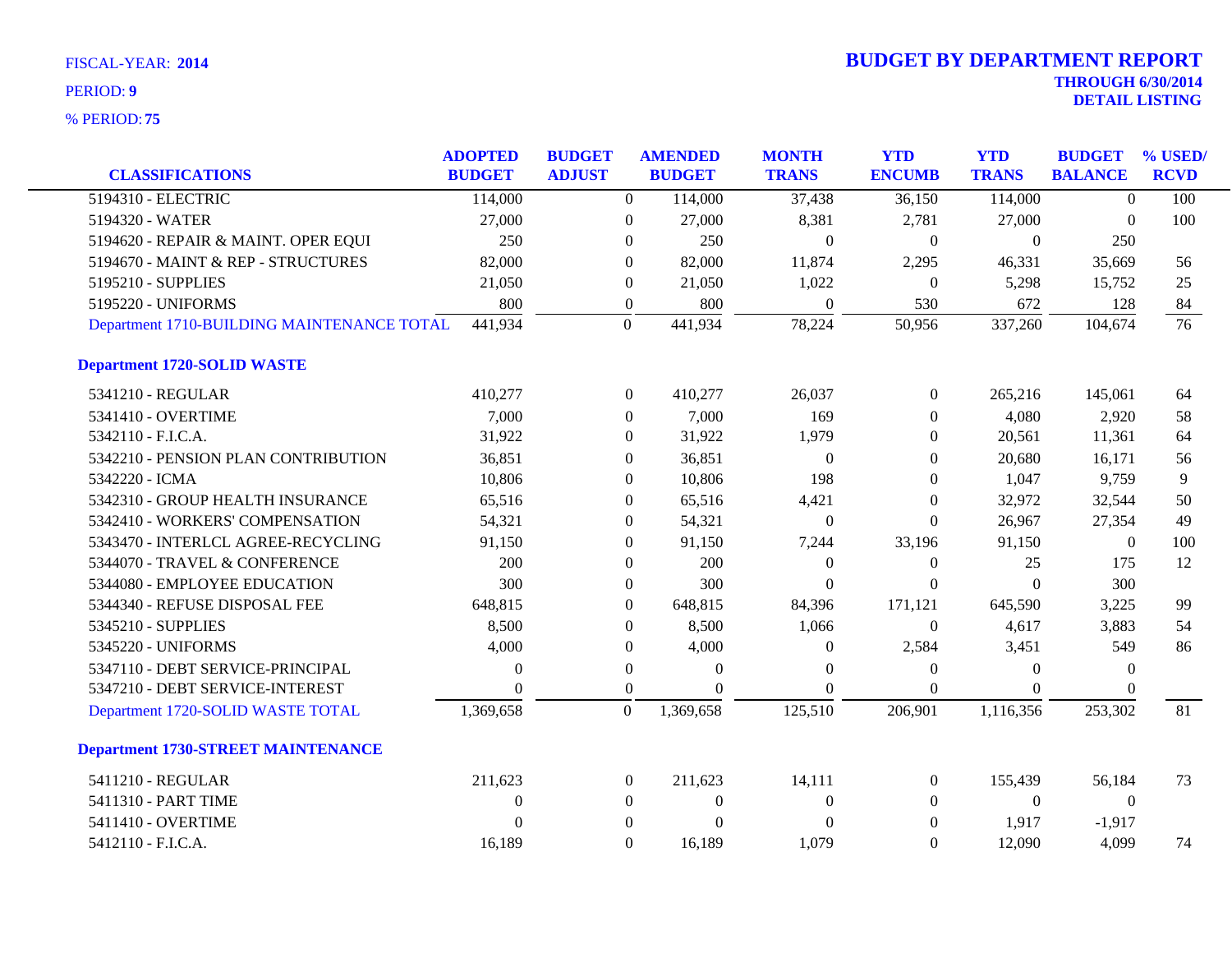| <b>FISCAL-YEAR: 2014</b> |  |
|--------------------------|--|
| _______                  |  |

| <b>CLASSIFICATIONS</b>                      | <b>ADOPTED</b><br><b>BUDGET</b> | <b>BUDGET</b><br><b>ADJUST</b> | <b>AMENDED</b><br><b>BUDGET</b> |          | <b>MONTH</b><br><b>TRANS</b> | <b>YTD</b><br><b>ENCUMB</b> | <b>YTD</b><br><b>TRANS</b> | <b>BUDGET</b><br><b>BALANCE</b> | % USED/<br><b>RCVD</b> |
|---------------------------------------------|---------------------------------|--------------------------------|---------------------------------|----------|------------------------------|-----------------------------|----------------------------|---------------------------------|------------------------|
|                                             |                                 |                                |                                 |          |                              |                             |                            |                                 |                        |
| 5412210 - PENSION PLAN CONTRIBUTION         | 18,315                          |                                | $\overline{0}$                  | 18,315   | $\mathbf{0}$                 | $\overline{0}$              | 10,278                     | 8,037                           | 56                     |
| 5412220 - DEFERRED COMP CONTRIB             | 5,910                           |                                | $\overline{0}$                  | 5,910    | 24                           | $\boldsymbol{0}$            | 1,028                      | 4,882                           | 17                     |
| 5412310 - GROUP HEALTH INSURANCE            | 45,861                          | $\overline{0}$                 |                                 | 45,861   | 2,461                        | $\boldsymbol{0}$            | 26,076                     | 19,785                          | 56                     |
| 5412410 - WORKERS' COMPENSATION             | 21,861                          | $\theta$                       |                                 | 21,861   | $\boldsymbol{0}$             | $\theta$                    | 10,853                     | 11,008                          | 49                     |
| 5413450 - CONTRACTUAL SERVICES              | 30,000                          |                                | $\Omega$                        | 30,000   | 2,100                        | 10,200                      | 27,000                     | 3,000                           | 90                     |
| 5414070 - TRAVEL & CONFERENCE               | 300                             | $\overline{0}$                 |                                 | 300      | $\boldsymbol{0}$             | $\boldsymbol{0}$            | $\overline{0}$             | 300                             |                        |
| 5414080 - EMPLOYEE EDUCATION                | 700                             | $\overline{0}$                 |                                 | 700      | $\theta$                     | 0                           | 75                         | 625                             | 10                     |
| 5414120 - TRAVEL & CONFERENCE               | 1,560                           | $\overline{0}$                 |                                 | 1,560    | 39                           | $\Omega$                    | 463                        | 1,097                           | 29                     |
| 5414625 - LANDSCAPE MAINTENANCE             | 31,000                          | $\overline{0}$                 |                                 | 31,000   | 2,168                        | $\theta$                    | 16,072                     | 14,928                          | 51                     |
| 5414640 - MAINT & REP STRS & PARKWY         | 12,800                          | $\overline{0}$                 |                                 | 12,800   | 2,196                        | $\overline{0}$              | 3,841                      | 8,959                           | 30                     |
| 5414650 - PARKS & STREETS - ELECT.          | 103,000                         | $\overline{0}$                 |                                 | 103,000  | 35,608                       | 24,861                      | 103,000                    | $\mathbf{0}$                    | 100                    |
| 5414670 - MAINT & REP-GRDS & STRUCT         | 2,500                           | $\theta$                       |                                 | 2,500    | 75                           | $\theta$                    | 2,282                      | 218                             | 91                     |
| 5415210 - SUPPLIES                          | 3,400                           |                                | $\Omega$                        | 3,400    | $\theta$                     | $\Omega$                    | 626                        | 2,774                           | 18                     |
| 5415220 - UNIFORMS                          | 3,600                           | $\boldsymbol{0}$               |                                 | 3,600    | $\boldsymbol{0}$             | 1,982                       | 2,340                      | 1,260                           | 65                     |
| 5415245 - TOOLS                             | 500                             | $\overline{0}$                 |                                 | 500      | 336                          | $\overline{0}$              | 336                        | 164                             | 67                     |
| 5417110 - DEBT SERVICE- PRINCIPAL           | $\Omega$                        | $\overline{0}$                 |                                 | $\theta$ | $\Omega$                     | $\theta$                    | $\Omega$                   | $\Omega$                        |                        |
| 5417210 - DEBT SERVICE-INTEREST             | $\Omega$                        |                                | $\boldsymbol{0}$                | $\theta$ | $\Omega$                     | $\theta$                    | $\Omega$                   | $\Omega$                        |                        |
| Department 1730-STREET MAINTENANCE TOTAL    | 509,119                         | $\overline{0}$                 | 509,119                         |          | 60,197                       | 37,043                      | 373,716                    | 135,403                         | 73                     |
| <b>Department 1750-LANSCAPE MAINTENANCE</b> |                                 |                                |                                 |          |                              |                             |                            |                                 |                        |
| 5191210 - FULL-TIME                         | 206,633                         |                                | $\overline{0}$                  | 206,633  | 15,735                       | $\theta$                    | 146,053                    | 60,580                          | 70                     |
| 5191410 - OVERTIME                          | 4,000                           | $\overline{0}$                 |                                 | 4,000    | 9                            | $\theta$                    | 3,992                      | 8                               | 99                     |
| 5192110 - F.I.C.A.                          | 16,113                          | $\overline{0}$                 |                                 | 16,113   | 1,142                        | $\boldsymbol{0}$            | 11,225                     | 4,888                           | 69                     |
| 5192210 - PENSION PLAN CONTRIBUTION         | 19,355                          | $\theta$                       |                                 | 19,355   | $\theta$                     | $\theta$                    | 10,862                     | 8,493                           | 56                     |
| 5192220 - DEFERRED COMP CONTRIB.            | 5,336                           | $\Omega$                       |                                 | 5,336    | 20                           | $\Omega$                    | 190                        | 5,146                           | 3                      |
| 5192310 - GROUP HEALTH INSURANCE            | 39,310                          | $\theta$                       |                                 | 39,310   | 2,461                        | $\Omega$                    | 20,179                     | 19,131                          | 51                     |
| 5192410 - WORKERS' COMPENSATION             | 8,451                           | $\overline{0}$                 |                                 | 8,451    | $\Omega$                     | $\mathbf{0}$                | 4,195                      | 4,256                           | 49                     |
| 5193450 - CONT. SVCS.                       | 37,000                          | $\theta$                       |                                 | 37,000   | 26,307                       | $\theta$                    | 26,870                     | 10,130                          | 72                     |
| 5194070 - TRAVEL                            | 1,000                           | $\theta$                       |                                 | 1,000    | $\Omega$                     | $\theta$                    | 130                        | 870                             | 13                     |
| 5194120 - TELEPHONE SERVICE                 | 1,800                           | $\Omega$                       |                                 | 1,800    | 79                           | $\theta$                    | 566                        | 1,234                           | 31                     |
| 5194350 - ELECTRICITY-CITY PARKS            | 75,000                          | $\Omega$                       |                                 | 75,000   | 4,216                        | 41,530                      | 71,664                     | 3.336                           | 95                     |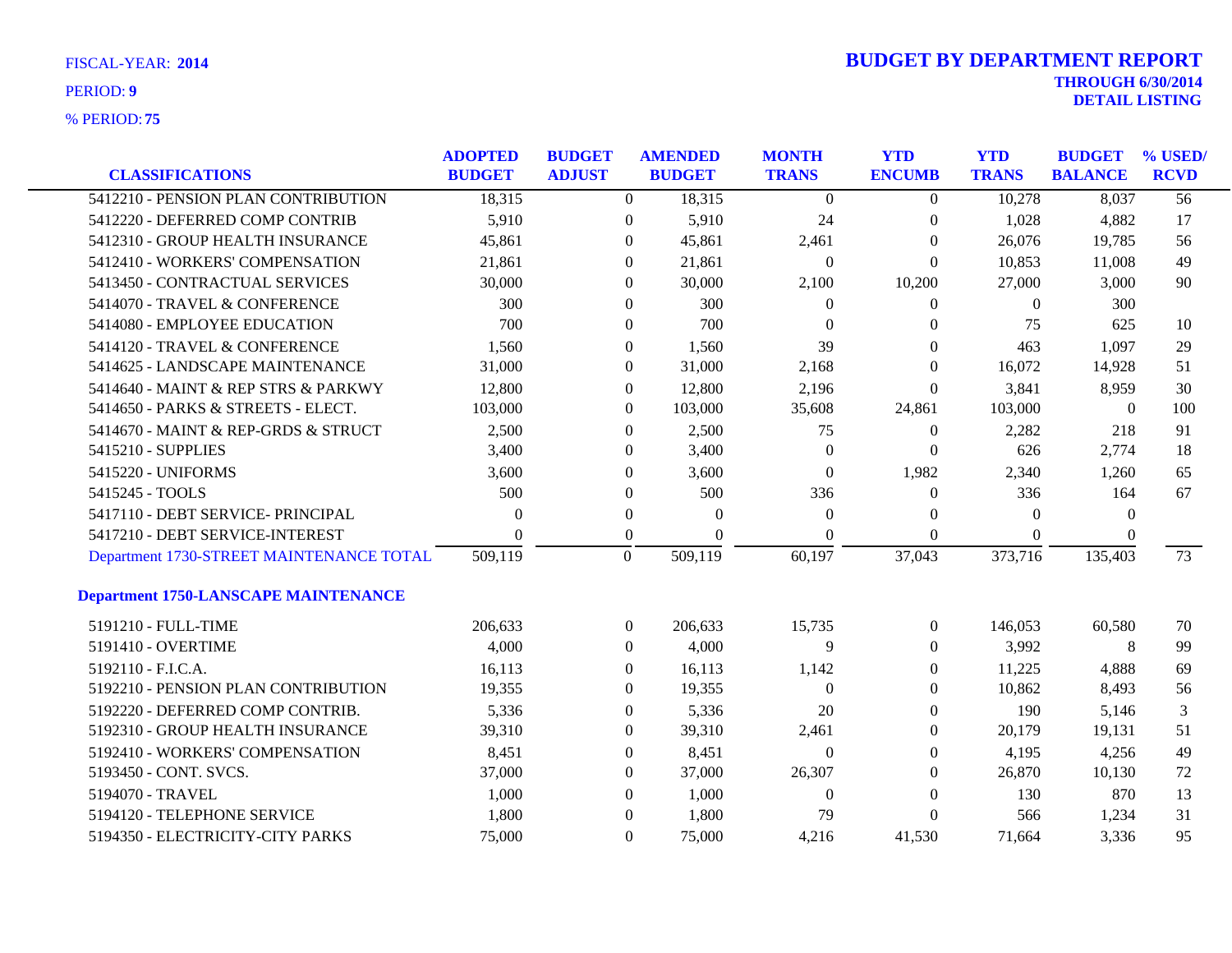**75** % PERIOD:

| <b>CLASSIFICATIONS</b>                              | <b>ADOPTED</b><br><b>BUDGET</b> | <b>BUDGET</b><br><b>ADJUST</b> |                  | <b>AMENDED</b><br><b>BUDGET</b> | <b>MONTH</b><br><b>TRANS</b> | <b>YTD</b><br><b>ENCUMB</b> | <b>YTD</b><br><b>TRANS</b> | <b>BUDGET</b><br><b>BALANCE</b> | % USED/<br><b>RCVD</b> |
|-----------------------------------------------------|---------------------------------|--------------------------------|------------------|---------------------------------|------------------------------|-----------------------------|----------------------------|---------------------------------|------------------------|
|                                                     |                                 |                                |                  |                                 |                              |                             |                            |                                 |                        |
| 5194420 - OUTSIDE SERV RENTAL                       | 1,000                           |                                | $\overline{0}$   | 1,000                           | $\overline{0}$               | $\overline{0}$              | $\Omega$                   | 1,000                           |                        |
| 5194515 - AUTO INSURANCE                            | 1,500                           |                                | $\theta$         | 1,500                           | $\Omega$                     | $\theta$                    | $\Omega$                   | 1,500                           |                        |
| 5194620 - REPAIR & MAINT. OPER EQUI                 | 56,500                          |                                | $\overline{0}$   | 56,500                          | 2,007                        | $\Omega$                    | 56,426                     | 74                              | 99                     |
| 5195210 - SUPPLIES                                  | 9,285                           |                                | $\Omega$         | 9,285                           | $\Omega$                     | $\Omega$                    | 9,277                      | 8                               | 99                     |
| 5195220 - UNIFORMS                                  | 3,650                           |                                | $\theta$         | 3,650                           | 982                          | $\Omega$                    | 3,281                      | 369                             | 89                     |
| 5195230 - FUEL & LUBRICANT                          | 13,352                          |                                | $\boldsymbol{0}$ | 13,352                          | 1,300                        | $\theta$                    | 8,548                      | 4,804                           | 64                     |
| 5195410 - MEMBER. & SUBSCRIPTIONS                   | 450                             |                                | $\boldsymbol{0}$ | 450                             | $\theta$                     | $\theta$                    | 159                        | 291                             | 35                     |
| Department 1750-LANSCAPE MAINTENANCE TOTAL 499,735  |                                 |                                | $\Omega$         | 499,735                         | 54,258                       | 41,530                      | 373,617                    | 126,118                         | 74                     |
| <b>Department 1760-EQUIPMENT MAINTENANCE</b>        |                                 |                                |                  |                                 |                              |                             |                            |                                 |                        |
| 5191210 - FULL-TIME                                 | 125,831                         |                                | $\boldsymbol{0}$ | 125,831                         | 9,664                        | $\theta$                    | 92,399                     | 33,432                          | 73                     |
| 5191410 - OVERTIME                                  | 3,500                           |                                | $\overline{0}$   | 3,500                           | $\Omega$                     | $\Omega$                    | 662                        | 2,838                           | 18                     |
| 5192110 - F.I.C.A.                                  | 9,894                           |                                | 0                | 9,894                           | 661                          | 0                           | 6,457                      | 3,437                           | 65                     |
| 5192210 - PENSION PLAN CONTRIBUTION                 | 13,488                          |                                | $\overline{0}$   | 13,488                          | $\theta$                     | $\Omega$                    | 7,569                      | 5,919                           | 56                     |
| 5192220 - DEFERRED COMP CONTRIB.                    | 2,496                           |                                | $\Omega$         | 2,496                           | 100                          | 0                           | 950                        | 1,546                           | 38                     |
| 5192310 - GROUP HEALTH INSURANCE                    | 19,655                          |                                | $\Omega$         | 19,655                          | 1,475                        | $\Omega$                    | 11,798                     | 7,857                           | 60                     |
| 5192410 - WORKERS' COMPENSATION                     | 4,480                           |                                | $\Omega$         | 4,480                           | $\theta$                     | $\Omega$                    | 2,224                      | 2,256                           | 49                     |
| 5194070 - TRAVEL                                    | 350                             |                                | 0                | 350                             | $\Omega$                     | $\Omega$                    | $\left($                   | 350                             |                        |
| 5194120 - TELEPHONE SERVICE                         | 780                             |                                | $\overline{0}$   | 780                             | 102                          | $\Omega$                    | 334                        | 446                             | 42                     |
| 5194515 - AUTO INSURANCE                            | 32,873                          |                                | 0                | 32,873                          | $\Omega$                     | $\Omega$                    | $\Omega$                   | 32,873                          |                        |
| 5194620 - REPAIR & MAINT. OPER EQUI                 | 400                             |                                | $\Omega$         | 400                             | $\Omega$                     | $\theta$                    | $\Omega$                   | 400                             |                        |
| 5194680 - MAINT & REP-OUTSIDE SVCS                  | 64,000                          |                                | 0                | 64,000                          | 5,739                        | $\overline{0}$              | 63,565                     | 435                             | 99                     |
| 5195220 - UNIFORMS                                  | 5,000                           |                                | $\overline{0}$   | 5,000                           | 202                          | 1,416                       | 2,795                      | 2,205                           | 55                     |
| 5195230 - FUEL & LUBRICANT                          | 183,944                         |                                | $\overline{0}$   | 183,944                         | 15,254                       | 69,089                      | 178,894                    | 5,050                           | 97                     |
| 5195240 - PARTS                                     | 56,000                          |                                | $\Omega$         | 56,000                          | 6,984                        | $\theta$                    | 38,820                     | 17,180                          | 69                     |
| 5195245 - OPERATING TOOLS                           | 600                             |                                | 0                | 600                             | 150                          | $\Omega$                    | 290                        | 310                             | 48                     |
| 5195250 - TIRES                                     | 27,000                          |                                | $\theta$         | 27,000                          | 3,915                        | $\Omega$                    | 26,628                     | 372                             | 98                     |
| 5195260 - GENERAL                                   | 6,800                           |                                | $\overline{0}$   | 6,800                           | 151                          | $\Omega$                    | 1,707                      | 5,093                           | 25                     |
| Department 1760-EQUIPMENT MAINTENANCE TOTAL 557,091 |                                 |                                | $\overline{0}$   | 557,091                         | 44,397                       | 70,505                      | 435,092                    | 121,999                         | 78                     |

**Department 1770-PUBLIC WORKS DIRECTOR OFF**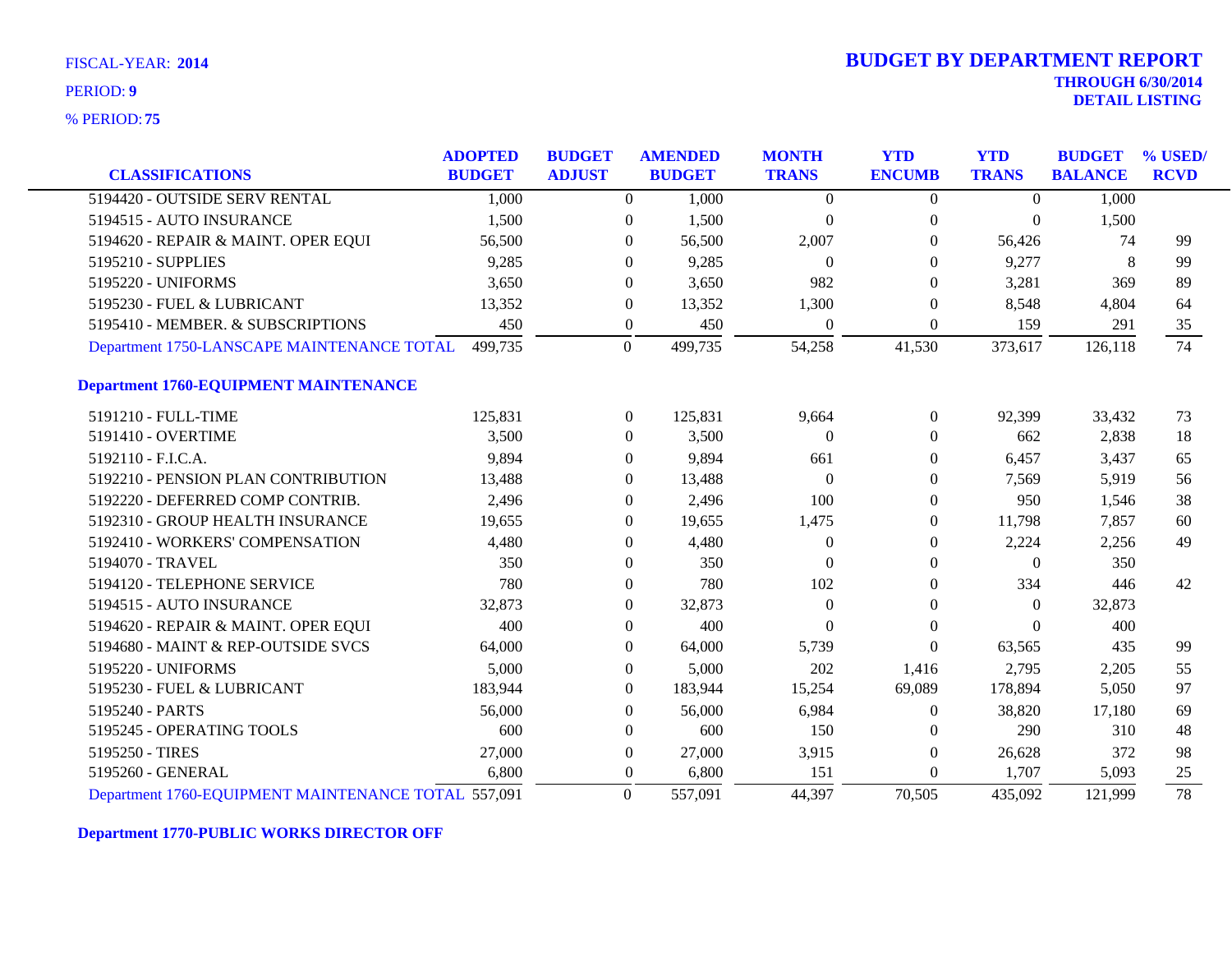| <b>CLASSIFICATIONS</b>                    | <b>ADOPTED</b><br><b>BUDGET</b> | <b>BUDGET</b><br><b>ADJUST</b> |                  | <b>AMENDED</b><br><b>BUDGET</b> | <b>MONTH</b><br><b>TRANS</b> | <b>YTD</b><br><b>ENCUMB</b> | <b>YTD</b><br><b>TRANS</b> | <b>BUDGET</b><br><b>BALANCE</b> | % USED/<br><b>RCVD</b> |
|-------------------------------------------|---------------------------------|--------------------------------|------------------|---------------------------------|------------------------------|-----------------------------|----------------------------|---------------------------------|------------------------|
| 5191210 - FULL-TIME                       | 178,826                         |                                | $\overline{0}$   | 178,826                         | 12,464                       | $\overline{0}$              | 111,471                    | 67,355                          | 62                     |
| 5191410 - OVERTIME                        |                                 |                                |                  |                                 |                              |                             |                            |                                 |                        |
| 5192110 - F.I.C.A.                        | $\boldsymbol{0}$<br>13,680      |                                | $\boldsymbol{0}$ | $\boldsymbol{0}$                | $\overline{0}$<br>882        | 0                           | $\boldsymbol{0}$           | $\boldsymbol{0}$                |                        |
|                                           |                                 |                                | $\overline{0}$   | 13,680                          |                              | 0                           | 7,924                      | 5,756                           | 57                     |
| 5192210 - PENSION PLAN CONTRIBUTION       | 7,444                           |                                | $\theta$         | 7,444                           | $\theta$                     | 0                           | 4,177                      | 3,267                           | 56                     |
| 5192220 - DEFERRED COMP CONTRIB.          | 8,899                           |                                | $\theta$         | 8,899                           | 704                          | 0                           | 6,668                      | 2,231                           | 74                     |
| 5192310 - GROUP HEALTH INSURANCE          | 19,655                          |                                | $\boldsymbol{0}$ | 19,655                          | 1,490                        | 0                           | 10,935                     | 8,720                           | 55                     |
| 5192410 - WORKERS' COMPENSATION           | 536                             |                                | $\overline{0}$   | 536                             | $\theta$                     | 0                           | 266                        | 270                             | 49                     |
| 5194070 - TRAVEL                          | 500                             |                                | $\overline{0}$   | 500                             | $\left($                     | 0                           | $\overline{0}$             | 500                             |                        |
| 5194080 - EMPLOYEE EDUCATION              | 380                             |                                | $\theta$         | 380                             | 279                          | 0                           | 279                        | 101                             | 73                     |
| 5194110 - POSTAGE                         | 125                             |                                | $\theta$         | 125                             | $\mathbf{0}$                 | 0                           | 54                         | 71                              | 43                     |
| 5194120 - TELEPHONE SERVICE               | 1,020                           |                                | $\theta$         | 1,020                           | $\Omega$                     | 0                           | 278                        | 742                             | 27                     |
| 5194540 - BOILER & MACHINERY              | 2,000                           |                                | $\theta$         | 2,000                           | $\theta$                     | 0                           | $\boldsymbol{0}$           | 2,000                           |                        |
| 5194710 - COPY MACHINE                    | 6,670                           |                                | $\theta$         | 6,670                           | 457                          | 0                           | 1,955                      | 4,715                           | 29                     |
| 5195205 - COMPUTER - EQUIPMENT            | $\theta$                        |                                | $\theta$         | $\boldsymbol{0}$                | $\overline{0}$               | $\overline{0}$              | $\boldsymbol{0}$           | $\boldsymbol{0}$                |                        |
| 5195210 - SUPPLIES                        | 1,000                           |                                | $\mathbf{0}$     | 1,000                           | 278                          | 0                           | 962                        | 38                              | 96                     |
| 5195270 - PERMITS                         | 925                             |                                | $\boldsymbol{0}$ | 925                             | 50                           | 0                           | 925                        | $\theta$                        | 100                    |
| 5195410 - MEMBER. & SUBSCRIPTIONS         | 500                             |                                | $\boldsymbol{0}$ | 500                             | $\Omega$                     | $\overline{0}$              | $\Omega$                   | 500                             |                        |
| Department 1770-PUBLIC WORKS DIRECTOR OFF | 242,160                         |                                | $\mathbf{0}$     | 242,160                         | 16,604                       | $\overline{0}$              | 145,894                    | 96,266                          | 60                     |
| Department 1790-ENGINEERING & CONSTRUCTN  |                                 |                                |                  |                                 |                              |                             |                            |                                 |                        |
| 5191210 - FULL-TIME                       | 128,726                         |                                | $\overline{0}$   | 128,726                         | 10,197                       | $\overline{0}$              | 72,910                     | 55,816                          | 56                     |
| 5192110 - F.I.C.A.                        | 9,848                           |                                | $\overline{0}$   | 9,848                           | 817                          | $\overline{0}$              | 5,726                      | 4,122                           | 58                     |
| 5192210 - PENSION PLAN CONTRIBUTION       | 6,002                           |                                | $\overline{0}$   | 6,002                           | $\overline{0}$               | 0                           | 3,368                      | 2,634                           | 56                     |
| 5192220 - DEFERRED COMP CONTRIB.          | 6,093                           |                                | $\overline{0}$   | 6,093                           | 490                          | 0                           | 2,675                      | 3,418                           | 43                     |
| 5192310 - GROUP HEALTH INSURANCE          | 13,103                          |                                | $\overline{0}$   | 13,103                          | 986                          | 0                           | 5,915                      | 7,188                           | 45                     |
| 5192410 - WORKERS' COMPENSATION           | 386                             |                                | $\overline{0}$   | 386                             | $\theta$                     | 0                           | 192                        | 194                             | 49                     |
| 5193450 - CONT. SVCS.                     | 65,000                          |                                | $\overline{0}$   | 65,000                          | $\theta$                     | 0                           | 8,320                      | 56,680                          | 12                     |
| 5194070 - TRAVEL                          | 1,000                           |                                | $\overline{0}$   | 1,000                           | $\theta$                     | 0                           | $\overline{0}$             | 1,000                           |                        |
| 5194080 - EMPLOYEE EDUCATION              | 1,500                           |                                | $\theta$         | 1,500                           | 279                          | 0                           | 279                        | 1,221                           | 18                     |
| 5194120 - TELEPHONE SERVICE               | 1,020                           |                                | $\theta$         | 1,020                           | 64                           | 0                           | 363                        | 657                             | 35                     |
| 5195210 - SUPPLIES                        | 920                             |                                | $\Omega$         | 920                             | $\theta$                     | $\theta$                    | 911                        | 9                               | 99                     |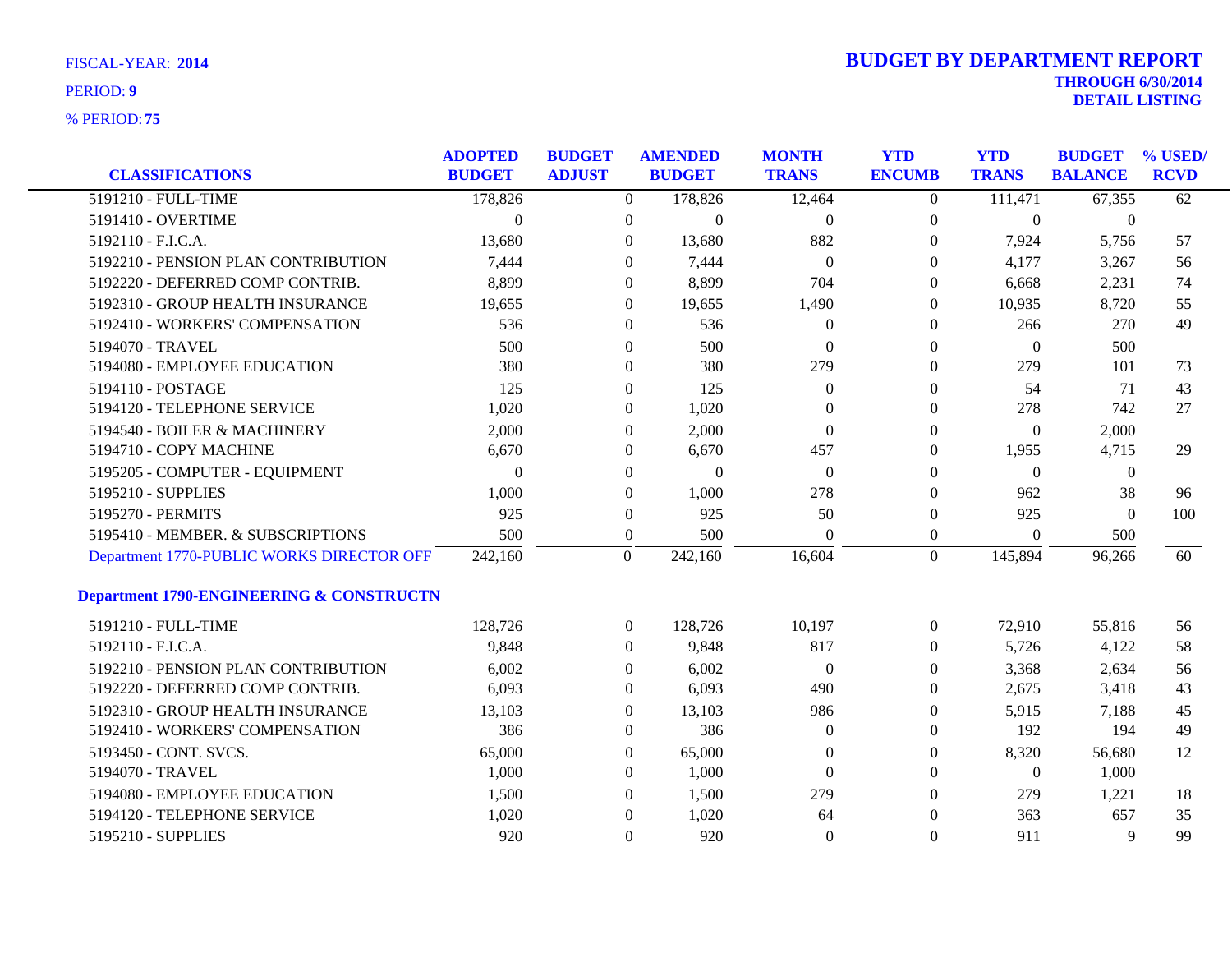**75** % PERIOD:

# **THROUGH 6/30/2014 DETAIL LISTING** PERIOD: **<sup>9</sup> 2014 BUDGET BY DEPARTMENT REPORT**

| <b>CLASSIFICATIONS</b>                   | <b>ADOPTED</b><br><b>BUDGET</b> | <b>BUDGET</b><br><b>ADJUST</b> | <b>AMENDED</b><br><b>BUDGET</b> | <b>MONTH</b><br><b>TRANS</b> | <b>YTD</b><br><b>ENCUMB</b> | <b>YTD</b><br><b>TRANS</b> | <b>BUDGET</b><br><b>BALANCE</b> | % USED/<br><b>RCVD</b> |
|------------------------------------------|---------------------------------|--------------------------------|---------------------------------|------------------------------|-----------------------------|----------------------------|---------------------------------|------------------------|
| 5195410 - MEMBER. & SUBSCRIPTIONS        | 500                             | $\overline{0}$                 | 500                             | $\Omega$                     | $\Omega$                    | $\Omega$                   | 500                             |                        |
| Department 1790-ENGINEERING & CONSTRUCTN | 234,098                         | $\Omega$                       | 234,098                         | 12,833                       | $\Omega$                    | 100,659                    | 133,439                         | 42                     |
| <b>Department 1910-POLICE</b>            |                                 |                                |                                 |                              |                             |                            |                                 |                        |
| 5211210 - REGULAR                        | 3,457,843                       | $\Omega$                       | 3,457,843                       | 262,692                      | $\theta$                    | 2,402,321                  | 1,055,522                       | 69                     |
| 5211410 - OVERTIME                       | 150,000                         | $\Omega$                       | 150,000                         | 5,862                        | $\Omega$                    | 76,109                     | 73,891                          | 50                     |
| 5211411 - OVERTIME                       | 55,000                          | $\mathbf{0}$                   | 55,000                          | 5,716                        | $\overline{0}$              | 48,292                     | 6,708                           | 87                     |
| 5211510 - SPEC PAY - EDUC INCENTIVE      | 26,562                          | $\mathbf{0}$                   | 26,562                          | 2,086                        | $\theta$                    | 19,209                     | 7,353                           | 72                     |
| 5211530 - HAZARD PAY                     | 61,335                          | $\Omega$                       | 61,335                          | 4,600                        | $\Omega$                    | 42,520                     | 18,815                          | 69                     |
| 5212110 - F.I.C.A.                       | 286,932                         | $\Omega$                       | 286,932                         | 23,101                       | $\Omega$                    | 208,476                    | 78,456                          | 72                     |
| 5212210 - PENSION PLAN CONTRIBUTION      | 557,173                         | $\mathbf{0}$                   | 557,173                         | $\theta$                     | $\Omega$                    | 294,098                    | 263,075                         | 52                     |
| 5212220 - DEFERRED COMP CONTRIB.         | 36,170                          | $\mathbf{0}$                   | 36,170                          | 781                          | $\theta$                    | 6,652                      | 29,518                          | 18                     |
| 5212310 - GROUP HEALTH INSURANCE         | 366,912                         | $\Omega$                       | 366,912                         | 27,041                       | $\Omega$                    | 217,329                    | 149,583                         | 59                     |
| 5212410 - WORKERS' COMPENSATION          | 144,940                         | $\Omega$                       | 144,940                         | $\Omega$                     | $\theta$                    | 71,955                     | 72,985                          | 49                     |
| 5213116 - ANNUAL PHYSICALS               | 14,750                          | $\mathbf{0}$                   | 14,750                          | $\Omega$                     | $\Omega$                    | 3,865                      | 10,885                          | 26                     |
| 5213450 - CONTRACTUAL SERVICES           | 73,830                          | $\mathbf{0}$                   | 73,830                          | 763                          | 1,200                       | 54,203                     | 19,627                          | 73                     |
| 5213456 - SCHOOL CROSSING                | 70,000                          | $\Omega$                       | 70,000                          | $\Omega$                     | 24,924                      | 60,066                     | 9,934                           | 85                     |
| 5213459 - PARKING                        | $\overline{0}$                  | $\Omega$                       | $\theta$                        | $\Omega$                     | $\Omega$                    | $\Omega$                   | $\theta$                        |                        |
| 5213490 - CRIME PREVENTION PROGRAMS      | 5,500                           | $\mathbf{0}$                   | 5,500                           | 450                          | $\theta$                    | 4,225                      | 1,275                           | 76                     |
| 5214070 - TRAVEL & CONFERENCE            | 10,740                          | $\mathbf{0}$                   | 10,740                          | $\theta$                     | $\theta$                    | 9,976                      | 764                             | 92                     |
| 5214080 - EMPLOYEE EDUCATION             | 8,500                           | $\Omega$                       | 8,500                           | 195                          | $\Omega$                    | 3,280                      | 5,220                           | 38                     |
| 5214110 - POSTAGE                        | 1,800                           | $\mathbf{0}$                   | 1,800                           | $\Omega$                     | $\Omega$                    | 779                        | 1,021                           | 43                     |
| 5214120 - TELEPHONE SERVICE              | 49,560                          | $\boldsymbol{0}$               | 49,560                          | 3,397                        | 15,596                      | 42,845                     | 6,715                           | 86                     |
| 5214450 - LEASE -POL VEHCLE              | 11,400                          | $\mathbf{0}$                   | 11,400                          | 950                          | $\overline{0}$              | 8,550                      | 2,850                           | 75                     |
| 5214515 - AUTO INSURANCE                 | 34,650                          | $\Omega$                       | 34,650                          | $\theta$                     | $\Omega$                    | $\Omega$                   | 34,650                          |                        |
| 5214591 - POLICE OFF ACC DTH & DIS.      | 2,000                           | $\Omega$                       | 2,000                           | 0                            | $\Omega$                    | $\Omega$                   | 2,000                           |                        |
| 5214620 - REPAIR & MAINT. OPER EQUI      | 18,600                          | $\mathbf{0}$                   | 18,600                          | $\theta$                     | 1,500                       | 2,445                      | 16,155                          | 13                     |
| 5214630 - MAINT & REP-COMM EQUIP         | 22,460                          | $\theta$                       | 22,460                          | $\Omega$                     | 867                         | 5,226                      | 17,234                          | 23                     |
| 5214632 - INTERNET SERVICES              | 3,200                           | $\Omega$                       | 3,200                           | 0                            | $\theta$                    | $\overline{0}$             | 3,200                           |                        |
| 5214710 - PRINTING MATERIALS-INFRAS      | 11,000                          | $\mathbf{0}$                   | 11,000                          | 1,019                        | $\Omega$                    | 4,285                      | 6,715                           | 38                     |
| 5214960 - SPECIAL INVESTIGATIONS         | 8,000                           | $\mathbf{0}$                   | 8,000                           | $\Omega$                     | $\Omega$                    | 55                         | 7,945                           |                        |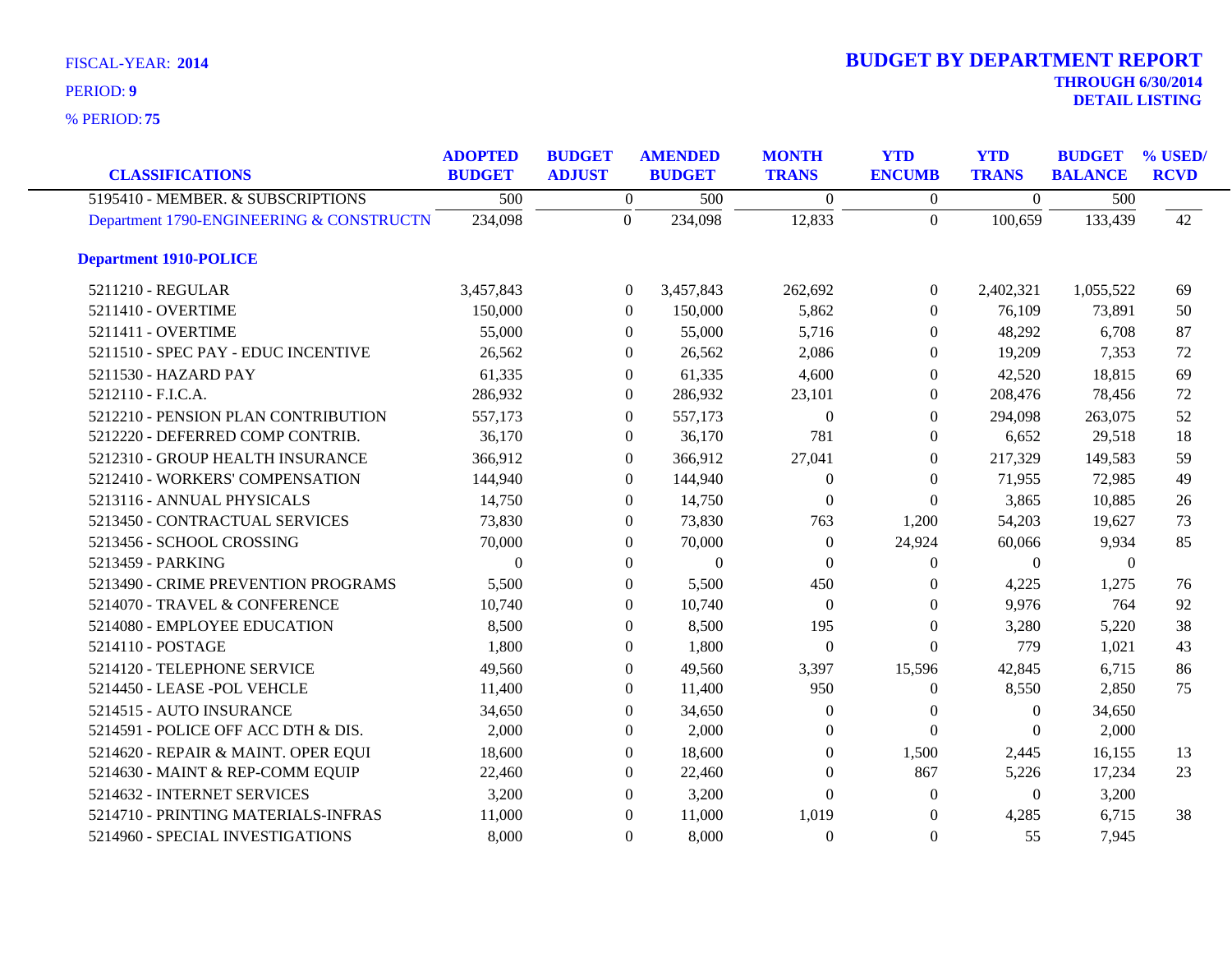|                                               | <b>ADOPTED</b> | <b>BUDGET</b>    | <b>AMENDED</b> | <b>MONTH</b>    | <b>YTD</b>       | <b>YTD</b>       | <b>BUDGET</b>  | % USED/         |
|-----------------------------------------------|----------------|------------------|----------------|-----------------|------------------|------------------|----------------|-----------------|
| <b>CLASSIFICATIONS</b>                        | <b>BUDGET</b>  | <b>ADJUST</b>    | <b>BUDGET</b>  | <b>TRANS</b>    | <b>ENCUMB</b>    | <b>TRANS</b>     | <b>BALANCE</b> | <b>RCVD</b>     |
| 5214970 - EMPLOYEE TESTING                    | 29,520         | $\Omega$         | 29,520         | $\overline{33}$ | $\theta$         | 10,607           | 18,913         | $\overline{35}$ |
| 5215205 - COMPUTER SUPPLIES                   | 15,928         | $\overline{0}$   | 15,928         | 1,140           | 1,010            | 6,585            | 9,343          | 41              |
| 5215210 - SUPPLIES                            | 113,533        | $\overline{0}$   | 113,533        | 2,098           | 8,229            | 59,727           | 53,806         | 52              |
| 5215212 - PARKING                             | $\Omega$       | $\overline{0}$   | $\mathbf{0}$   | $\Omega$        | $\theta$         | $\overline{0}$   | $\mathbf{0}$   |                 |
| 5215220 - UNIFORMS                            | 74,500         | $\overline{0}$   | 74,500         | 13,501          | $\Omega$         | 55,749           | 18,751         | 74              |
| 5215230 - FUEL & LUBRICANT                    | 217,120        | $\overline{0}$   | 217,120        | 21,951          | $\theta$         | 143,894          | 73,226         | 66              |
| 5215410 - MEMBER. & SUBSCRIPTIONS             | 8,770          | $\boldsymbol{0}$ | 8,770          | $\mathbf{0}$    | $\theta$         | 3,394            | 5,376          | 38              |
| 5215940 - PRISONER DETENTION                  | 100            | $\overline{0}$   | 100            | $\theta$        | $\theta$         | $\theta$         | 100            |                 |
| 5217110 - DEBT SERVICE- PRINCIPAL             | 80,417         | $\mathbf{0}$     | 80,417         | 2,796           | $\theta$         | 60,096           | 20,321         | 74              |
| 5217210 - DEBT SERVICE- INTEREST              | 4,182          | $\boldsymbol{0}$ | 4,182          | 16              | $\boldsymbol{0}$ | 2,346            | 1,836          | 56              |
| Department 1910-POLICE TOTAL                  | 6,032,927      | $\mathbf{0}$     | 6,032,927      | 380,188         | 53,326           | 3,929,159        | 2,103,768      | 65              |
| <b>Department 2000-PARKS &amp; RECREATION</b> |                |                  |                |                 |                  |                  |                |                 |
| 5721210 - FULL-TIME                           | 298,088        | $\overline{0}$   | 298,088        | 17,164          | $\overline{0}$   | 263,306          | 34,782         | 88              |
| 5721310 - PART-TIME                           | 15,034         | $\boldsymbol{0}$ | 15,034         | $\overline{0}$  | $\boldsymbol{0}$ | $\overline{0}$   | 15,034         |                 |
| 5722110 - F.I.C.A.                            | 23,954         | 0                | 23,954         | 3,524           | $\theta$         | 27,423           | $-3,469$       | 114             |
| 5722210 - PENSION PLAN CONTRIBUTION           | 25,948         | $\overline{0}$   | 25,948         | $\theta$        | $\theta$         | 14,562           | 11,386         | 56              |
| 5722220 - DEFERRED COMP CONTRIB               | 8,253          | $\overline{0}$   | 8,253          | 366             | $\theta$         | 3,194            | 5,059          | 38              |
| 5722310 - GROUP HEALTH INSURANCE              | 39,310         | $\boldsymbol{0}$ | 39,310         | 1,966           | $\boldsymbol{0}$ | 19,231           | 20,079         | 48              |
| 5722410 - WORKERS' COMPENSATION               | 12,807         | $\boldsymbol{0}$ | 12,807         | $\mathbf{0}$    | $\boldsymbol{0}$ | 6,358            | 6,449          | 49              |
| 5723450 - CONTRACTUAL                         | 2,235          | $\Omega$         | 2,235          | $\Omega$        | $\Omega$         | 1,621            | 614            | 72              |
| 5724070 - TRAVEL & CONFERENCE                 | 298            | $\overline{0}$   | 298            | 275             | $\Omega$         | 296              | $\overline{2}$ | 99              |
| 5724080 - EMPLOYEE EDUCATION                  | 1,525          | $\boldsymbol{0}$ | 1,525          | 1,054           | $\theta$         | 1,054            | 471            | 69              |
| 5724110 - POSTAGE                             | 100            | $\overline{0}$   | 100            | $\mathbf{0}$    | $\theta$         | 43               | 57             | 43              |
| 5724120 - TELEPHONE SERVICE                   | 3,060          | $\overline{0}$   | 3,060          | 128             | $\overline{0}$   | 1,166            | 1,894          | 38              |
| 5724350 - ELECTRIC - CITY PARKS               | 4,800          | $\overline{0}$   | 4,800          | 37              | 4,374            | 4,800            | $\theta$       | 100             |
| 5724515 - AUTO INSURANCE                      | 4,870          | $\boldsymbol{0}$ | 4,870          | $\overline{0}$  | $\boldsymbol{0}$ | $\boldsymbol{0}$ | 4,870          |                 |
| 5724632 - INTERNET SERVICES                   | 1,620          | $\mathbf{0}$     | 1,620          | 68              | $\bf{0}$         | 528              | 1,092          | 32              |
| 5724634 - INTERNET MAINTENANCE                | 188            | $\overline{0}$   | 188            | $\theta$        | $\theta$         | $\Omega$         | 188            |                 |
| 5724670 - MAINT & REP - PARK FACIL            | 2,800          | $\theta$         | 2,800          | 202             | $\theta$         | 2,424            | 376            | 86              |
| 5724690 - MAINT & REP-TENNIS FACLTY           | 2,360          | $\overline{0}$   | 2,360          | $\overline{0}$  | $\Omega$         | $\Omega$         | 2,360          |                 |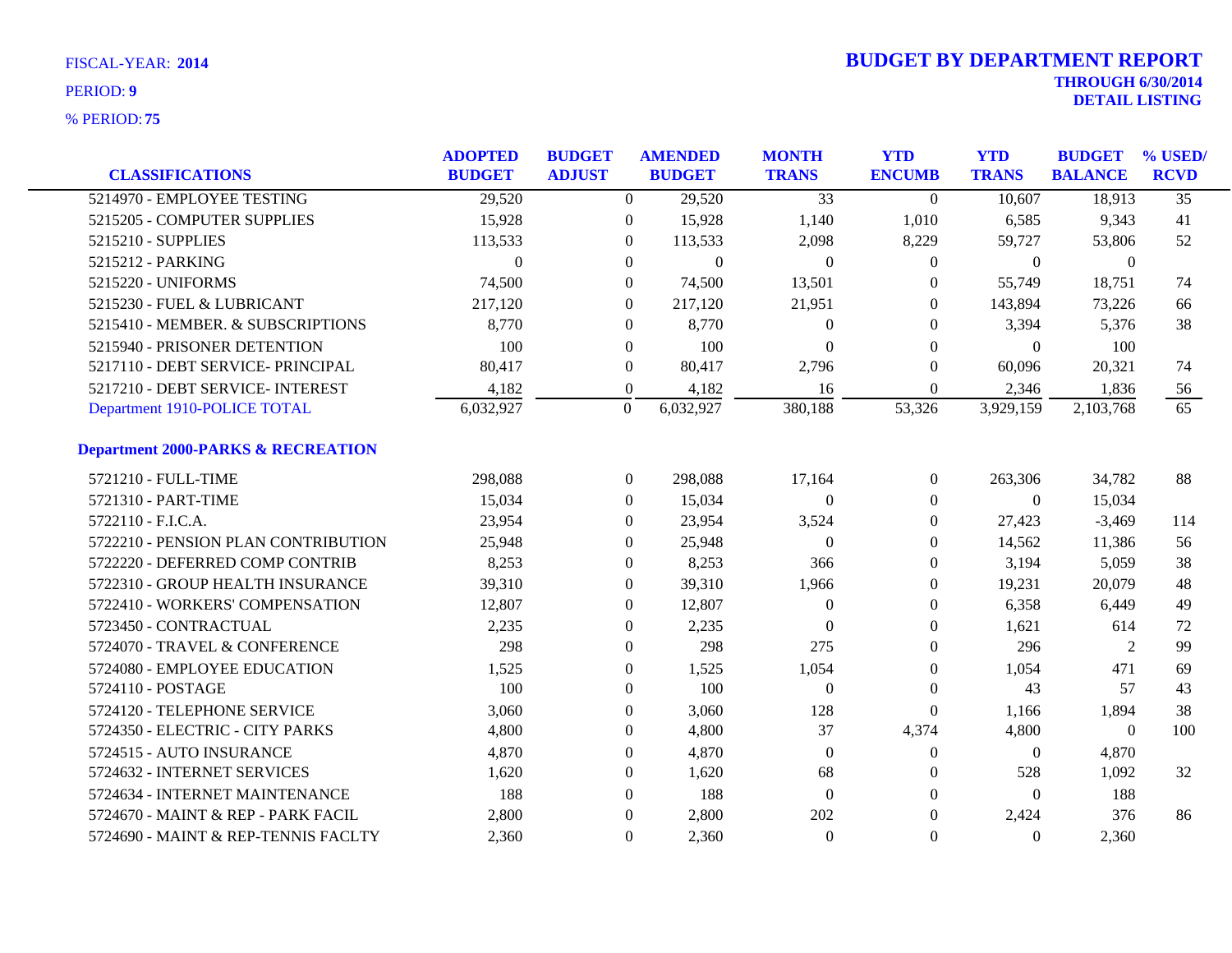|                                             | <b>ADOPTED</b> | <b>BUDGET</b>  | <b>AMENDED</b> | <b>MONTH</b>     | <b>YTD</b>       | <b>YTD</b>     | <b>BUDGET % USED/</b> |                 |
|---------------------------------------------|----------------|----------------|----------------|------------------|------------------|----------------|-----------------------|-----------------|
| <b>CLASSIFICATIONS</b>                      | <b>BUDGET</b>  | <b>ADJUST</b>  | <b>BUDGET</b>  | <b>TRANS</b>     | <b>ENCUMB</b>    | <b>TRANS</b>   | <b>BALANCE</b>        | <b>RCVD</b>     |
| 5724710 - COPY MACHINE                      | 5,003          | $\theta$       | 5,003          | 352              | $\overline{0}$   | 1,503          | 3,500                 | $\overline{30}$ |
| 5724820 - SPECIAL EVENTS                    | 16,500         | 6,800          | 23,300         | $\boldsymbol{0}$ | 14,032           | 15,812         | 7,488                 | 67              |
| 5725205 - COMPUTER EQUIPMENT                | 9,315          | $\mathbf{0}$   | 9,315          | 1,366            | 3,396            | 6,513          | 2,802                 | 69              |
| 5725210 - SUPPLIES                          | 3,597          | $\theta$       | 3,597          | 356              | $\theta$         | 3,072          | 525                   | 85              |
| 5725220 - UNIFORMS                          | 3,155          | $\theta$       | 3,155          | $\theta$         | $\Omega$         | 1,994          | 1,161                 | 63              |
| 5725230 - FUEL                              | 15,120         | $\overline{0}$ | 15,120         | 1,472            | $\theta$         | 9,679          | 5,441                 | 64              |
| 5725410 - MEMBER. & SUBSCRIPTIONS           | 2,460          | $\overline{0}$ | 2,460          | 102              | $\theta$         | 1,557          | 903                   | 63              |
| 5725630 - FOOTBALL                          | 19,085         | 3,783          | 22,868         | $-620$           | 4,500            | 15,887         | 6,981                 | 69              |
| 5725631 - CHEERLEADERS                      | 6,626          | 265            | 6,891          | $\theta$         | $\overline{0}$   | 2,036          | 4,855                 | 29              |
| 5725635 - DANCE/MODELING                    | 3,825          | $\mathbf{0}$   | 3,825          | 3,000            | $\theta$         | 3,000          | 825                   | 78              |
| 5725650 - SOCCER                            | 1,000          | $\mathbf{0}$   | 1,000          | $\boldsymbol{0}$ | $\theta$         | $\overline{0}$ | 1,000                 |                 |
| 5725670 - SPECIAL RECREATION PROG.          | 5,607          | $\overline{0}$ | 5,607          | $\theta$         | $\theta$         | 3,701          | 1,906                 | 66              |
| 5725680 - SENIOR CITIZENS PROGRAM           | 17,746         | $\overline{0}$ | 17,746         | 1,350            | $\boldsymbol{0}$ | 11,387         | 6,359                 | 64              |
| Department 2000-PARKS & RECREATION TOTAL    | 556,289        | 10,848         | 567,137        | 32,162           | 26,302           | 422,147        | 144,990               | 74              |
| <b>Department 2020-MULTI PURPOSE CENTER</b> |                |                |                |                  |                  |                |                       |                 |
| 5194310 - ELECTRIC                          | $\Omega$       | $\overline{0}$ | $\overline{0}$ | $\overline{0}$   | $\theta$         | $\Omega$       | $\Omega$              |                 |
| 5194320 - WATER                             |                | $\Omega$       | $\Omega$       | $\Omega$         | $\theta$         | $\Omega$       | $\Omega$              |                 |
| 5195550 - SCHOOL PROGRAM                    | 0              | $\mathbf{0}$   | $\Omega$       | $\Omega$         | $\overline{0}$   | $\Omega$       | $\Omega$              |                 |
| 5721210 - FULL-TIME                         | 136,062        | $\overline{0}$ | 136,062        | 10,426           | $\theta$         | 99,558         | 36,504                | 73              |
| 5721310 - PART-TIME                         | 353,982        | $\theta$       | 353,982        | $-7,487$         | $\Omega$         | 143,655        | 210,327               | 40              |
| 5721410 - OVERTIME                          | $\overline{0}$ | $\overline{0}$ | $\mathbf{0}$   | $\theta$         | $\Omega$         | $\overline{0}$ | $\overline{0}$        |                 |
| 5722110 - F.I.C.A.                          | 37,488         | $\theta$       | 37,488         | $\Omega$         | $\overline{0}$   | 12,956         | 24,532                | 34              |
| 5722210 - PENSION PLAN CONTRIBUTION         | 15,685         | $\overline{0}$ | 15,685         | $\theta$         | $\theta$         | 8,802          | 6,883                 | 56              |
| 5722220 - DEFERRED COMP CONTRIB             | 1,900          | $\theta$       | 1,900          | 166              | $\Omega$         | 957            | 943                   | 50              |
| 5722310 - GROUP HEALTH INSURANCE            | 26,206         | $\overline{0}$ | 26,206         | 1,481            | $\theta$         | 12,826         | 13,380                | 48              |
| 5722410 - WORKERS' COMPENSATION             | 20,043         | $\theta$       | 20,043         | $\mathbf{0}$     | $\overline{0}$   | 9,950          | 10,093                | 49              |
| 5723450 - CONTRACTUAL                       | $\overline{0}$ | $\overline{0}$ | $\mathbf{0}$   | $\mathbf{0}$     | $\theta$         | $\theta$       | $\overline{0}$        |                 |
| 5724125 - TELEPHONE SERVICES                | 5,500          | $\theta$       | 5,500          | $\mathbf{0}$     | $\theta$         | $\left($       | 5,500                 |                 |
| 5724310 - UTILITIES- ELECTRICITY            | 61,300         | $\theta$       | 61,300         | 5,485            | 24,371           | 61,300         | $\Omega$              | 100             |
| 5724320 - UTILITIES- WATER                  | 14,000         | $\overline{0}$ | 14,000         | 5                | 13,796           | 14,000         | $\Omega$              | 100             |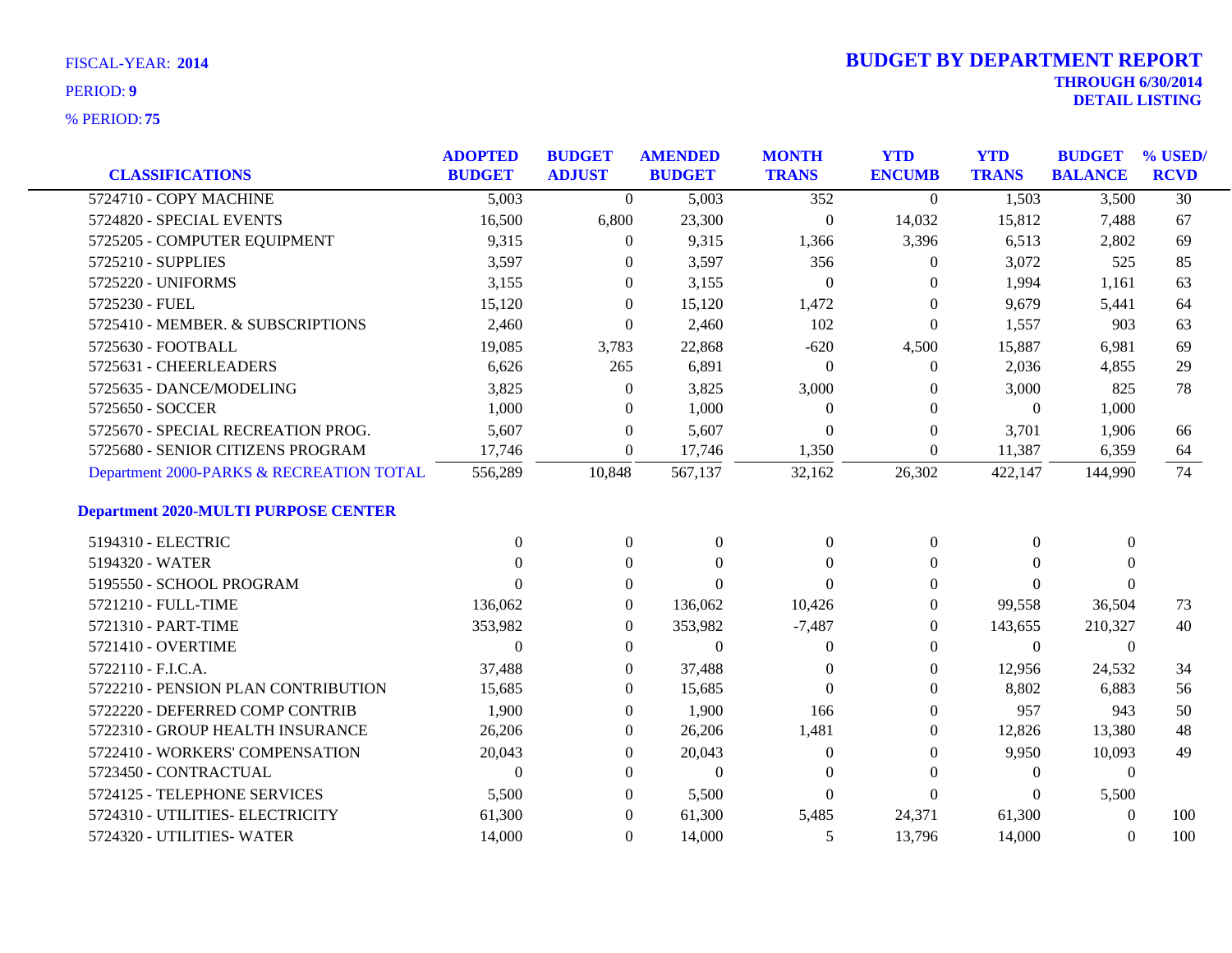| <b>CLASSIFICATIONS</b>                     | <b>ADOPTED</b><br><b>BUDGET</b> | <b>BUDGET</b><br><b>ADJUST</b> | <b>AMENDED</b><br><b>BUDGET</b> | <b>MONTH</b><br><b>TRANS</b> | <b>YTD</b><br><b>ENCUMB</b> | <b>YTD</b><br><b>TRANS</b> | <b>BUDGET</b><br><b>BALANCE</b> | % USED<br><b>RCVD</b> |
|--------------------------------------------|---------------------------------|--------------------------------|---------------------------------|------------------------------|-----------------------------|----------------------------|---------------------------------|-----------------------|
| 5724670 - MAINT & REP - PARK FACIL         | 10,340                          | $\overline{0}$                 | 10,340                          | $-877$                       | $\boldsymbol{0}$            | 9,427                      | 913                             | 91                    |
| 5724710 - COPY MACHINE                     | 1,668                           | $\boldsymbol{0}$               | 1,668                           | 115                          | $\overline{0}$              | 491                        | 1,177                           | 29                    |
| 5725210 - SUPPLIES                         | 1,050                           | $\theta$                       | 1,050                           | $\theta$                     | $\overline{0}$              | 1,004                      | 46                              | 95                    |
| 5725550 - SCHOOL PROGRAM                   | 4,200                           | $\theta$                       | 4,200                           | 12                           | $\theta$                    | 2,978                      | 1,222                           | 70                    |
| 5725640 - BASKETBALL                       | 5,940                           | $\Omega$                       | 5,940                           | $\Omega$                     | $\Omega$                    | 5,376                      | 564                             | 90                    |
| 5725660 - SUMMER PROGRAMS                  | 7,950                           | $\boldsymbol{0}$               | 7,950                           | 425                          | $\mathbf{0}$                | 425                        | 7,525                           | 5                     |
| 5725670 - SPECIAL RECREATION PROG.         | 2,000                           | 250                            | 2,250                           | 890                          | $\overline{0}$              | 2,136                      | 114                             | 94                    |
| 5726410 - EQPT LESS THAN \$500 VALUE       | $\Omega$                        | $\mathbf{0}$                   | $\Omega$                        | $\Omega$                     | $\Omega$                    | $\theta$                   | $\Omega$                        |                       |
| 5726430 - EQUIPMENT-OPERATING              | $\theta$                        | $\mathbf{0}$                   | $\theta$                        | $\theta$                     | $\Omega$                    | $\theta$                   | $\Omega$                        |                       |
| Department 2020-MULTI PURPOSE CENTER TOTAL | 705,314                         | 250                            | 705,564                         | 10,641                       | 38,167                      | 385,841                    | 319,723                         | 54                    |
| <b>Department 2030-Community Pool</b>      |                                 |                                |                                 |                              |                             |                            |                                 |                       |
| 5721310 - PART-TIME                        | 16,575                          | $\overline{0}$                 | 16,575                          | $\Omega$                     | $\mathbf{0}$                | $\overline{0}$             | 16,575                          |                       |
| 5722110 - F.I.C.A.                         | 1,268                           | $\theta$                       | 1,268                           | $\Omega$                     | $\Omega$                    | $\overline{0}$             | 1,268                           |                       |
| 5722410 - WORKERS' COMPENSATION            | 678                             | $\theta$                       | 678                             | $\theta$                     | $\Omega$                    | 337                        | 341                             | 49                    |
| 5723450 - CONTRACTUAL                      | 8,244                           | $\theta$                       | 8,244                           | $\mathbf{0}$                 | $\boldsymbol{0}$            | $\boldsymbol{0}$           | 8,244                           |                       |
| 5724320 - UTILITIES- WATER                 | 10,000                          | $\theta$                       | 10,000                          | $\theta$                     | $\mathbf{0}$                | $\overline{0}$             | 10,000                          |                       |
| 5724350 - ELECTRIC - CITY PARKS            | 4,000                           | $\theta$                       | 4,000                           | $\theta$                     | $\Omega$                    | 6                          | 3,994                           |                       |
| 5724632 - INTERNET SERVICES                | 400                             | $\theta$                       | 400                             | $\theta$                     | $\mathbf{0}$                | $\Omega$                   | 400                             |                       |
| 5724634 - INTERNET MAINTENANCE             | 188                             | $\Omega$                       | 188                             | $\theta$                     | $\Omega$                    | $\theta$                   | 188                             |                       |
| 5724670 - MAINT & REP - PARK FACIL         | 2,800                           | $\theta$                       | 2,800                           | $\theta$                     | 0                           | $\Omega$                   | 2,800                           |                       |
| 5724820 - SPECIAL EVENTS                   | 1,500                           | 0                              | 1,500                           | $\Omega$                     | $\Omega$                    | $\theta$                   | 1,500                           |                       |
| 5725205 - COMPUTER EQUIPMENT               | 1,799                           | $\Omega$                       | 1,799                           | $\theta$                     | $\Omega$                    | $\Omega$                   | 1,799                           |                       |
| 5725210 - SUPPLIES                         | 3,000                           | $\boldsymbol{0}$               | 3,000                           | $\mathbf{0}$                 | $\mathbf{0}$                | $\overline{0}$             | 3,000                           |                       |
| 5725220 - UNIFORMS                         | 600                             | $\theta$                       | 600                             | $\theta$                     | $\overline{0}$              | $\Omega$                   | 600                             |                       |
| Department 2030-Community Pool TOTAL       | 51,052                          | $\overline{0}$                 | 51,052                          | $\overline{0}$               | $\overline{0}$              | 343                        | 50,709                          |                       |
| <b>Department 2100-NON-DEPARTMENTAL</b>    |                                 |                                |                                 |                              |                             |                            |                                 |                       |
| 5192210 - PENSION PLAN CONTRIBUTION        | $\boldsymbol{0}$                | $\theta$                       | $\mathbf{0}$                    | $\boldsymbol{0}$             | $\mathbf{0}$                | $\overline{0}$             | $\mathbf{0}$                    |                       |
| 5192250 - SECTION 185 CONTRIBUTION         | 85,000                          | $\theta$                       | 85,000                          | $\theta$                     | $\mathbf{0}$                | $\overline{0}$             | 85,000                          |                       |
| 5199120 - DEBT SERVICE                     | $\Omega$                        | $\Omega$                       | $\Omega$                        | $\theta$                     | $\Omega$                    | $\Omega$                   | $\theta$                        |                       |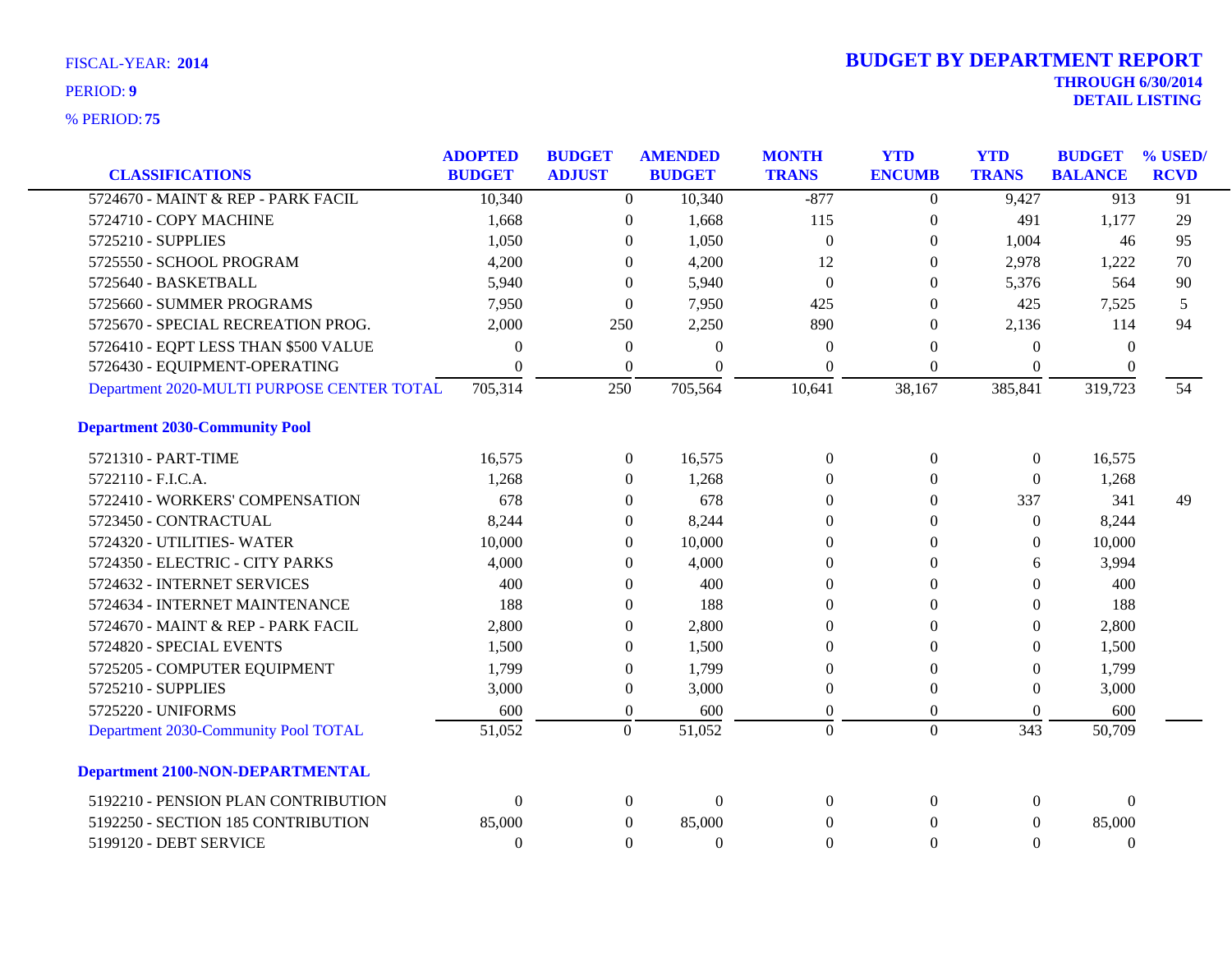|                                                                                             | <b>ADOPTED</b>   | <b>BUDGET</b>                | <b>AMENDED</b>   | <b>MONTH</b>     | <b>YTD</b>       | <b>YTD</b>       | <b>BUDGET</b>    | % USED/               |
|---------------------------------------------------------------------------------------------|------------------|------------------------------|------------------|------------------|------------------|------------------|------------------|-----------------------|
| <b>CLASSIFICATIONS</b>                                                                      | <b>BUDGET</b>    | <b>ADJUST</b>                | <b>BUDGET</b>    | <b>TRANS</b>     | <b>ENCUMB</b>    | <b>TRANS</b>     | <b>BALANCE</b>   | <b>RCVD</b>           |
| 5199140 - CIP FUND                                                                          | 600,000          | $\overline{0}$               | 600,000          | $\theta$         | $\overline{0}$   | 600,000          | $\theta$         | 100                   |
| 5199150 - CRA FUND                                                                          | 589,337          | $\overline{0}$               | 589,337          | $\mathbf{0}$     | $\boldsymbol{0}$ | 100,000          | 489,337          | 16                    |
| Department 2100-NON-DEPARTMENTAL TOTAL                                                      | 1,274,337        | $\boldsymbol{0}$             | 1,274,337        | $\overline{0}$   | $\Omega$         | 700,000          | 574,337          | $\overline{54}$       |
| <b>EXPENSE TOTAL</b>                                                                        | 17,926,390       | 11,098                       | 17,937,488       | 1,174,909        | 821,899          | 11,832,532       | 6,104,963        | 65                    |
| Fund 001-GENERAL FUND TOTAL                                                                 |                  |                              |                  |                  |                  |                  |                  |                       |
| <b>REVENUE TOTALS</b>                                                                       | 16,864,223       | $\overline{0}$               | 16,864,223       | 1,035,341        | $\boldsymbol{0}$ | 13,933,040       | 2,931,185        | 82                    |
| <b>EXPENSE TOTALS</b>                                                                       | 17,926,390       | 11,098                       | 17,937,488       | 1,174,909        | 821,899          | 11,832,532       | 6,104,963        | 65                    |
| Fund 001-GENERAL FUND TOTAL                                                                 | $-1,062,167$     | $-11,098$                    | $-1,073,265$     | $-139,568$       | $-821,899$       | 2,100,508        | $-3,173,778$     |                       |
| Fund 051-EMERGENCY RESERVE FUND<br><b>REVENUE</b><br><b>Department 0000-Description N/A</b> |                  |                              |                  |                  |                  |                  |                  |                       |
| 3612000 - INTEREST INCOME                                                                   | 18,000           |                              | 18,000           | 1,127            | $\boldsymbol{0}$ | 10,224           |                  |                       |
| Department 0000-Description N/A TOTAL                                                       | 18,000           | $\mathbf{0}$<br>$\mathbf{0}$ | 18,000           | 1,127            | $\mathbf{0}$     | 10,224           | 7,776<br>7,776   | 56<br>$\overline{56}$ |
| <b>REVENUE TOTAL</b>                                                                        | 18,000           | $\bf{0}$                     | 18,000           | 1,127            | $\bf{0}$         | 10,224           | 7,776            | 56                    |
| <b>EXPENSE</b>                                                                              |                  |                              |                  |                  |                  |                  |                  |                       |
| <b>Department 0000-Description N/A</b>                                                      |                  |                              |                  |                  |                  |                  |                  |                       |
| 0510000 - TO CORRECT ERROR OBJ 0510000                                                      | $\boldsymbol{0}$ | $\boldsymbol{0}$             | $\boldsymbol{0}$ | $\boldsymbol{0}$ | $\boldsymbol{0}$ | $\boldsymbol{0}$ | $\boldsymbol{0}$ |                       |
| Department 0000-Description N/A TOTAL                                                       | $\theta$         | $\Omega$                     | $\Omega$         | $\Omega$         | $\overline{0}$   | $\theta$         | $\Omega$         |                       |
| <b>EXPENSE TOTAL</b>                                                                        | $\bf{0}$         | $\bf{0}$                     | $\bf{0}$         | $\bf{0}$         | $\bf{0}$         | $\bf{0}$         | $\bf{0}$         |                       |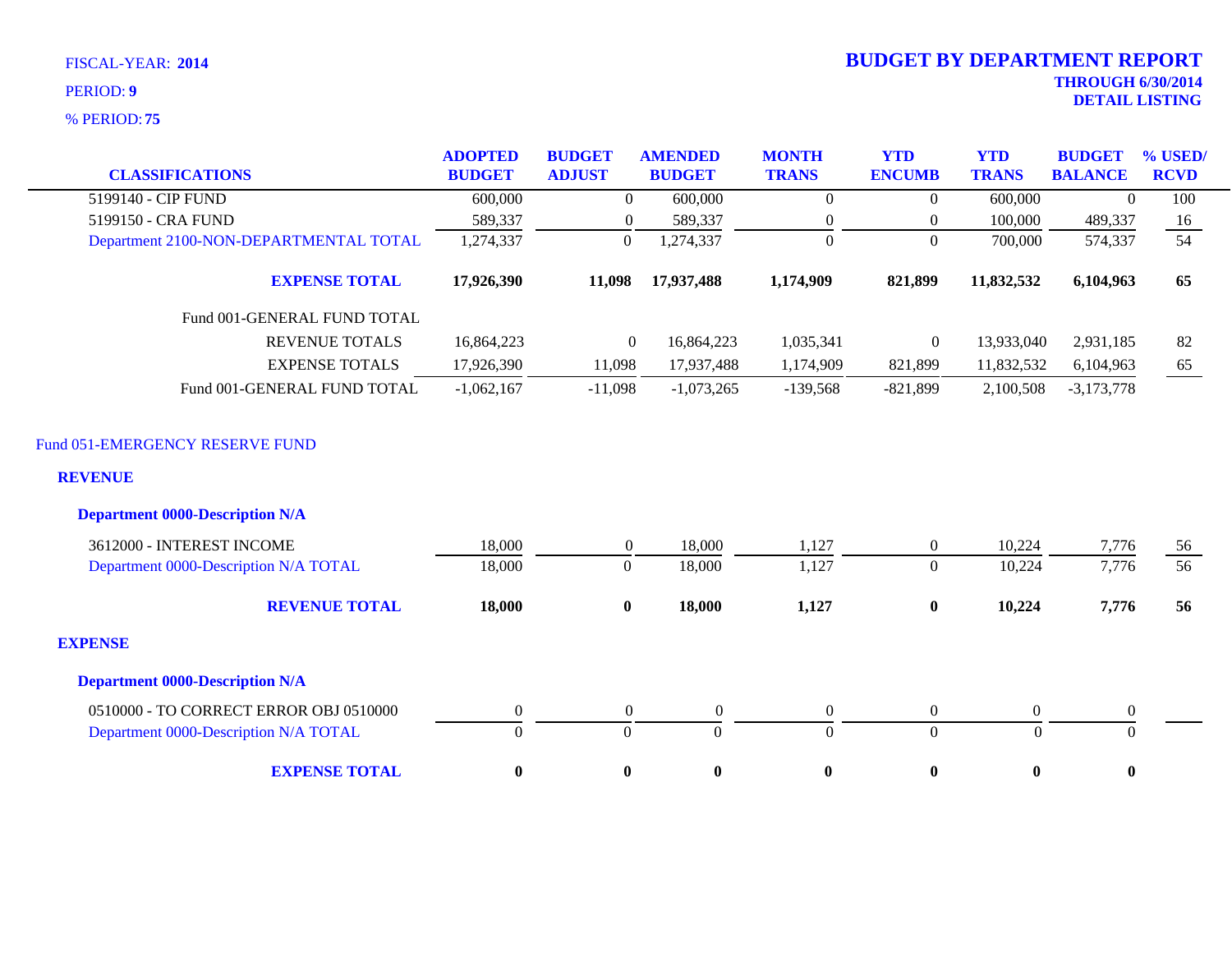**75** % PERIOD:

# **THROUGH 6/30/2014 DETAIL LISTING** PERIOD: **<sup>9</sup> 2014 BUDGET BY DEPARTMENT REPORT**

| <b>CLASSIFICATIONS</b>                         | <b>ADOPTED</b><br><b>BUDGET</b> | <b>BUDGET</b><br><b>ADJUST</b> |                  | <b>AMENDED</b><br><b>BUDGET</b> | <b>MONTH</b><br><b>TRANS</b> | <b>YTD</b><br><b>ENCUMB</b> | <b>YTD</b><br><b>TRANS</b> | <b>BUDGET</b><br><b>BALANCE</b> | % USED/<br><b>RCVD</b> |
|------------------------------------------------|---------------------------------|--------------------------------|------------------|---------------------------------|------------------------------|-----------------------------|----------------------------|---------------------------------|------------------------|
| Fund 051-EMERGENCY RESERVE FUND TOTAL          |                                 |                                |                  |                                 |                              |                             |                            |                                 |                        |
| <b>REVENUE TOTALS</b>                          | 18,000                          |                                | $\boldsymbol{0}$ | 18,000                          | 1,127                        | $\boldsymbol{0}$            | 10,224                     | 7,776                           | 56                     |
| <b>EXPENSE TOTALS</b>                          | $\theta$                        |                                | $\boldsymbol{0}$ | $\boldsymbol{0}$                | $\Omega$                     | $\overline{0}$              | $\overline{0}$             | $\boldsymbol{0}$                | 65                     |
| Fund 051-EMERGENCY RESERVE FUND TOTAL          | 18,000                          |                                | $\overline{0}$   | 18,000                          | 1,127                        | $\overline{0}$              | 10,224                     | 7,776                           |                        |
| Fund 106-GRANT FUND                            |                                 |                                |                  |                                 |                              |                             |                            |                                 |                        |
| <b>REVENUE</b>                                 |                                 |                                |                  |                                 |                              |                             |                            |                                 |                        |
| <b>Department 0000-Description N/A</b>         |                                 |                                |                  |                                 |                              |                             |                            |                                 |                        |
| 3371000 - GENERAL GOVERNMENT                   | $\overline{0}$                  |                                | $\theta$         | $\overline{0}$                  | $\theta$                     | $\theta$                    | $\Omega$                   | $\mathbf{0}$                    |                        |
| 3612000 - INTEREST INCOME                      | $\theta$                        |                                | $\Omega$         | $\overline{0}$                  | 358                          | $\boldsymbol{0}$            | 3,320                      | $-3,320$                        |                        |
| 3699201 - MISC. OTHERS                         | $\overline{0}$                  |                                | $\theta$         | $\overline{0}$                  | $\Omega$                     | $\overline{0}$              | $\Omega$                   | $\theta$                        |                        |
| Department 0000-Description N/A TOTAL          | $\overline{0}$                  |                                | $\theta$         | $\Omega$                        | 358                          | $\mathbf{0}$                | 3,320                      | $-3,320$                        |                        |
| Department 3802-ADA FY 2011                    |                                 |                                |                  |                                 |                              |                             |                            |                                 |                        |
| 3371000 - GENERAL GOVERNMENT                   | $\boldsymbol{0}$                |                                | $\boldsymbol{0}$ | $\boldsymbol{0}$                | $\boldsymbol{0}$             | $\boldsymbol{0}$            | $\overline{0}$             | $\boldsymbol{0}$                |                        |
| Department 3802-ADA FY 2011 TOTAL              | $\theta$                        |                                | $\mathbf{0}$     | $\Omega$                        | $\Omega$                     | $\Omega$                    | $\Omega$                   | $\theta$                        |                        |
| <b>REVENUE TOTAL</b>                           | $\bf{0}$                        |                                | $\bf{0}$         | $\pmb{0}$                       | 358                          | $\pmb{0}$                   | 3,320                      | $-3,320$                        |                        |
| <b>EXPENSE</b>                                 |                                 |                                |                  |                                 |                              |                             |                            |                                 |                        |
| Department 3303-SW 66 ST IMPROV PHASE II       |                                 |                                |                  |                                 |                              |                             |                            |                                 |                        |
| 5416440 - CAPITAL IMPROVEMENTS                 | $\boldsymbol{0}$                |                                | $\boldsymbol{0}$ | $\boldsymbol{0}$                | $\boldsymbol{0}$             | $\boldsymbol{0}$            | $\mathbf{0}$               | $\boldsymbol{0}$                |                        |
| Department 3303-SW 66 ST IMPROV PHASE II TOTAL | $\mathbf{0}$                    |                                | $\boldsymbol{0}$ | $\Omega$                        | $\Omega$                     | $\overline{0}$              | $\theta$                   | $\Omega$                        |                        |
| <b>EXPENSE TOTAL</b>                           | $\bf{0}$                        |                                | $\bf{0}$         | $\boldsymbol{0}$                | $\bf{0}$                     | $\bf{0}$                    | $\bf{0}$                   | $\bf{0}$                        |                        |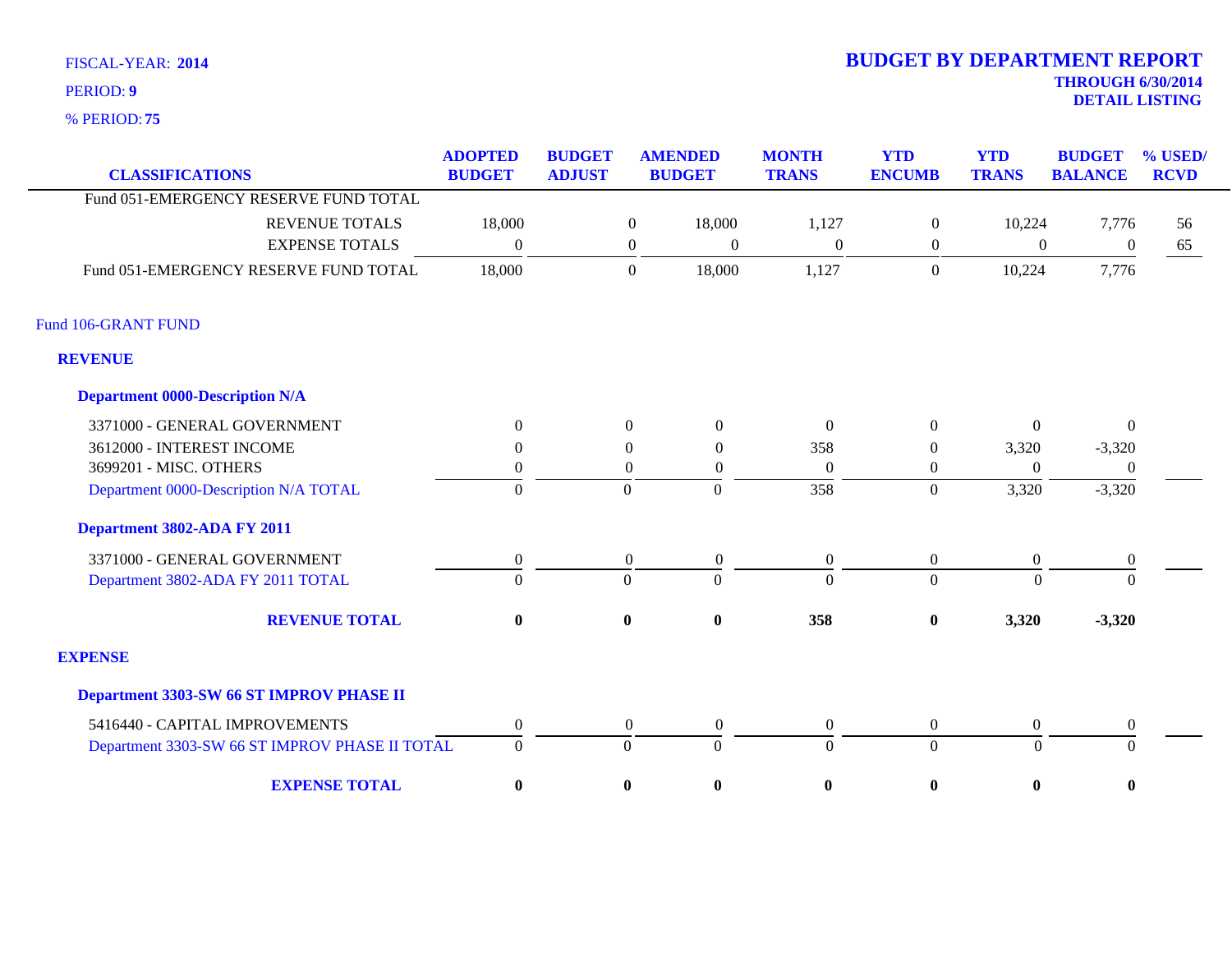**75** % PERIOD:

# **2014 BUDGET BY DEPARTMENT REPORT**

**THROUGH 6/30/2014 DETAIL LISTING** PERIOD: **<sup>9</sup>**

| <b>CLASSIFICATIONS</b>                    | <b>ADOPTED</b><br><b>BUDGET</b> | <b>BUDGET</b><br><b>ADJUST</b> |                  | <b>AMENDED</b><br><b>BUDGET</b> | <b>MONTH</b><br><b>TRANS</b> | <b>YTD</b><br><b>ENCUMB</b> | <b>YTD</b><br><b>TRANS</b> | <b>BUDGET</b><br><b>BALANCE</b> | % USED/<br><b>RCVD</b> |
|-------------------------------------------|---------------------------------|--------------------------------|------------------|---------------------------------|------------------------------|-----------------------------|----------------------------|---------------------------------|------------------------|
| Fund 106-GRANT FUND TOTAL                 |                                 |                                |                  |                                 |                              |                             |                            |                                 |                        |
| <b>REVENUE TOTALS</b>                     | $\boldsymbol{0}$                |                                | $\mathbf{0}$     | $\boldsymbol{0}$                | 358                          | $\boldsymbol{0}$            | 3,320                      | $-3,320$                        |                        |
| <b>EXPENSE TOTALS</b>                     | $\boldsymbol{0}$                |                                | $\boldsymbol{0}$ | $\mathbf{0}$                    | $\boldsymbol{0}$             | $\boldsymbol{0}$            | $\boldsymbol{0}$           | $\boldsymbol{0}$                | 65                     |
| Fund 106-GRANT FUND TOTAL                 | $\Omega$                        |                                | $\Omega$         | $\overline{0}$                  | 358                          | $\overline{0}$              | 3,320                      | $-3,320$                        |                        |
| Fund 111-STORM WATER DRAIN TRUST          |                                 |                                |                  |                                 |                              |                             |                            |                                 |                        |
| <b>REVENUE</b>                            |                                 |                                |                  |                                 |                              |                             |                            |                                 |                        |
| <b>Department 0000-Description N/A</b>    |                                 |                                |                  |                                 |                              |                             |                            |                                 |                        |
| 3143000 - UTILITY TAX-STORMWATER          | 18,900                          |                                | $\boldsymbol{0}$ | 18,900                          | $-28$                        | $\boldsymbol{0}$            | 6,933                      | 11,967                          | 36                     |
| 3301000 - INTERGOVERNMENTAL REVENUE       | 400,000                         |                                | $\theta$         | 400,000                         | $\overline{0}$               | $\overline{0}$              | 175,328                    | 224,672                         | 43                     |
| 3612000 - INTEREST INCOME                 | 7,500                           |                                | $\overline{0}$   | 7,500                           | 69                           | $\overline{0}$              | 1,150                      | 6,350                           | 15                     |
| 3699201 - MISC. OTHERS                    | $\Omega$                        |                                | $\overline{0}$   | $\Omega$                        | $\overline{0}$               | $\overline{0}$              | $-16$                      | 16                              |                        |
| Department 0000-Description N/A TOTAL     | 426,400                         |                                | $\theta$         | 426,400                         | 41                           | $\Omega$                    | 183,395                    | 243,005                         | 43                     |
| <b>REVENUE TOTAL</b>                      | 426,400                         |                                | $\boldsymbol{0}$ | 426,400                         | 41                           | $\bf{0}$                    | 183,395                    | 243,005                         | 43                     |
| <b>EXPENSE</b>                            |                                 |                                |                  |                                 |                              |                             |                            |                                 |                        |
| <b>Department 1730-STREET MAINTENANCE</b> |                                 |                                |                  |                                 |                              |                             |                            |                                 |                        |
| 5411210 - REGULAR                         | 44,648                          |                                | $\overline{0}$   | 44,648                          | 3,834                        | $\overline{0}$              | 36,419                     | 8,229                           | 81                     |
| 5411410 - OVERTIME                        | $\boldsymbol{0}$                |                                | $\overline{0}$   | $\mathbf{0}$                    | $\mathbf{0}$                 | $\overline{0}$              | 1,977                      | $-1,977$                        |                        |
| 5412110 - F.I.C.A.                        | 3,416                           |                                | $\Omega$         | 3,416                           | 292                          | $\theta$                    | 2,930                      | 486                             | 85                     |
| 5412210 - PENSION PLAN CONTRIBUTION       | 7,813                           |                                | $\Omega$         | 7,813                           | $\overline{0}$               | $\overline{0}$              | 4,385                      | 3,428                           | 56                     |
| 5412310 - GROUP HEALTH INSURANCE          | 7,041                           |                                | $\Omega$         | 7,041                           | 494                          | $\theta$                    | 3,949                      | 3,092                           | 56                     |
| 5412410 - WORKERS' COMPENSATION           | 10,269                          |                                | $\Omega$         | 10,269                          | 0                            | $\overline{0}$              | 5,098                      | 5,171                           | 49                     |
| 5413450 - CONTRACTUAL SERVICES            | 50,595                          |                                | $\overline{0}$   | 50,595                          | $\overline{0}$               | 6,614                       | 40,504                     | 10,091                          | 80                     |
| 5416490 - CONSTRUCTIONS PROJECTS          | 415,000                         |                                | $\theta$         | 415,000                         | $\theta$                     | 106,546                     | 106,546                    | 308,454                         | 25                     |
| 5417100 - BOND SERVICE- PRINCIPAL         | 27,036                          |                                | $\Omega$         | 27,036                          | $\mathbf{0}$                 | $\overline{0}$              | 27,036                     | $\boldsymbol{0}$                | 100                    |
| 5417200 - INTEREST EXPENSE                | 2.000                           |                                | $\Omega$         | 2,000                           | $\Omega$                     | $\Omega$                    | 397                        | 1,603                           | 19                     |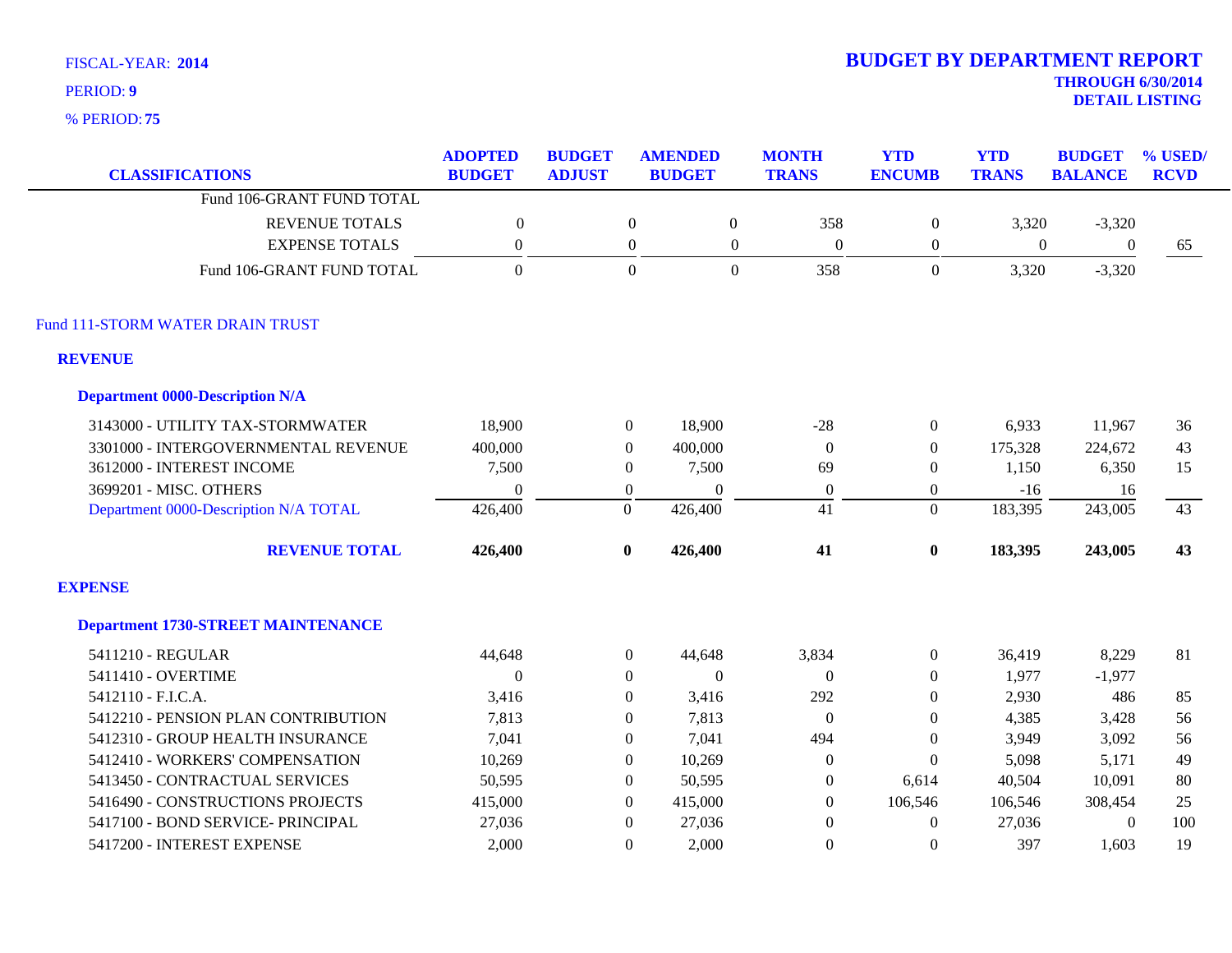| <b>CLASSIFICATIONS</b>                    | <b>ADOPTED</b><br><b>BUDGET</b> | <b>BUDGET</b><br><b>ADJUST</b> | <b>AMENDED</b><br><b>BUDGET</b> | <b>MONTH</b><br><b>TRANS</b> | <b>YTD</b><br><b>ENCUMB</b> | <b>YTD</b><br><b>TRANS</b> | <b>BUDGET</b><br><b>BALANCE</b> | % USED/<br><b>RCVD</b> |
|-------------------------------------------|---------------------------------|--------------------------------|---------------------------------|------------------------------|-----------------------------|----------------------------|---------------------------------|------------------------|
| 5819120 - TRANSFER TO GENERAL FUND        | 250,000                         | $\overline{0}$                 | 250,000                         | $\overline{0}$               | $\theta$                    | 250,000                    | $\mathbf{0}$                    | 100                    |
| Department 1730-STREET MAINTENANCE TOTAL  | 817,818                         | $\boldsymbol{0}$               | 817,818                         | 4,620                        | 113,160                     | 479,241                    | 338,577                         | 58                     |
| <b>EXPENSE TOTAL</b>                      | 817,818                         | $\bf{0}$                       | 817,818                         | 4,620                        | 113,160                     | 479,241                    | 338,577                         | 58                     |
| Fund 111-STORM WATER DRAIN TRUST TOTAL    |                                 |                                |                                 |                              |                             |                            |                                 |                        |
| <b>REVENUE TOTALS</b>                     | 426,400                         | $\overline{0}$                 | 426,400                         | 41                           | $\mathbf{0}$                | 183,395                    | 243,005                         | 43                     |
| <b>EXPENSE TOTALS</b>                     | 817,818                         | $\boldsymbol{0}$               | 817,818                         | 4,620                        | 113,160                     | 479,241                    | 338,577                         | 58                     |
| Fund 111-STORM WATER DRAIN TRUST TOTAL    | $-391,418$                      | $\overline{0}$                 | $-391,418$                      | $-4,579$                     | $-113,160$                  | $-295,846$                 | $-95,572$                       |                        |
| Fund 112-2ND LOCAL OPTION GAS TRST        |                                 |                                |                                 |                              |                             |                            |                                 |                        |
| <b>REVENUE</b>                            |                                 |                                |                                 |                              |                             |                            |                                 |                        |
| <b>Department 0000-Description N/A</b>    |                                 |                                |                                 |                              |                             |                            |                                 |                        |
| 3121000 - LOCAL OPTION TAXES              | $\Omega$                        | $\overline{0}$                 | $\mathbf{0}$                    | 6,503                        | $\overline{0}$              | 58,381                     | $-58,381$                       |                        |
| 3301000 - INTERGOVERNMENTAL REVENUE       | 67,207                          | $\Omega$                       | 67,207                          | $\Omega$                     | $\theta$                    | $\Omega$                   | 67,207                          |                        |
| 3612000 - INTEREST INCOME                 | 2,000                           | $\mathbf{0}$                   | 2,000                           | 204                          | $\boldsymbol{0}$            | 1,858                      | 142                             | 92                     |
| Department 0000-Description N/A TOTAL     | 69,207                          | $\mathbf{0}$                   | 69,207                          | 6,707                        | $\overline{0}$              | 60,239                     | 8,968                           | 87                     |
| <b>REVENUE TOTAL</b>                      | 69,207                          | $\bf{0}$                       | 69,207                          | 6,707                        | $\bf{0}$                    | 60,239                     | 8,968                           | 87                     |
| <b>EXPENSE</b>                            |                                 |                                |                                 |                              |                             |                            |                                 |                        |
| <b>Department 1730-STREET MAINTENANCE</b> |                                 |                                |                                 |                              |                             |                            |                                 |                        |
| 5416210 - INFRASTRUCTURE PROJECTS         | 225,000                         | 38,643                         | 263,643                         | $\overline{0}$               | 23,511                      | 87,524                     | 176,119                         | 33                     |
| Department 1730-STREET MAINTENANCE TOTAL  | 225,000                         | 38,643                         | 263,643                         | $\Omega$                     | 23,511                      | 87,524                     | 176,119                         | $\overline{33}$        |
| <b>EXPENSE TOTAL</b>                      | 225,000                         | 38,643                         | 263,643                         | $\bf{0}$                     | 23,511                      | 87,524                     | 176,119                         | 33                     |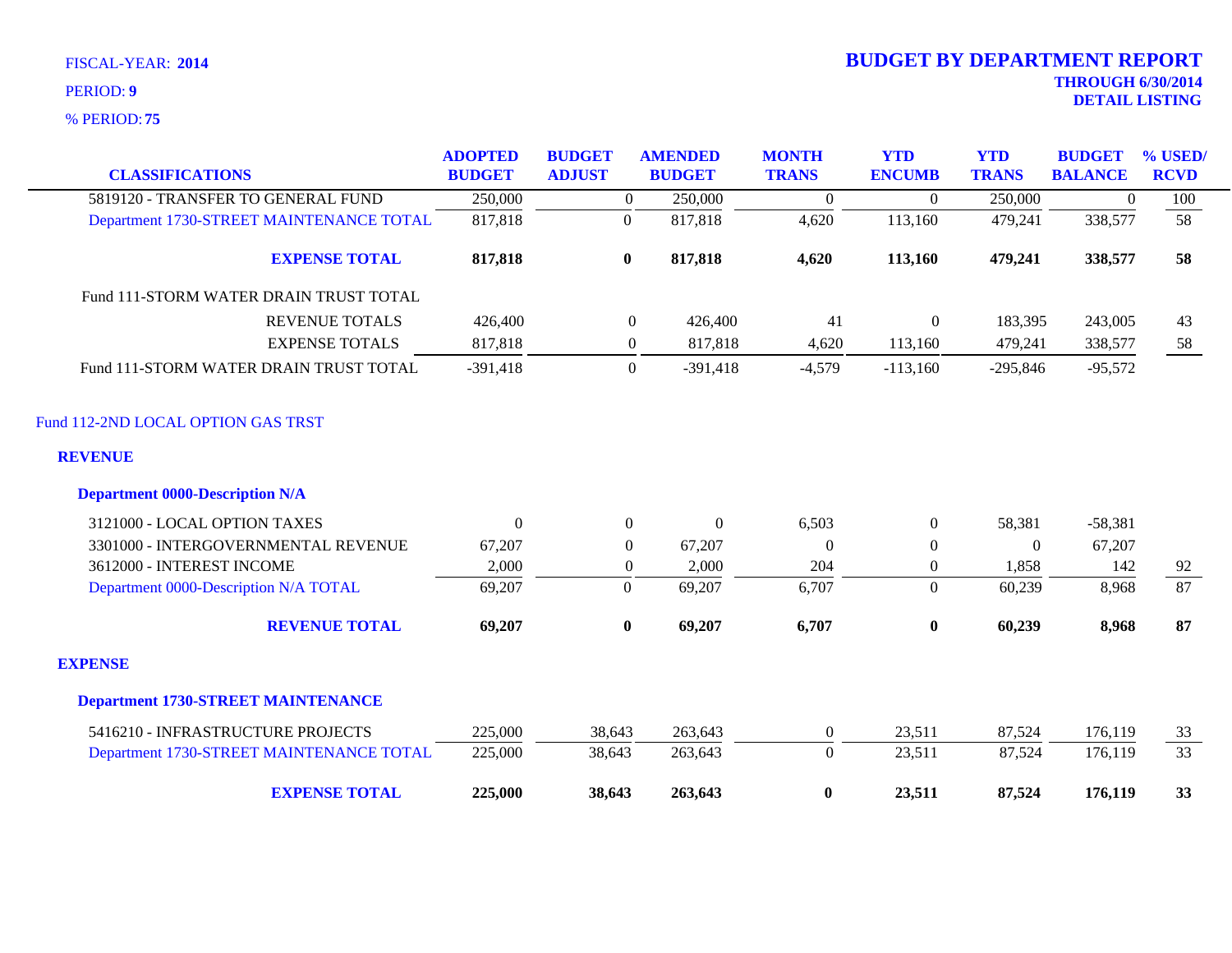**75** % PERIOD:

# **THROUGH 6/30/2014 DETAIL LISTING** PERIOD: **<sup>9</sup> 2014 BUDGET BY DEPARTMENT REPORT**

| <b>CLASSIFICATIONS</b>                       | <b>ADOPTED</b><br><b>BUDGET</b> | <b>BUDGET</b><br><b>ADJUST</b> | <b>AMENDED</b><br><b>BUDGET</b> | <b>MONTH</b><br><b>TRANS</b> | <b>YTD</b><br><b>ENCUMB</b> | <b>YTD</b><br><b>TRANS</b> | <b>BUDGET</b><br><b>BALANCE</b> | % USED/<br><b>RCVD</b> |
|----------------------------------------------|---------------------------------|--------------------------------|---------------------------------|------------------------------|-----------------------------|----------------------------|---------------------------------|------------------------|
| Fund 112-2ND LOCAL OPTION GAS TRST TOTAL     |                                 |                                |                                 |                              |                             |                            |                                 |                        |
| <b>REVENUE TOTALS</b>                        | 69,207                          | $\boldsymbol{0}$               | 69,207                          | 6,707                        | $\boldsymbol{0}$            | 60,239                     | 8,968                           | 87                     |
| <b>EXPENSE TOTALS</b>                        | 225,000                         | 38,643                         | 263,643                         | $\overline{0}$               | 23,511                      | 87,524                     | 176,119                         | 33                     |
| Fund 112-2ND LOCAL OPTION GAS TRST TOTAL     | $-155,793$                      | $-38,643$                      | $-194,436$                      | 6,707                        | $-23,511$                   | $-27,285$                  | $-167,151$                      |                        |
| <b>Fund 114-GRANTS FUND</b>                  |                                 |                                |                                 |                              |                             |                            |                                 |                        |
| <b>REVENUE</b>                               |                                 |                                |                                 |                              |                             |                            |                                 |                        |
| <b>Department 0000-Description N/A</b>       |                                 |                                |                                 |                              |                             |                            |                                 |                        |
| 3371000 - GENERAL GOVERNMENT                 | $\boldsymbol{0}$                | $\overline{0}$                 | $\boldsymbol{0}$                | $\boldsymbol{0}$             | $\boldsymbol{0}$            | $\boldsymbol{0}$           | $\boldsymbol{0}$                |                        |
| Department 0000-Description N/A TOTAL        | $\Omega$                        | $\overline{0}$                 | $\Omega$                        | $\Omega$                     | $\overline{0}$              | $\Omega$                   | $\Omega$                        |                        |
| Department 3001-SNP-MURRAY PARK POOL         |                                 |                                |                                 |                              |                             |                            |                                 |                        |
| 3371000 - GENERAL GOVERNMENT                 | 86,262                          | $\overline{0}$                 | 86,262                          | $\boldsymbol{0}$             | $\boldsymbol{0}$            | 572                        | 85,690                          |                        |
| Department 3001-SNP-MURRAY PARK POOL TOTAL   | 86,262                          | $\mathbf{0}$                   | 86,262                          | $\overline{0}$               | $\overline{0}$              | 572                        | 85,690                          |                        |
| Department 3604-MDC SCHOOL & SR MEALS        |                                 |                                |                                 |                              |                             |                            |                                 |                        |
| 3371000 - GENERAL GOVERNMENT                 | $\Omega$                        | $\overline{0}$                 | $\boldsymbol{0}$                | $\mathbf{0}$                 | $\overline{0}$              | $\boldsymbol{0}$           | $\mathbf{0}$                    |                        |
| Department 3604-MDC SCHOOL & SR MEALS FY2013 | $\boldsymbol{0}$                | $\Omega$                       | $\Omega$                        | $\Omega$                     | $\overline{0}$              | $\theta$                   | $\overline{0}$                  |                        |
| Department 3605-MDC SCHOOL & SR MEALS        |                                 |                                |                                 |                              |                             |                            |                                 |                        |
| 3371000 - GENERAL GOVERNMENT                 | 45,175                          | $\overline{0}$                 | 45,175                          | 11,251                       | $\boldsymbol{0}$            | 36,172                     | 9,003                           | 80                     |
| Department 3605-MDC SCHOOL & SR MEALS FY2014 | 45,175                          | $\overline{0}$                 | 45,175                          | 11,251                       | $\overline{0}$              | 36,172                     | 9,003                           | 80                     |
| Department 3801-ADA-FY2011                   |                                 |                                |                                 |                              |                             |                            |                                 |                        |
| 3371000 - GENERAL GOVERNMENT                 | 14,747                          | $\overline{0}$                 | 14,747                          | $\boldsymbol{0}$             | $\boldsymbol{0}$            | $\overline{0}$             | 14,747                          |                        |
| Department 3801-ADA-FY2011 TOTAL             | 14,747                          | $\mathbf{0}$                   | 14,747                          | $\boldsymbol{0}$             | $\overline{0}$              | $\mathbf{0}$               | 14,747                          |                        |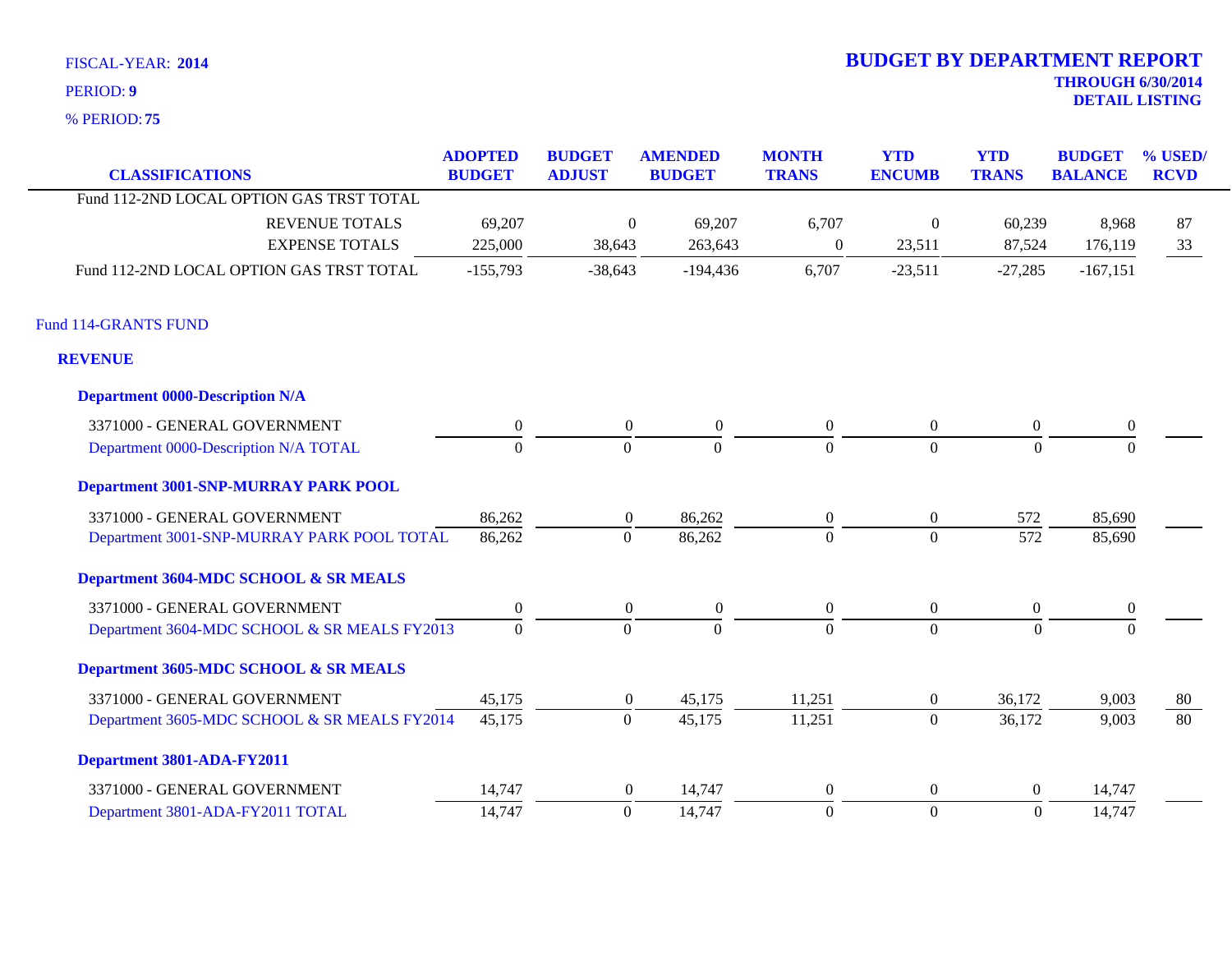**75** % PERIOD:

| <b>CLASSIFICATIONS</b>                       | <b>ADOPTED</b><br><b>BUDGET</b> | <b>BUDGET</b><br><b>ADJUST</b> | <b>AMENDED</b><br><b>BUDGET</b> | <b>MONTH</b><br><b>TRANS</b> | <b>YTD</b><br><b>ENCUMB</b> | <b>YTD</b><br><b>TRANS</b> | <b>BUDGET</b><br><b>BALANCE</b> | % USED/<br><b>RCVD</b> |
|----------------------------------------------|---------------------------------|--------------------------------|---------------------------------|------------------------------|-----------------------------|----------------------------|---------------------------------|------------------------|
| Department 3802-ADA FY 2011                  |                                 |                                |                                 |                              |                             |                            |                                 |                        |
|                                              |                                 |                                |                                 |                              |                             |                            |                                 |                        |
| 3371000 - GENERAL GOVERNMENT                 | 11,012                          | $\boldsymbol{0}$               | 11,012                          | $\boldsymbol{0}$             | $\boldsymbol{0}$            | $\boldsymbol{0}$           | 11,012                          |                        |
| Department 3802-ADA FY 2011 TOTAL            | 11,012                          | $\overline{0}$                 | 11,012                          | $\overline{0}$               | $\overline{0}$              | $\mathbf{0}$               | 11,012                          |                        |
| Department 3803-ADA FY 2012                  |                                 |                                |                                 |                              |                             |                            |                                 |                        |
| 3371000 - GENERAL GOVERNMENT                 | 10,423                          | $\overline{0}$                 | 10,423                          | $\overline{0}$               | $\overline{0}$              | $\boldsymbol{0}$           | 10,423                          |                        |
| Department 3803-ADA FY 2012 TOTAL            | 10,423                          | $\Omega$                       | 10,423                          | $\Omega$                     | $\mathbf{0}$                | $\Omega$                   | 10,423                          |                        |
| <b>Department 4010-GOB-WATER &amp; SEWER</b> |                                 |                                |                                 |                              |                             |                            |                                 |                        |
| 3311000 - REVENUE                            | $\Omega$                        | $\boldsymbol{0}$               | $\Omega$                        | $\theta$                     | $\overline{0}$              | $\overline{0}$             | $\Omega$                        |                        |
| 3371000 - GENERAL GOVERNMENT                 | 816,366                         | $\boldsymbol{0}$               | 816,366                         | $\boldsymbol{0}$             | $\boldsymbol{0}$            | 69,434                     | 746,932                         | 8                      |
| Department 4010-GOB-WATER & SEWER            | 816,366                         | $\boldsymbol{0}$               | 816,366                         | $\Omega$                     | $\boldsymbol{0}$            | 69,434                     | 746,932                         | 8                      |
| <b>Department 4100-VILLAGERS</b>             |                                 |                                |                                 |                              |                             |                            |                                 |                        |
| 3371000 - GENERAL GOVERNMENT                 | $\boldsymbol{0}$                | $\boldsymbol{0}$               | $\boldsymbol{0}$                | $\mathbf{0}$                 | $\boldsymbol{0}$            | $\boldsymbol{0}$           | $\boldsymbol{0}$                |                        |
| Department 4100-VILLAGERS GRANT-PRESERVATION | $\Omega$                        | $\Omega$                       | $\Omega$                        | $\Omega$                     | $\Omega$                    | $\Omega$                   | $\Omega$                        |                        |
| <b>Department 4101-VILLAGERS</b>             |                                 |                                |                                 |                              |                             |                            |                                 |                        |
| 3371000 - GENERAL GOVERNMENT                 | 3,000                           | $\overline{0}$                 | 3,000                           | $\overline{0}$               | $\overline{0}$              | $\boldsymbol{0}$           | 3,000                           |                        |
| Department 4101-VILLAGERS GRANT-PRESERVATION | 3,000                           | $\overline{0}$                 | 3,000                           | $\overline{0}$               | $\mathbf{0}$                | $\mathbf{0}$               | 3,000                           |                        |
| Department 4200-MPO FY 2013 Grant            |                                 |                                |                                 |                              |                             |                            |                                 |                        |
| 3371000 - GENERAL GOVERNMENT                 | 21,000                          | $\boldsymbol{0}$               | 21,000                          | $\boldsymbol{0}$             | $\boldsymbol{0}$            | $\overline{0}$             | 21,000                          |                        |
| Department 4200-MPO FY 2013 Grant TOTAL      | 21,000                          | $\Omega$                       | 21,000                          | $\Omega$                     | $\mathbf{0}$                | $\Omega$                   | 21,000                          |                        |
| <b>REVENUE TOTAL</b>                         | 1,007,985                       | $\bf{0}$                       | 1,007,985                       | 11,251                       | $\bf{0}$                    | 106,178                    | 901,807                         | <b>10</b>              |

**EXPENSE**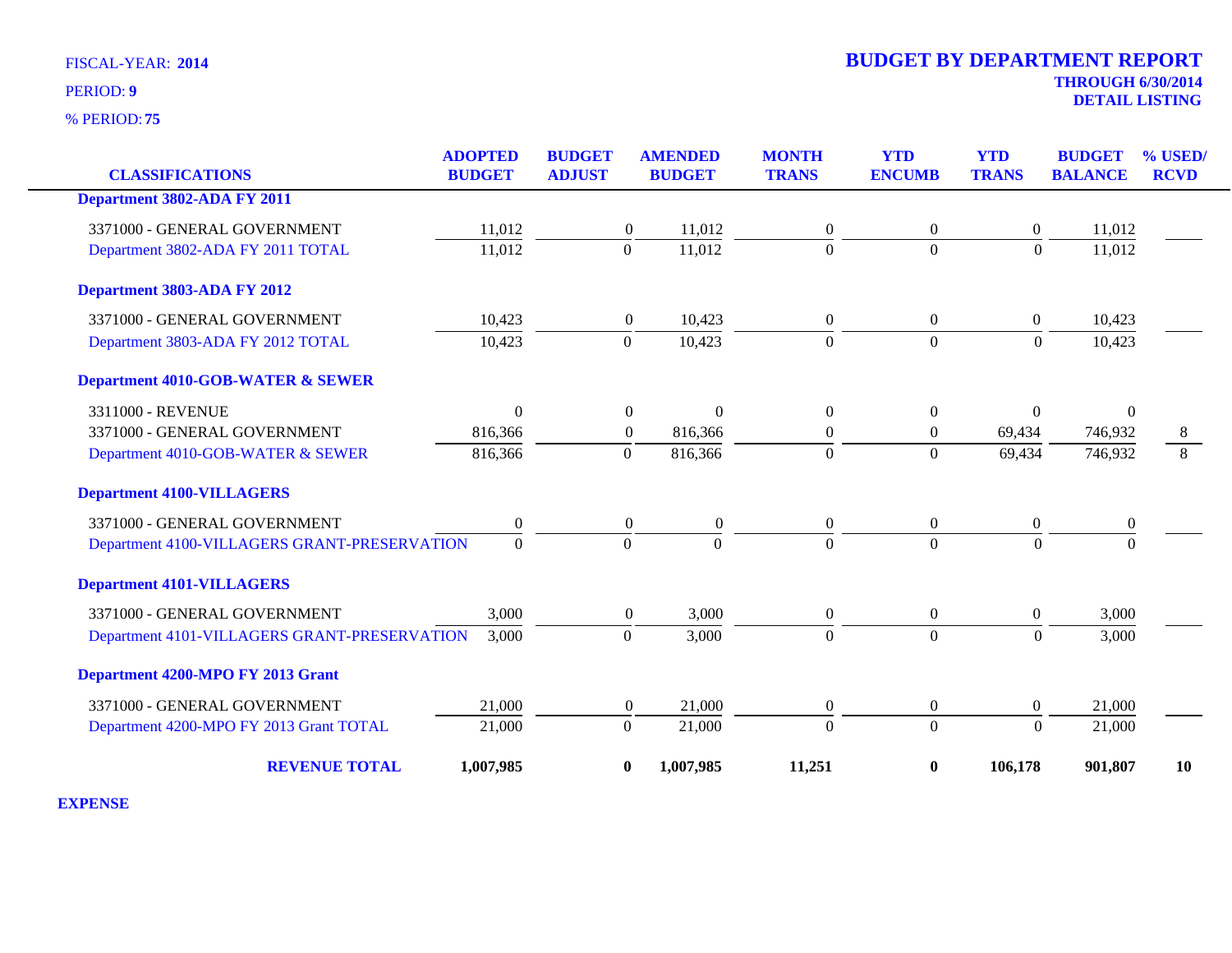**75** % PERIOD:

# **THROUGH 6/30/2014 DETAIL LISTING** PERIOD: **<sup>9</sup> 2014 BUDGET BY DEPARTMENT REPORT**

| <b>CLASSIFICATIONS</b>                       | <b>ADOPTED</b><br><b>BUDGET</b> | <b>BUDGET</b><br><b>ADJUST</b> | <b>AMENDED</b><br><b>BUDGET</b>      | <b>MONTH</b><br><b>TRANS</b> | <b>YTD</b><br><b>ENCUMB</b> | <b>YTD</b><br><b>TRANS</b> | <b>BUDGET</b><br><b>BALANCE</b> | % USED/<br><b>RCVD</b> |
|----------------------------------------------|---------------------------------|--------------------------------|--------------------------------------|------------------------------|-----------------------------|----------------------------|---------------------------------|------------------------|
|                                              |                                 |                                |                                      |                              |                             |                            |                                 |                        |
| <b>Department 3001-SNP-MURRAY PARK POOL</b>  |                                 |                                |                                      |                              |                             |                            |                                 |                        |
| 5413100 - PROFESSIONAL SERVICES              | $-12,686$                       |                                | $\boldsymbol{0}$<br>$-12,686$        | $\boldsymbol{0}$             | $\boldsymbol{0}$            | $-13,500$                  | 814                             |                        |
| 5413450 - CONTRACTUAL SERVICES               | 92,505                          |                                | 92,505<br>$\overline{0}$             | $\theta$                     | 76,681                      | 92,505                     | $\overline{0}$                  | 100                    |
| Department 3001-SNP-MURRAY PARK POOL TOTAL   | 79,819                          |                                | 79,819<br>$\theta$                   | $\Omega$                     | 76,681                      | 79,005                     | 814                             | 98                     |
| Department 3603-12-SMIA-CB OCT11-SEP12       |                                 |                                |                                      |                              |                             |                            |                                 |                        |
| 5413450 - CONTRACTUAL SERVICES               | $\boldsymbol{0}$                |                                | $\boldsymbol{0}$<br>$\boldsymbol{0}$ | $\overline{0}$               | $\boldsymbol{0}$            | $\boldsymbol{0}$           | $\boldsymbol{0}$                |                        |
| Department 3603-12-SMIA-CB OCT11-SEP12 TOTAL | $\Omega$                        |                                | $\Omega$<br>$\Omega$                 | $\Omega$                     | $\theta$                    | $\Omega$                   | $\Omega$                        |                        |
| Department 3604-MDC SCHOOL & SR MEALS        |                                 |                                |                                      |                              |                             |                            |                                 |                        |
| 5411310 - PART TIME                          | $\boldsymbol{0}$                |                                | $\overline{0}$<br>$\overline{0}$     | $\overline{0}$               | $\theta$                    | $\boldsymbol{0}$           | $\overline{0}$                  |                        |
| 5413450 - CONTRACTUAL SERVICES               | $\boldsymbol{0}$                |                                | $\boldsymbol{0}$<br>$\boldsymbol{0}$ | $\boldsymbol{0}$             | $\mathbf{0}$                | $\boldsymbol{0}$           | $\boldsymbol{0}$                |                        |
| Department 3604-MDC SCHOOL & SR MEALS FY2013 | $\Omega$                        |                                | $\Omega$<br>$\Omega$                 | $\Omega$                     | $\theta$                    | $\Omega$                   | $\Omega$                        |                        |
| Department 3605-MDC SCHOOL & SR MEALS        |                                 |                                |                                      |                              |                             |                            |                                 |                        |
| 5411310 - PART TIME                          | 26,775                          |                                | 26,775<br>$\theta$                   | 26,775                       | $\theta$                    | 26,775                     | $\overline{0}$                  | 100                    |
| 5413450 - CONTRACTUAL SERVICES               | 18,400                          |                                | 18,400<br>$\boldsymbol{0}$           | 1,659                        | 7,344                       | 18,400                     | $\theta$                        | 100                    |
| Department 3605-MDC SCHOOL & SR MEALS FY2014 | 45,175                          |                                | $\mathbf{0}$<br>45,175               | 28,434                       | 7,344                       | 45,175                     | $\theta$                        | 100                    |
| Department 3801-ADA-FY2011                   |                                 |                                |                                      |                              |                             |                            |                                 |                        |
| 5453450 - CONTRACTUAL                        | 14,747                          |                                | 14,747<br>$\overline{0}$             | $\overline{0}$               | $\boldsymbol{0}$            | $\overline{0}$             | 14,747                          |                        |
| Department 3801-ADA-FY2011 TOTAL             | 14,747                          |                                | $\overline{0}$<br>14,747             | $\Omega$                     | $\theta$                    | $\theta$                   | 14,747                          |                        |
| Department 3802-ADA FY 2011                  |                                 |                                |                                      |                              |                             |                            |                                 |                        |
| 5453450 - CONTRACTUAL                        | 11,012                          |                                | 11,012<br>$\overline{0}$             | $\boldsymbol{0}$             | $\boldsymbol{0}$            | $\mathbf{0}$               | 11,012                          |                        |
| Department 3802-ADA FY 2011 TOTAL            | 11,012                          |                                | 11,012<br>$\theta$                   | $\Omega$                     | $\overline{0}$              | $\Omega$                   | 11,012                          |                        |
| Department 3803-ADA FY 2012                  |                                 |                                |                                      |                              |                             |                            |                                 |                        |
| 5453450 - CONTRACTUAL                        | 10,423                          |                                | $\boldsymbol{0}$<br>10,423           | $\Omega$                     | $\boldsymbol{0}$            | $\boldsymbol{0}$           | 10,423                          |                        |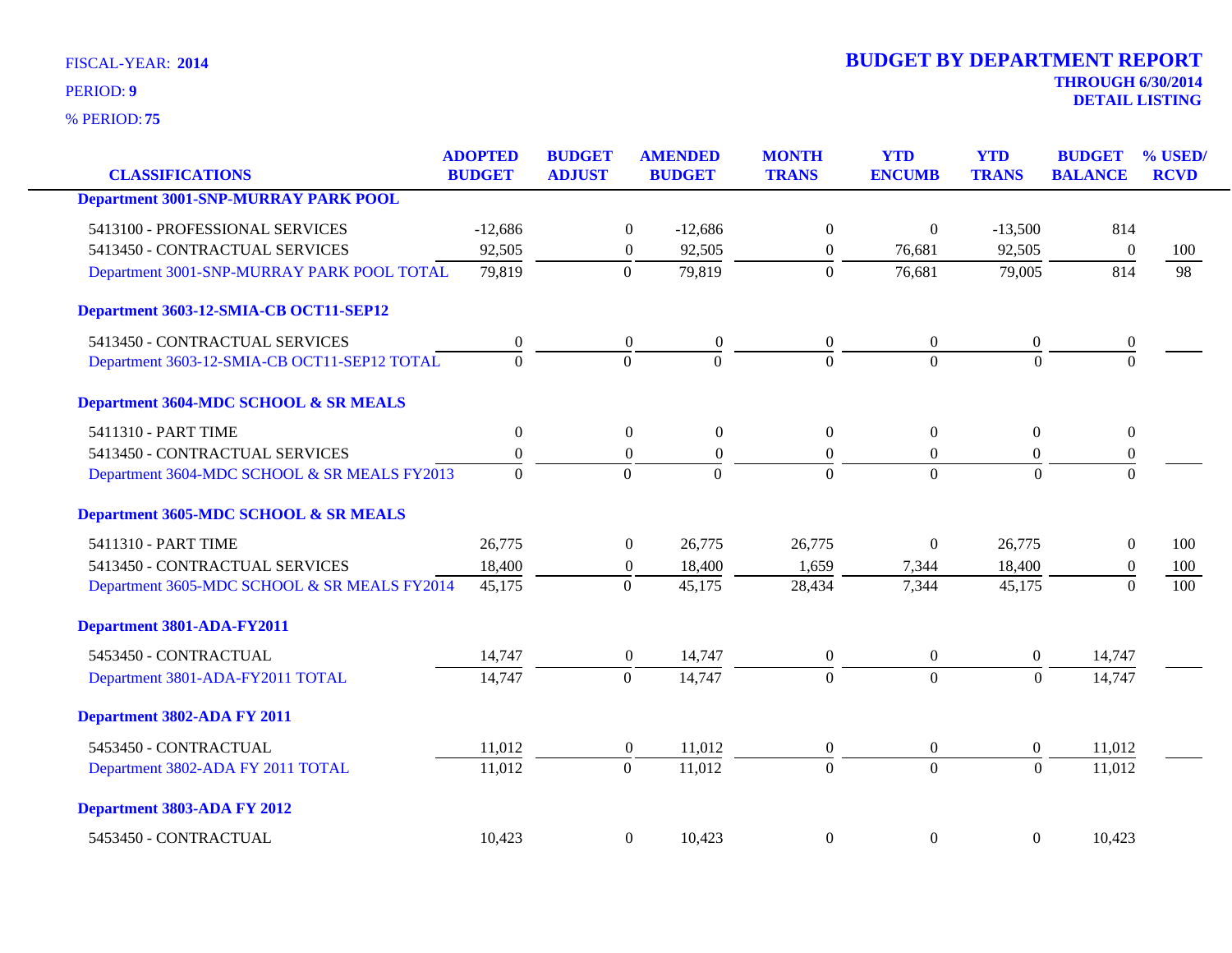| <b>CLASSIFICATIONS</b>                          | <b>ADOPTED</b><br><b>BUDGET</b> | <b>BUDGET</b><br><b>ADJUST</b> | <b>AMENDED</b><br><b>BUDGET</b> | <b>MONTH</b><br><b>TRANS</b> | <b>YTD</b><br><b>ENCUMB</b> | <b>YTD</b><br><b>TRANS</b> | <b>BUDGET</b><br><b>BALANCE</b> | % USED/<br><b>RCVD</b> |
|-------------------------------------------------|---------------------------------|--------------------------------|---------------------------------|------------------------------|-----------------------------|----------------------------|---------------------------------|------------------------|
|                                                 |                                 |                                |                                 |                              |                             |                            |                                 |                        |
| Department 3803-ADA FY 2012 TOTAL               | 10,423                          | $\mathbf{0}$                   | 10,423                          | $\overline{0}$               | $\boldsymbol{0}$            | $\overline{0}$             | 10,423                          |                        |
| <b>Department 4000-WATER DIST SYS EXTENSION</b> |                                 |                                |                                 |                              |                             |                            |                                 |                        |
| 5416490 - CONSTRUCTIONS PROJECTS                | $\boldsymbol{0}$                | $\boldsymbol{0}$               | $\boldsymbol{0}$                | $\overline{0}$               | $\overline{0}$              | $\overline{0}$             | $\boldsymbol{0}$                |                        |
| Department 4000-WATER DIST SYS EXTENSION        | $\overline{0}$                  | $\overline{0}$                 | $\mathbf{0}$                    | $\overline{0}$               | $\overline{0}$              | $\mathbf{0}$               | $\overline{0}$                  |                        |
| <b>Department 4010-GOB-WATER &amp; SEWER</b>    |                                 |                                |                                 |                              |                             |                            |                                 |                        |
| 5413100 - PROFESSIONAL SERVICES                 | 66,756                          | $\boldsymbol{0}$               | 66,756                          | $\theta$                     | $\Omega$                    | $\overline{0}$             | 66,756                          |                        |
| 5413450 - CONTRACTUAL SERVICES                  | 749,611                         | $\boldsymbol{0}$               | 749,611                         | $\boldsymbol{0}$             | 116,159                     | 300,605                    | 449,006                         | 40                     |
| Department 4010-GOB-WATER & SEWER               | 816,367                         | $\mathbf{0}$                   | 816,367                         | $\mathbf{0}$                 | 116,159                     | 300,605                    | 515,762                         | 36                     |
| <b>Department 4100-VILLAGERS</b>                |                                 |                                |                                 |                              |                             |                            |                                 |                        |
| 5196450 - CAPTL OUTLY-CAPITAL LEASE             | $\boldsymbol{0}$                | $\boldsymbol{0}$               | $\boldsymbol{0}$                | $\boldsymbol{0}$             | $\mathbf{0}$                | $\boldsymbol{0}$           | $\boldsymbol{0}$                |                        |
| Department 4100-VILLAGERS GRANT-PRESERVATION    | $\mathbf{0}$                    | $\mathbf{0}$                   | $\Omega$                        | $\Omega$                     | $\Omega$                    | $\theta$                   | $\theta$                        |                        |
| <b>Department 4101-VILLAGERS</b>                |                                 |                                |                                 |                              |                             |                            |                                 |                        |
| 5196450 - CAPTL OUTLY-CAPITAL LEASE             | 3,000                           | $\boldsymbol{0}$               | 3,000                           | $\overline{0}$               | 3,000                       | 3,000                      | $\theta$                        | 100                    |
| Department 4101-VILLAGERS GRANT-PRESERVATION    | 3,000                           | $\boldsymbol{0}$               | 3,000                           | $\mathbf{0}$                 | 3,000                       | 3,000                      | $\mathbf{0}$                    | 100                    |
| Department 4200-MPO FY 2013 Grant               |                                 |                                |                                 |                              |                             |                            |                                 |                        |
| 5416490 - CONSTRUCTIONS PROJECTS                | 21,000                          | $\boldsymbol{0}$               | 21,000                          | 2,371                        | 6,180                       | 21,000                     | $\theta$                        | 100                    |
| Department 4200-MPO FY 2013 Grant TOTAL         | 21,000                          | $\mathbf{0}$                   | 21,000                          | 2,371                        | 6,180                       | 21,000                     | $\overline{0}$                  | $\overline{100}$       |
| <b>EXPENSE TOTAL</b>                            | 1,001,543                       | $\bf{0}$                       | 1,001,543                       | 30,805                       | 209,364                     | 448,785                    | 552,758                         | 44                     |
| Fund 114-GRANTS FUND TOTAL                      |                                 |                                |                                 |                              |                             |                            |                                 |                        |
| <b>REVENUE TOTALS</b>                           | 1,007,985                       |                                | $\overline{0}$<br>1,007,985     | 11,251                       | $\theta$                    | 106,178                    | 901,807                         | 10                     |
| <b>EXPENSE TOTALS</b>                           | 1,001,543                       |                                | $\overline{0}$<br>1,001,543     | 30,805                       | 209,364                     | 448,785                    | 552,758                         | 44                     |
| Fund 114-GRANTS FUND TOTAL                      | 6,442                           |                                | $\theta$<br>6,442               | $-19,554$                    | $-209,364$                  | $-342,607$                 | 349,049                         |                        |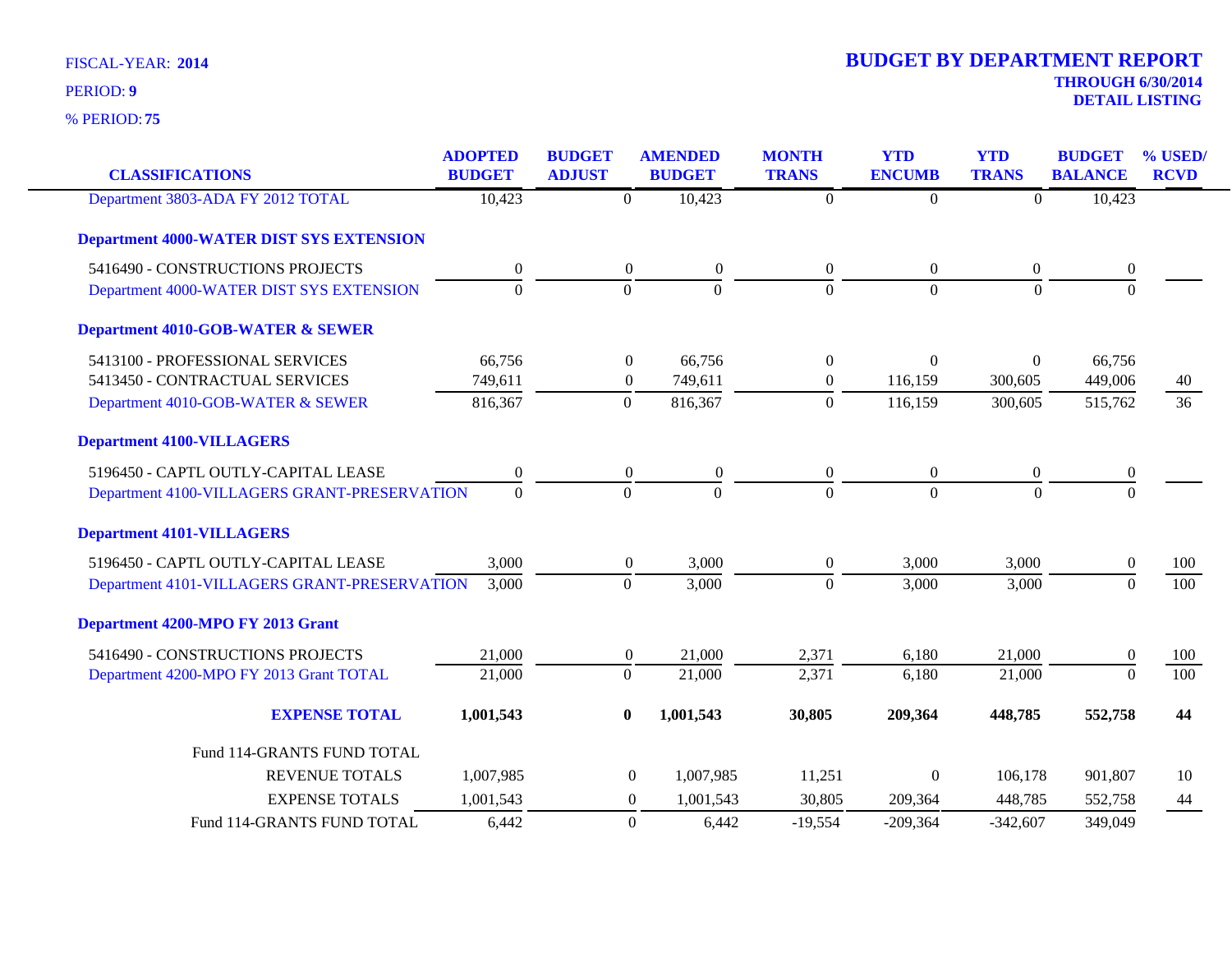**75** % PERIOD:

**THROUGH 6/30/2014 DETAIL LISTING** PERIOD: **<sup>9</sup>**

| <b>CLASSIFICATIONS</b>                   | <b>ADOPTED</b><br><b>BUDGET</b> | <b>BUDGET</b><br><b>ADJUST</b> | <b>AMENDED</b>   | <b>BUDGET</b>    | <b>MONTH</b><br><b>TRANS</b> | <b>YTD</b><br><b>ENCUMB</b> | <b>YTD</b><br><b>TRANS</b> | <b>BUDGET</b><br><b>BALANCE</b> | % USED/<br><b>RCVD</b> |
|------------------------------------------|---------------------------------|--------------------------------|------------------|------------------|------------------------------|-----------------------------|----------------------------|---------------------------------|------------------------|
| Fund 116-HOMETOWN DIST. IMPROVMENT       |                                 |                                |                  |                  |                              |                             |                            |                                 |                        |
| <b>REVENUE</b>                           |                                 |                                |                  |                  |                              |                             |                            |                                 |                        |
| <b>Department 0000-Description N/A</b>   |                                 |                                |                  |                  |                              |                             |                            |                                 |                        |
| 3419060 - PARKING EXCEPTION              | 28,000                          |                                | $\boldsymbol{0}$ | 28,000           | $\boldsymbol{0}$             | $\boldsymbol{0}$            | 26,860                     | 1,140                           | 95                     |
| 3612000 - INTEREST INCOME                | 55                              |                                | $\boldsymbol{0}$ | 55               | $\boldsymbol{0}$             | $\boldsymbol{0}$            | $\boldsymbol{0}$           | 55                              |                        |
| Department 0000-Description N/A TOTAL    | 28,055                          |                                | $\overline{0}$   | 28,055           | $\theta$                     | $\overline{0}$              | 26,860                     | 1,195                           | 95                     |
| <b>REVENUE TOTAL</b>                     | 28,055                          |                                | $\bf{0}$         | 28,055           | $\bf{0}$                     | $\pmb{0}$                   | 26,860                     | 1,195                           | 95                     |
| <b>EXPENSE</b>                           |                                 |                                |                  |                  |                              |                             |                            |                                 |                        |
| <b>Department 1410-FINANCE</b>           |                                 |                                |                  |                  |                              |                             |                            |                                 |                        |
| 5819120 - TRANSFER TO GENERAL FUND       | 25,000                          |                                | $\boldsymbol{0}$ | 25,000           | $\mathbf{0}$                 | $\boldsymbol{0}$            | 25,000                     | $\boldsymbol{0}$                | 100                    |
| Department 1410-FINANCE TOTAL            | 25,000                          |                                | $\mathbf{0}$     | 25,000           | $\theta$                     | $\overline{0}$              | 25,000                     | $\overline{0}$                  | 100                    |
| <b>EXPENSE TOTAL</b>                     | 25,000                          |                                | $\bf{0}$         | 25,000           | $\bf{0}$                     | $\pmb{0}$                   | 25,000                     | $\bf{0}$                        | <b>100</b>             |
| Fund 116-HOMETOWN DIST. IMPROVMENT TOTAL |                                 |                                |                  |                  |                              |                             |                            |                                 |                        |
| <b>REVENUE TOTALS</b>                    | 28,055                          |                                | $\boldsymbol{0}$ | 28,055           | $\overline{0}$               | $\boldsymbol{0}$            | 26,860                     | 1,195                           | 95                     |
| <b>EXPENSE TOTALS</b>                    | 25,000                          |                                | $\mathbf{0}$     | 25,000           | $\boldsymbol{0}$             | $\boldsymbol{0}$            | 25,000                     | $\boldsymbol{0}$                | 100                    |
| Fund 116-HOMETOWN DIST. IMPROVMENT TOTAL | 3,055                           |                                | $\mathbf{0}$     | 3,055            | $\mathbf{0}$                 | $\boldsymbol{0}$            | 1,860                      | 1,195                           |                        |
| Fund 118-TREE TRUST FUND                 |                                 |                                |                  |                  |                              |                             |                            |                                 |                        |
| <b>REVENUE</b>                           |                                 |                                |                  |                  |                              |                             |                            |                                 |                        |
| <b>Department 0000-Description N/A</b>   |                                 |                                |                  |                  |                              |                             |                            |                                 |                        |
| 3430000 - Tree Trust Fund                | $\boldsymbol{0}$                |                                | $\overline{0}$   | $\boldsymbol{0}$ | $\overline{0}$               | $\boldsymbol{0}$            | $\boldsymbol{0}$           | $\mathbf{0}$                    |                        |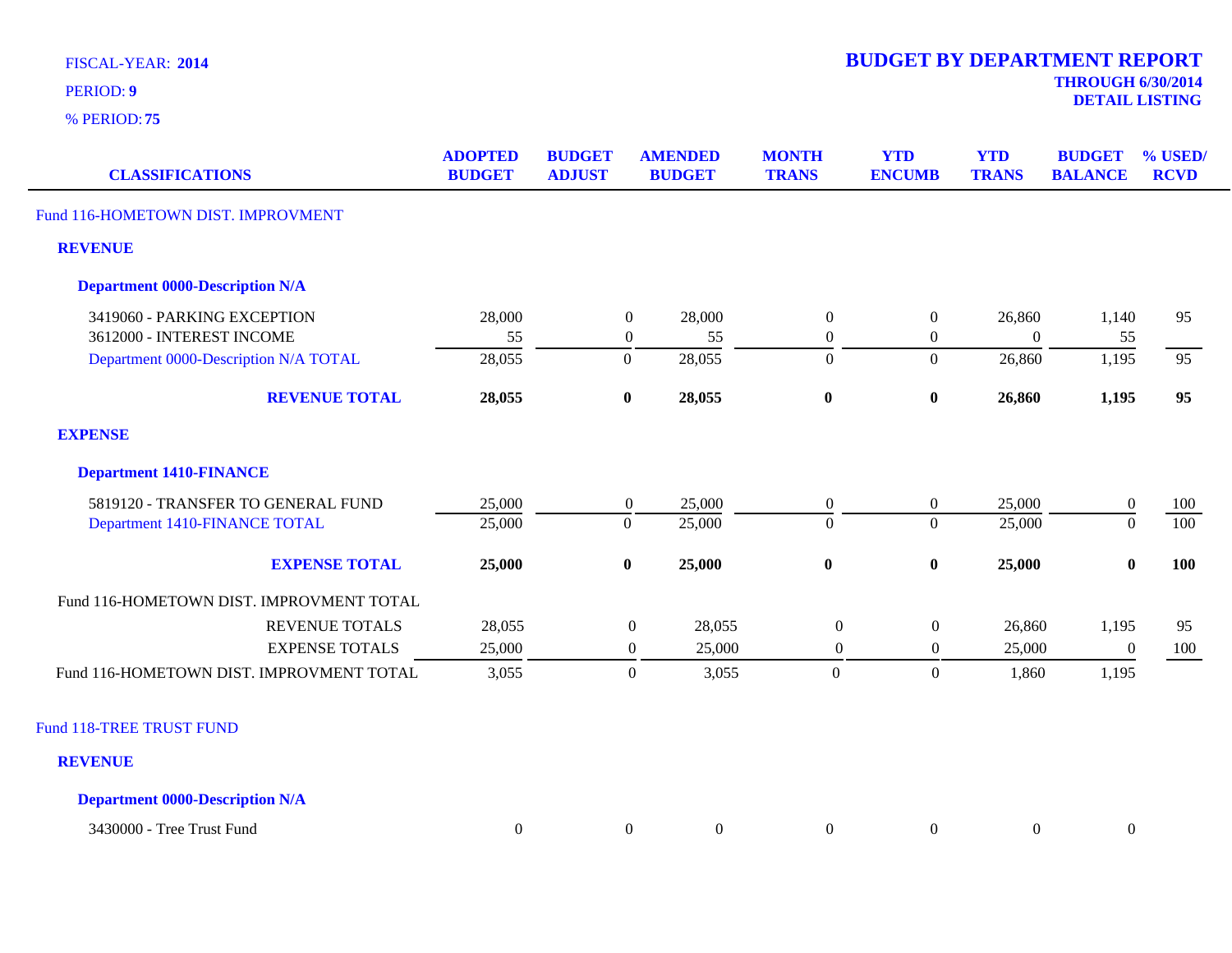|                                             | <b>ADOPTED</b>   | <b>BUDGET</b>    | <b>AMENDED</b>   | <b>MONTH</b>     | <b>YTD</b>       | <b>YTD</b>       | <b>BUDGET</b>    | % USED/         |
|---------------------------------------------|------------------|------------------|------------------|------------------|------------------|------------------|------------------|-----------------|
| <b>CLASSIFICATIONS</b>                      | <b>BUDGET</b>    | <b>ADJUST</b>    | <b>BUDGET</b>    | <b>TRANS</b>     | <b>ENCUMB</b>    | <b>TRANS</b>     | <b>BALANCE</b>   | <b>RCVD</b>     |
| 3437000 - CONSERV & RESC MGMT FEES          | $\boldsymbol{0}$ | $\overline{0}$   | $\boldsymbol{0}$ | $\overline{0}$   | $\overline{0}$   | $\boldsymbol{0}$ | $\boldsymbol{0}$ |                 |
| Department 0000-Description N/A TOTAL       | $\overline{0}$   | $\Omega$         | $\boldsymbol{0}$ | $\boldsymbol{0}$ | $\boldsymbol{0}$ | $\theta$         | $\overline{0}$   |                 |
| <b>REVENUE TOTAL</b>                        | $\bf{0}$         | $\bf{0}$         | $\bf{0}$         | $\bf{0}$         | $\boldsymbol{0}$ | $\bf{0}$         | $\bf{0}$         |                 |
| <b>EXPENSE</b>                              |                  |                  |                  |                  |                  |                  |                  |                 |
| <b>Department 1750-LANSCAPE MAINTENANCE</b> |                  |                  |                  |                  |                  |                  |                  |                 |
| 5193450 - CONT. SVCS.                       | 15,000           | $\boldsymbol{0}$ | 15,000           | $\boldsymbol{0}$ | $\boldsymbol{0}$ | 13,626           | 1,374            | 90              |
| Department 1750-LANSCAPE MAINTENANCE TOTAL  | 15,000           | $\mathbf{0}$     | 15,000           | $\Omega$         | $\overline{0}$   | 13,626           | 1,374            | $\overline{90}$ |
| <b>EXPENSE TOTAL</b>                        | 15,000           | $\bf{0}$         | 15,000           | $\bf{0}$         | $\bf{0}$         | 13,626           | 1,374            | 90              |
| Fund 118-TREE TRUST FUND TOTAL              |                  |                  |                  |                  |                  |                  |                  |                 |
| <b>REVENUE TOTALS</b>                       | $\theta$         | $\boldsymbol{0}$ | $\boldsymbol{0}$ | $\overline{0}$   | $\boldsymbol{0}$ | $\overline{0}$   | $\theta$         | 90              |
| <b>EXPENSE TOTALS</b>                       | 15,000           | $\boldsymbol{0}$ | 15,000           | $\overline{0}$   | $\boldsymbol{0}$ | 13,626           | 1,374            | 90              |
| Fund 118-TREE TRUST FUND TOTAL              | $-15,000$        | $\boldsymbol{0}$ | $-15,000$        | $\boldsymbol{0}$ | $\boldsymbol{0}$ | $-13,626$        | $-1,374$         |                 |
| Fund 120-FEDERAL GRANT FUND                 |                  |                  |                  |                  |                  |                  |                  |                 |
| <b>REVENUE</b>                              |                  |                  |                  |                  |                  |                  |                  |                 |
| <b>Department 0000-Description N/A</b>      |                  |                  |                  |                  |                  |                  |                  |                 |
| 3699201 - MISC. OTHERS                      | $\overline{0}$   | $\overline{0}$   | $\overline{0}$   | $\boldsymbol{0}$ | $\boldsymbol{0}$ | $\theta$         | $\boldsymbol{0}$ |                 |
| 3699294 - PRIOR YEAR ENCUMBRANCES           | $\overline{0}$   | $\theta$         | $\overline{0}$   | $\Omega$         | $\boldsymbol{0}$ | $\Omega$         | $\boldsymbol{0}$ |                 |
| Department 0000-Description N/A TOTAL       | $\overline{0}$   | $\overline{0}$   | $\overline{0}$   | $\mathbf{0}$     | $\overline{0}$   | $\overline{0}$   | $\mathbf{0}$     |                 |
| <b>Department 3301-MURRAY PARK POOL</b>     |                  |                  |                  |                  |                  |                  |                  |                 |
| 3311000 - REVENUE                           | 1,201,361        | $\overline{0}$   | 1,201,361        | 393,125          | $\boldsymbol{0}$ | 470,924          | 730,437          | 39              |
| Department 3301-MURRAY PARK POOL TOTAL      | 1,201,361        | $\boldsymbol{0}$ | 1,201,361        | 393,125          | $\mathbf{0}$     | 470,924          | 730,437          | 39              |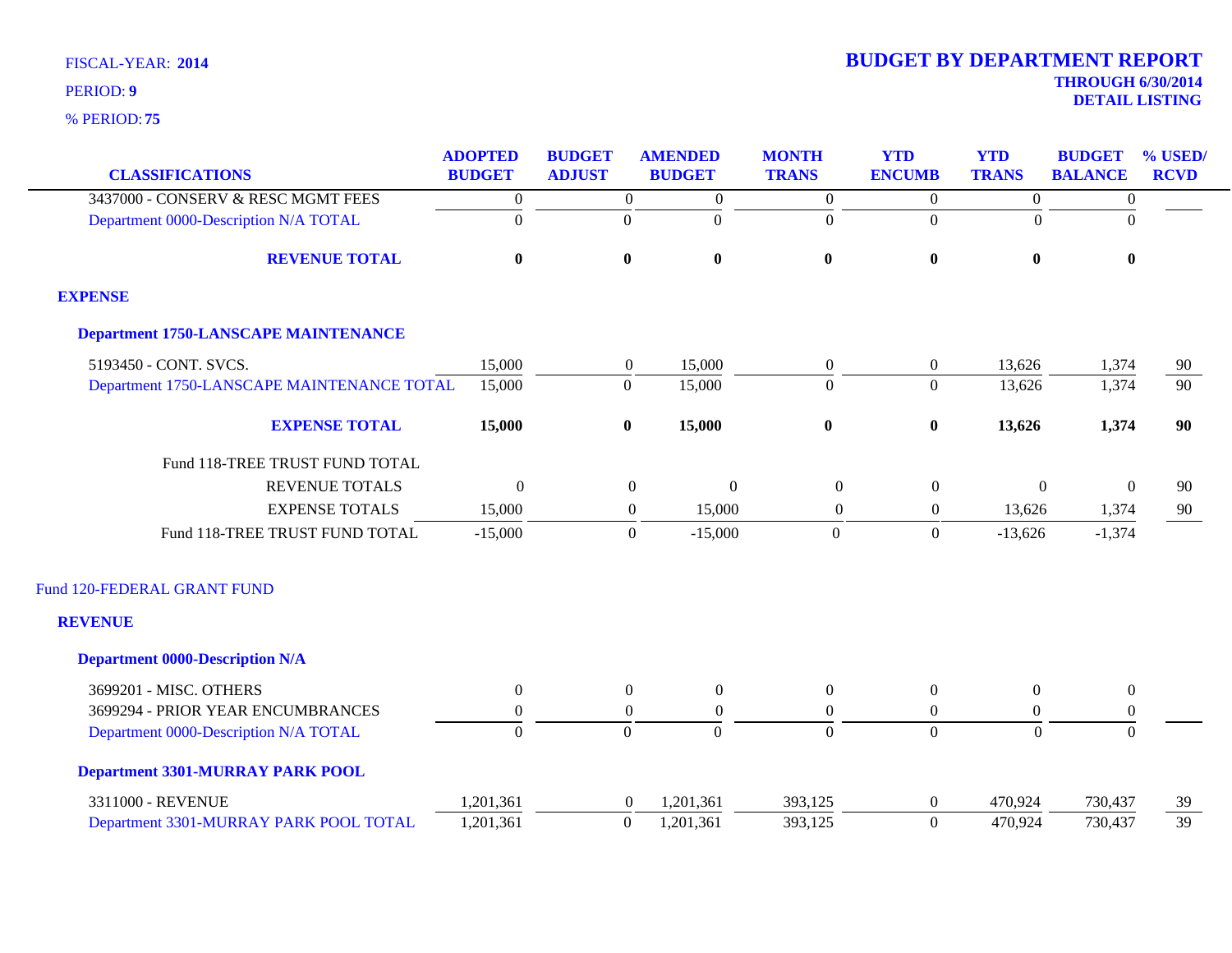|                                                      | <b>ADOPTED</b>   | <b>BUDGET</b>    | <b>AMENDED</b>   | <b>MONTH</b>     | <b>YTD</b>       | <b>YTD</b>       | <b>BUDGET</b>    | % USED/     |
|------------------------------------------------------|------------------|------------------|------------------|------------------|------------------|------------------|------------------|-------------|
| <b>CLASSIFICATIONS</b>                               | <b>BUDGET</b>    | <b>ADJUST</b>    | <b>BUDGET</b>    | <b>TRANS</b>     | <b>ENCUMB</b>    | <b>TRANS</b>     | <b>BALANCE</b>   | <b>RCVD</b> |
| <b>Department 3302-STREET LIGHTING</b>               |                  |                  |                  |                  |                  |                  |                  |             |
| 3311000 - REVENUE                                    | 170,000          | $\boldsymbol{0}$ | 170,000          | $\overline{0}$   | $\boldsymbol{0}$ | $\mathbf{0}$     | 170,000          |             |
| Department 3302-STREET LIGHTING TOTAL                | 170,000          | $\mathbf{0}$     | 170,000          | $\Omega$         | $\overline{0}$   | $\Omega$         | 170,000          |             |
| Department 3303-SW 66 ST IMPROV PHASE II             |                  |                  |                  |                  |                  |                  |                  |             |
| 3311000 - REVENUE                                    | 171,434          | $\mathbf{0}$     | 171,434          | $\overline{0}$   | $\mathbf{0}$     | $\overline{0}$   | 171,434          |             |
| Department 3303-SW 66 ST IMPROV PHASE II TOTAL       | 171,434          | $\boldsymbol{0}$ | 171,434          | $\overline{0}$   | $\boldsymbol{0}$ | $\boldsymbol{0}$ | 171,434          |             |
| <b>Department 3304-MARSHALL WILLIAMSON PARK</b>      |                  |                  |                  |                  |                  |                  |                  |             |
| 3311000 - REVENUE                                    | 109,700          | $\boldsymbol{0}$ | 109,700          | 2,000            | $\overline{0}$   | 2,000            | 107,700          |             |
| Department 3304-MARSHALL WILLIAMSON PARK             | 109,700          | $\boldsymbol{0}$ | 109,700          | 2,000            | $\overline{0}$   | 2,000            | 107,700          |             |
| Department 3405-2013 JAG A-Form Interface Cont       |                  |                  |                  |                  |                  |                  |                  |             |
| 3311000 - REVENUE                                    | $\boldsymbol{0}$ | $\boldsymbol{0}$ | $\boldsymbol{0}$ | $\overline{0}$   | $\mathbf{0}$     | $\mathbf{0}$     | $\boldsymbol{0}$ |             |
| Department 3405-2013 JAG A-Form Interface Cont TOTAL | $\mathbf{0}$     | $\Omega$         | $\mathbf{0}$     | $\Omega$         | $\Omega$         | $\overline{0}$   | $\Omega$         |             |
| Department 3406-BYRNE-JAG 2013                       |                  |                  |                  |                  |                  |                  |                  |             |
| 3311000 - REVENUE                                    | $\boldsymbol{0}$ | $\boldsymbol{0}$ | $\boldsymbol{0}$ | $\boldsymbol{0}$ | $\boldsymbol{0}$ | $\boldsymbol{0}$ | $\boldsymbol{0}$ |             |
| Department 3406-BYRNE-JAG 2013 TOTAL                 | $\Omega$         | $\Omega$         | $\Omega$         | $\Omega$         | $\Omega$         | $\Omega$         | $\Omega$         |             |
| Department 3407-BYRNE-JAG VEH BURGLARY 2013          |                  |                  |                  |                  |                  |                  |                  |             |
| 3311000 - REVENUE                                    | $\boldsymbol{0}$ | $\boldsymbol{0}$ | $\boldsymbol{0}$ | $\boldsymbol{0}$ | $\mathbf{0}$     | $\boldsymbol{0}$ | $\boldsymbol{0}$ |             |
| Department 3407-BYRNE-JAG VEH BURGLARY 2013          | $\Omega$         | $\Omega$         | $\theta$         | $\Omega$         | $\theta$         | $\Omega$         | $\Omega$         |             |
| Department 3408-BYRNE-JAG 2014                       |                  |                  |                  |                  |                  |                  |                  |             |
| 3311000 - REVENUE                                    | 5,521            | $\theta$         | 5,521            | $\mathbf{0}$     | $\theta$         | $\theta$         | 5,521            |             |
| Department 3408-BYRNE-JAG 2014 TOTAL                 | 5,521            | $\mathbf{0}$     | 5,521            | $\overline{0}$   | $\overline{0}$   | $\overline{0}$   | 5,521            |             |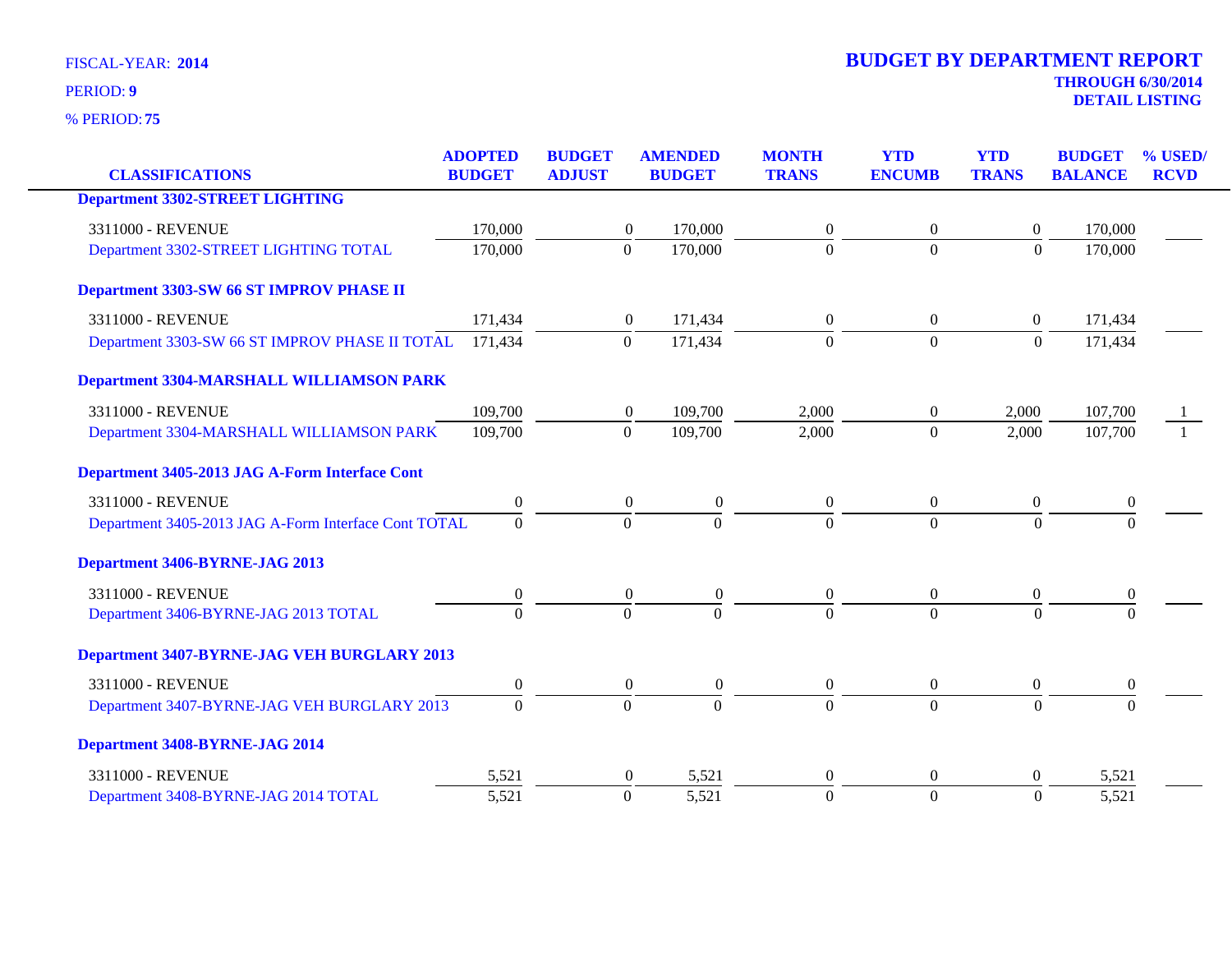**75** % PERIOD:

**DETAIL LISTING** PERIOD: **<sup>9</sup>**

|                                                | <b>ADOPTED</b>   | <b>BUDGET</b>    | <b>AMENDED</b>                       | <b>MONTH</b>     | <b>YTD</b>       | <b>YTD</b>       | <b>BUDGET</b>    | % USED/     |
|------------------------------------------------|------------------|------------------|--------------------------------------|------------------|------------------|------------------|------------------|-------------|
| <b>CLASSIFICATIONS</b>                         | <b>BUDGET</b>    | <b>ADJUST</b>    | <b>BUDGET</b>                        | <b>TRANS</b>     | <b>ENCUMB</b>    | <b>TRANS</b>     | <b>BALANCE</b>   | <b>RCVD</b> |
| <b>Department 3409-BYRNE-JAG 2014</b>          |                  |                  |                                      |                  |                  |                  |                  |             |
| 3311000 - REVENUE                              | 2,452            |                  | 2,452<br>$\boldsymbol{0}$            | $\boldsymbol{0}$ | $\overline{0}$   | $\boldsymbol{0}$ | 2,452            |             |
| Department 3409-BYRNE-JAG 2014 TOTAL           | 2,452            | $\mathbf{0}$     | 2,452                                | $\overline{0}$   | $\overline{0}$   | $\overline{0}$   | 2,452            |             |
| <b>Department 5001-POLICE VESTS GRANT FY11</b> |                  |                  |                                      |                  |                  |                  |                  |             |
| 3311000 - REVENUE                              | $\boldsymbol{0}$ |                  | $\overline{0}$<br>$\boldsymbol{0}$   | $\boldsymbol{0}$ | $\overline{0}$   | $\boldsymbol{0}$ | $\boldsymbol{0}$ |             |
| Department 5001-POLICE VESTS GRANT FY11 TOTAL  | $\Omega$         | $\Omega$         | $\Omega$                             | $\Omega$         | $\Omega$         | $\Omega$         | $\Omega$         |             |
| <b>Department 5002-POLICE VESTS GRANT FY12</b> |                  |                  |                                      |                  |                  |                  |                  |             |
| 3311000 - REVENUE                              | $\boldsymbol{0}$ |                  | $\boldsymbol{0}$<br>$\boldsymbol{0}$ | $\boldsymbol{0}$ | $\boldsymbol{0}$ | 587              | $-587$           |             |
| Department 5002-POLICE VESTS GRANT FY12 TOTAL  | $\Omega$         | $\Omega$         | $\Omega$                             | $\Omega$         | $\Omega$         | 587              | $-587$           |             |
| <b>Department 6000-SFLHIDTA-FY12</b>           |                  |                  |                                      |                  |                  |                  |                  |             |
| 3311000 - REVENUE                              | $\boldsymbol{0}$ |                  | $\boldsymbol{0}$<br>$\boldsymbol{0}$ | $\boldsymbol{0}$ | $\boldsymbol{0}$ | $\boldsymbol{0}$ | $\boldsymbol{0}$ |             |
| 3811000 - CONTRIB. FROM OTHER FUNDS            | $\boldsymbol{0}$ |                  | $\boldsymbol{0}$<br>$\mathbf{0}$     | $\boldsymbol{0}$ | $\overline{0}$   | $\boldsymbol{0}$ | $\boldsymbol{0}$ |             |
| Department 6000-SFLHIDTA-FY12 TOTAL            | $\overline{0}$   | $\theta$         | $\Omega$                             | $\theta$         | $\Omega$         | $\theta$         | $\Omega$         |             |
| Department 6001-SFLHIDTA-FY13MAY-SEP           |                  |                  |                                      |                  |                  |                  |                  |             |
| 3311000 - REVENUE                              | $\boldsymbol{0}$ |                  | $\boldsymbol{0}$<br>$\boldsymbol{0}$ | $\boldsymbol{0}$ | $\boldsymbol{0}$ | $\boldsymbol{0}$ | $\boldsymbol{0}$ |             |
| 3811000 - CONTRIB. FROM OTHER FUNDS            | $\boldsymbol{0}$ |                  | $\overline{0}$<br>$\mathbf{0}$       | $\boldsymbol{0}$ | $\overline{0}$   | $\mathbf{0}$     | $\boldsymbol{0}$ |             |
| Department 6001-SFLHIDTA-FY13MAY-SEP TOTAL     | $\Omega$         | $\theta$         | $\Omega$                             | $\theta$         | $\Omega$         | $\theta$         | $\theta$         |             |
| <b>REVENUE TOTAL</b>                           | 1,660,468        | $\boldsymbol{0}$ | 1,660,468                            | 395,125          | $\bf{0}$         | 473,511          | 1,186,957        | 28          |
| <b>EXPENSE</b>                                 |                  |                  |                                      |                  |                  |                  |                  |             |
| <b>Department 3301-MURRAY PARK POOL</b>        |                  |                  |                                      |                  |                  |                  |                  |             |
| 5726550 - CONSTRUCTION                         | 1,201,361        |                  | 1,201,361<br>$\theta$                | 153,265          | 387,503          | 1,201,361        | $\Omega$         | 100         |
| Department 3301-MURRAY PARK POOL TOTAL         | 1,201,361        | $\boldsymbol{0}$ | 1,201,361                            | 153,265          | 387,503          | 1,201,361        | $\mathbf{0}$     | 100         |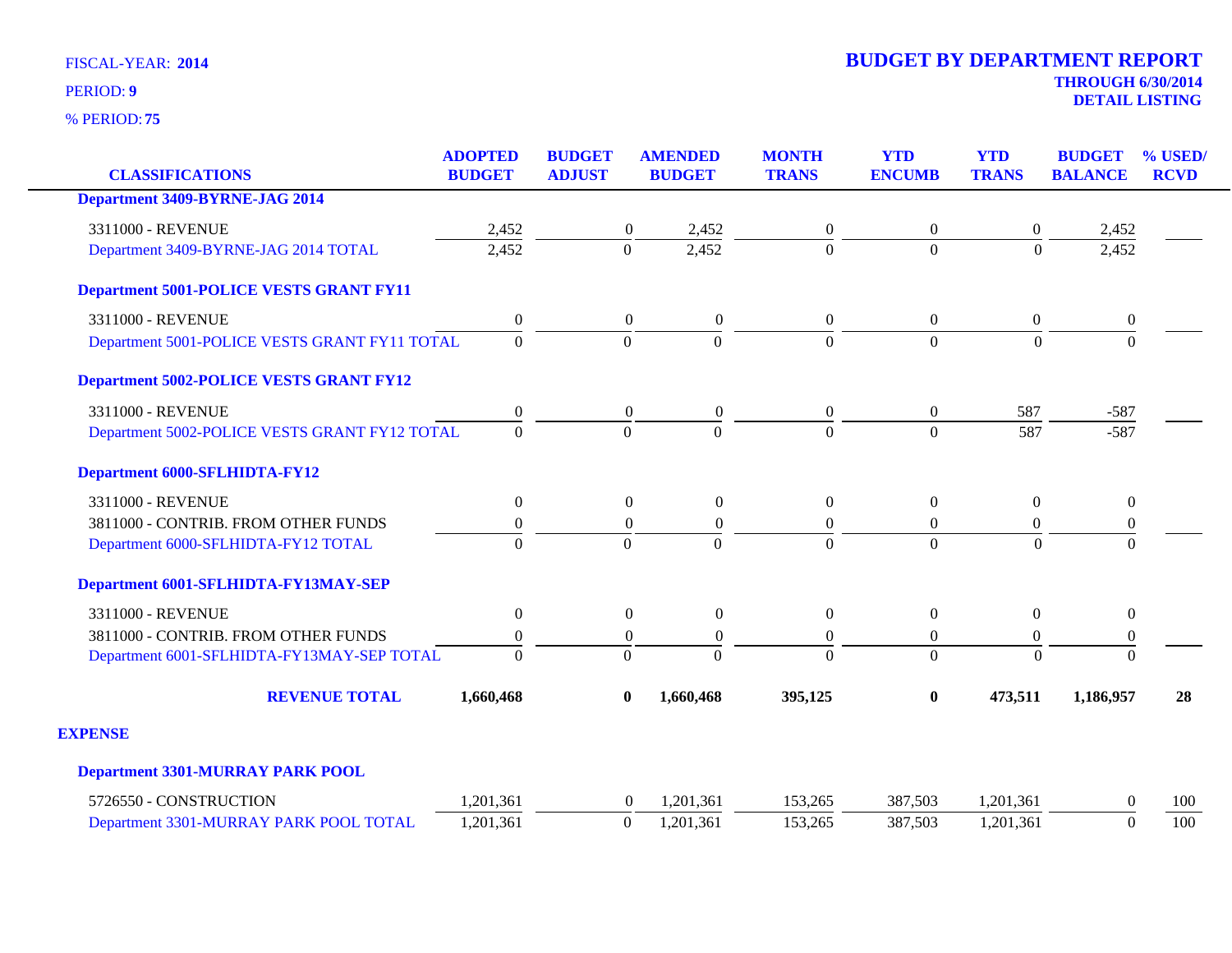| <b>CLASSIFICATIONS</b>                               | <b>ADOPTED</b><br><b>BUDGET</b> | <b>BUDGET</b><br><b>ADJUST</b> | <b>AMENDED</b><br><b>BUDGET</b>      | <b>MONTH</b><br><b>TRANS</b> | <b>YTD</b><br><b>ENCUMB</b> | <b>YTD</b><br><b>TRANS</b> | <b>BUDGET</b><br><b>BALANCE</b> | % USED/<br><b>RCVD</b> |
|------------------------------------------------------|---------------------------------|--------------------------------|--------------------------------------|------------------------------|-----------------------------|----------------------------|---------------------------------|------------------------|
| <b>Department 3302-STREET LIGHTING</b>               |                                 |                                |                                      |                              |                             |                            |                                 |                        |
| 5416550 - CONSTRUCTION                               | 170,000                         |                                | 170,000<br>$\boldsymbol{0}$          | $\boldsymbol{0}$             | $\boldsymbol{0}$            | $\boldsymbol{0}$           | 170,000                         |                        |
| Department 3302-STREET LIGHTING TOTAL                | 170,000                         | $\mathbf{0}$                   | 170,000                              | $\Omega$                     | $\overline{0}$              | $\Omega$                   | 170,000                         |                        |
| Department 3303-SW 66 ST IMPROV PHASE II             |                                 |                                |                                      |                              |                             |                            |                                 |                        |
| 5411210 - REGULAR                                    | 6,014                           |                                | $\Omega$<br>6,014                    | $\Omega$                     | $\Omega$                    | $\overline{0}$             | 6,014                           |                        |
| 5413450 - CONTRACTUAL SERVICES                       | 38,201                          |                                | 38,201<br>0                          | $\theta$                     | 0                           | $\boldsymbol{0}$           | 38,201                          |                        |
| 5416440 - CAPITAL IMPROVEMENTS                       | 127,219                         |                                | 127,219<br>$\boldsymbol{0}$          | $\mathbf{0}$                 | $\overline{0}$              | $\boldsymbol{0}$           | 127,219                         |                        |
| Department 3303-SW 66 ST IMPROV PHASE II TOTAL       | 171,434                         | $\mathbf{0}$                   | 171,434                              | $\boldsymbol{0}$             | $\boldsymbol{0}$            | $\boldsymbol{0}$           | 171,434                         |                        |
| Department 3304-MARSHALL WILLIAMSON PARK             |                                 |                                |                                      |                              |                             |                            |                                 |                        |
| 5726550 - CONSTRUCTION                               | 109,700                         |                                | 109,700<br>$\boldsymbol{0}$          | $\boldsymbol{0}$             | 9,968                       | 101,948                    | 7,752                           | 92                     |
| Department 3304-MARSHALL WILLIAMSON PARK             | 109,700                         | $\overline{0}$                 | 109,700                              | $\Omega$                     | 9,968                       | 101,948                    | 7,752                           | $\overline{92}$        |
| Department 3405-2013 JAG A-Form Interface Cont       |                                 |                                |                                      |                              |                             |                            |                                 |                        |
| 5214634 - MAINTENANCE-INTERNET SFTW                  | 0                               |                                | $\overline{0}$<br>$\boldsymbol{0}$   | $\overline{0}$               | $\overline{0}$              | $\overline{0}$             | 0                               |                        |
| Department 3405-2013 JAG A-Form Interface Cont TOTAL | $\boldsymbol{0}$                | $\boldsymbol{0}$               | $\boldsymbol{0}$                     | $\overline{0}$               | $\overline{0}$              | $\overline{0}$             | $\overline{0}$                  |                        |
| Department 3406-BYRNE-JAG 2013                       |                                 |                                |                                      |                              |                             |                            |                                 |                        |
| 5215205 - COMPUTER SUPPLIES                          | 0                               |                                | $\boldsymbol{0}$<br>$\boldsymbol{0}$ | $\boldsymbol{0}$             | $\overline{0}$              | $\boldsymbol{0}$           | $\boldsymbol{0}$                |                        |
| Department 3406-BYRNE-JAG 2013 TOTAL                 | $\overline{0}$                  | $\mathbf{0}$                   | $\theta$                             | $\Omega$                     | $\Omega$                    | $\Omega$                   | $\theta$                        |                        |
| Department 3407-BYRNE-JAG VEH BURGLARY 2013          |                                 |                                |                                      |                              |                             |                            |                                 |                        |
| 5215205 - COMPUTER SUPPLIES                          | $\overline{0}$                  |                                | $\overline{0}$<br>$\overline{0}$     | $\overline{0}$               | $\overline{0}$              | $\overline{0}$             | $\bf{0}$                        |                        |
| Department 3407-BYRNE-JAG VEH BURGLARY 2013          | $\overline{0}$                  | $\boldsymbol{0}$               | $\overline{0}$                       | $\overline{0}$               | $\overline{0}$              | $\overline{0}$             | $\overline{0}$                  |                        |
| Department 3408-BYRNE-JAG 2014                       |                                 |                                |                                      |                              |                             |                            |                                 |                        |
| 5215205 - COMPUTER SUPPLIES                          | 5,521                           |                                | 5,521<br>$\boldsymbol{0}$            | $\overline{0}$               | $\boldsymbol{0}$            | 5,521                      | $\boldsymbol{0}$                | 100                    |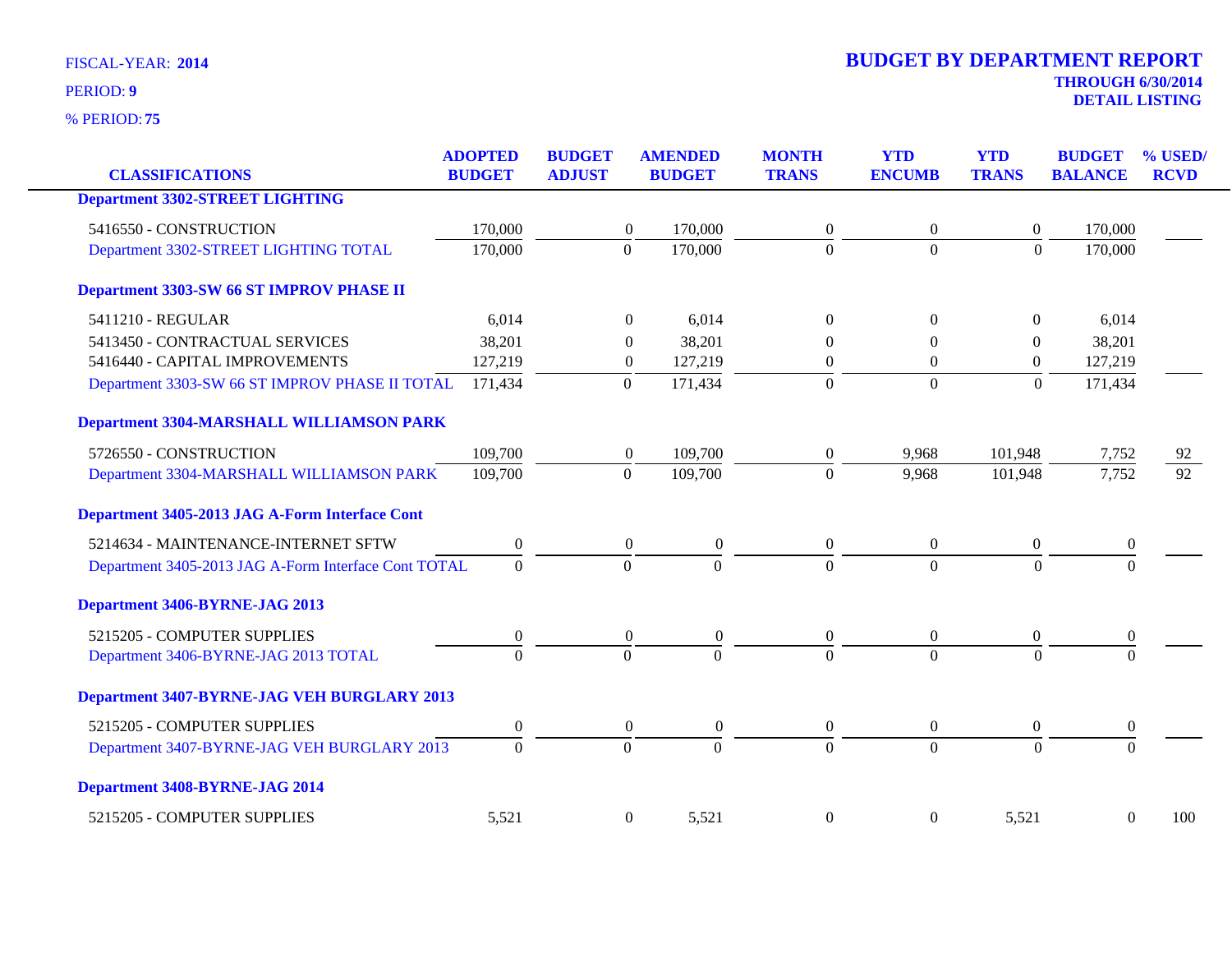**75** % PERIOD:

# **THROUGH 6/30/2014 2014 BUDGET BY DEPARTMENT REPORT**

**DETAIL LISTING** PERIOD: **<sup>9</sup>**

| <b>CLASSIFICATIONS</b>                         | <b>ADOPTED</b><br><b>BUDGET</b> | <b>BUDGET</b><br><b>ADJUST</b> | <b>AMENDED</b><br><b>BUDGET</b>      | <b>MONTH</b><br><b>TRANS</b> | <b>YTD</b><br><b>ENCUMB</b> | <b>YTD</b><br><b>TRANS</b> | <b>BUDGET</b><br><b>BALANCE</b> | % USED<br><b>RCVD</b> |
|------------------------------------------------|---------------------------------|--------------------------------|--------------------------------------|------------------------------|-----------------------------|----------------------------|---------------------------------|-----------------------|
| Department 3408-BYRNE-JAG 2014 TOTAL           | $\overline{5,521}$              | $\Omega$                       | 5,521                                | $\theta$                     | $\Omega$                    | 5,521                      | $\Omega$                        | 100                   |
| Department 3409-BYRNE-JAG 2014                 |                                 |                                |                                      |                              |                             |                            |                                 |                       |
| 5215205 - COMPUTER SUPPLIES                    | 2,452                           |                                | $\overline{0}$<br>2,452              | $\boldsymbol{0}$             | $\overline{0}$              | 2,452                      | $\mathbf{0}$                    | 100                   |
| Department 3409-BYRNE-JAG 2014 TOTAL           | 2,452                           | $\mathbf{0}$                   | 2,452                                | $\Omega$                     | $\Omega$                    | 2,452                      | $\Omega$                        | 100                   |
| <b>Department 5001-POLICE VESTS GRANT FY11</b> |                                 |                                |                                      |                              |                             |                            |                                 |                       |
| 5215220 - UNIFORMS                             | $\boldsymbol{0}$                |                                | $\boldsymbol{0}$<br>$\boldsymbol{0}$ | $\overline{0}$               | $\overline{0}$              | $\overline{0}$             | 0                               |                       |
| Department 5001-POLICE VESTS GRANT FY11 TOTAL  | $\Omega$                        | $\Omega$                       | $\Omega$                             | $\Omega$                     | $\theta$                    | $\Omega$                   | $\Omega$                        |                       |
| <b>Department 5002-POLICE VESTS GRANT FY12</b> |                                 |                                |                                      |                              |                             |                            |                                 |                       |
| 5215220 - UNIFORMS                             | $\boldsymbol{0}$                |                                | $\overline{0}$<br>$\boldsymbol{0}$   | $\overline{0}$               | $\mathbf{0}$                | $\mathbf{0}$               | $\boldsymbol{0}$                |                       |
| Department 5002-POLICE VESTS GRANT FY12 TOTAL  | $\Omega$                        | $\Omega$                       | $\Omega$                             | $\Omega$                     | $\Omega$                    | $\Omega$                   | $\Omega$                        |                       |
| <b>Department 6000-SFLHIDTA-FY12</b>           |                                 |                                |                                      |                              |                             |                            |                                 |                       |
| 5213450 - CONTRACTUAL SERVICES                 | $\theta$                        |                                | $\boldsymbol{0}$<br>$\overline{0}$   | $\theta$                     | $\Omega$                    | $\overline{0}$             | $\Omega$                        |                       |
| 5214060 - AUTO ALLOWANCE                       | $\Omega$                        |                                | $\theta$<br>$\Omega$                 | $\theta$                     | $\Omega$                    | $\Omega$                   | $\Omega$                        |                       |
| 5819900 - INTER-FUND TRANSFER                  | 0                               |                                | $\mathbf{0}$<br>$\theta$             | $\overline{0}$               | $\Omega$                    | $\theta$                   | $\boldsymbol{0}$                |                       |
| Department 6000-SFLHIDTA-FY12 TOTAL            | $\Omega$                        | $\Omega$                       | $\Omega$                             | $\Omega$                     | $\theta$                    | $\Omega$                   | $\overline{0}$                  |                       |
| Department 6001-SFLHIDTA-FY13MAY-SEP           |                                 |                                |                                      |                              |                             |                            |                                 |                       |
| 5213450 - CONTRACTUAL SERVICES                 | $\theta$                        |                                | $\boldsymbol{0}$<br>$\boldsymbol{0}$ | $\overline{0}$               | $\overline{0}$              | $\theta$                   | $\Omega$                        |                       |
| 5214060 - AUTO ALLOWANCE                       | $\Omega$                        |                                | $\boldsymbol{0}$<br>$\theta$         | $\theta$                     | $\Omega$                    | $\theta$                   | $\Omega$                        |                       |
| 5819900 - INTER-FUND TRANSFER                  | $\overline{0}$                  |                                | $\boldsymbol{0}$<br>$\boldsymbol{0}$ | $\boldsymbol{0}$             | $\mathbf{0}$                | $\boldsymbol{0}$           | $\boldsymbol{0}$                |                       |
| Department 6001-SFLHIDTA-FY13MAY-SEP TOTAL     | $\theta$                        | $\boldsymbol{0}$               | $\mathbf{0}$                         | $\overline{0}$               | $\mathbf{0}$                | $\boldsymbol{0}$           | $\overline{0}$                  |                       |
| <b>EXPENSE TOTAL</b>                           | 1,660,468                       | $\bf{0}$                       | 1,660,468                            | 153,265                      | 397,471                     | 1,311,282                  | 349,186                         | 78                    |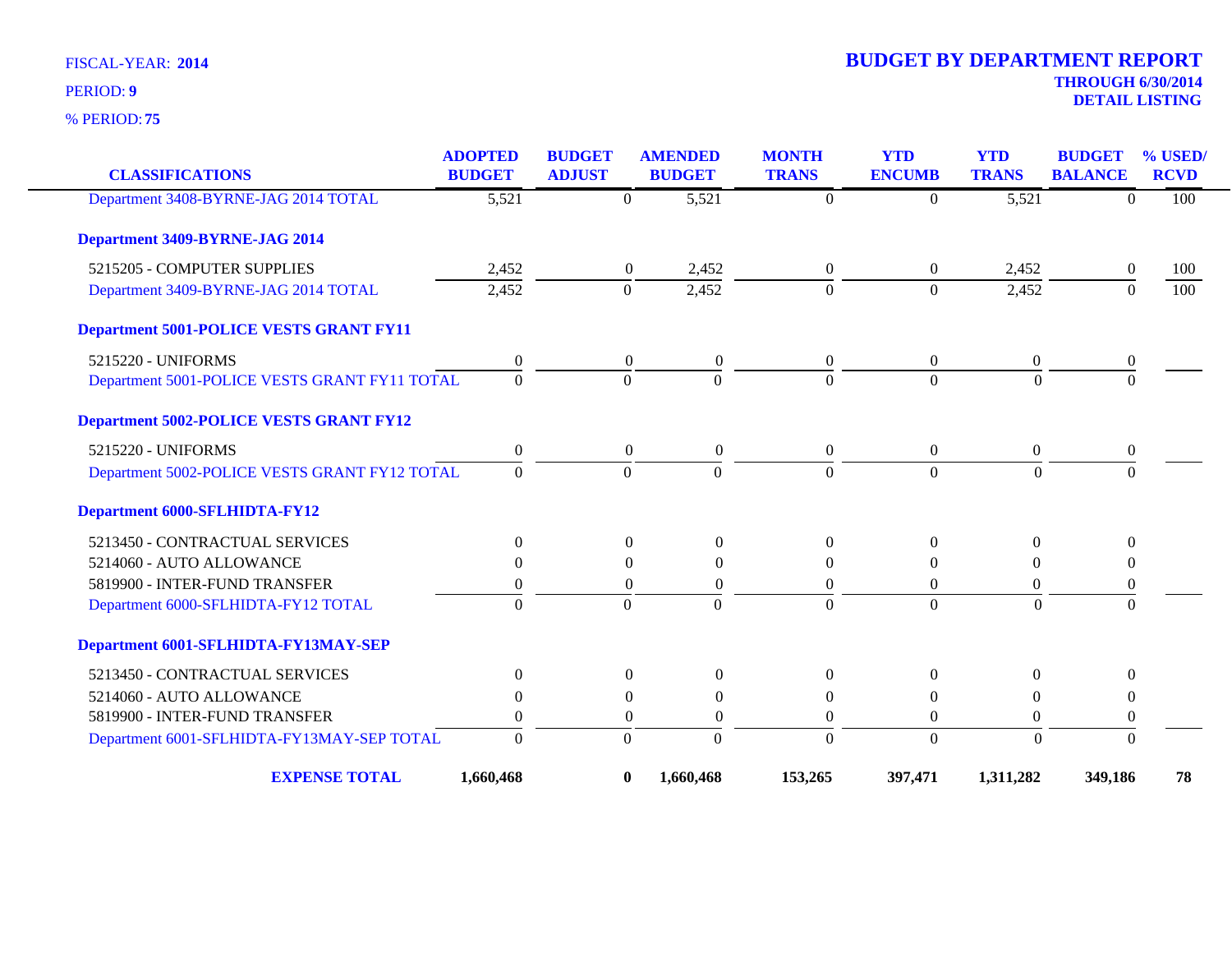| FISCAL-YEAR: 2014                      |                                 |                                |                | <b>BUDGET BY DEPARTMENT REPORT</b> |                              |                             |                            |                                 |                           |
|----------------------------------------|---------------------------------|--------------------------------|----------------|------------------------------------|------------------------------|-----------------------------|----------------------------|---------------------------------|---------------------------|
| PERIOD: 9                              |                                 |                                |                |                                    |                              |                             |                            | <b>THROUGH 6/30/2014</b>        | <b>DETAIL LISTING</b>     |
| % PERIOD: 75                           |                                 |                                |                |                                    |                              |                             |                            |                                 |                           |
| <b>CLASSIFICATIONS</b>                 | <b>ADOPTED</b><br><b>BUDGET</b> | <b>BUDGET</b><br><b>ADJUST</b> |                | <b>AMENDED</b><br><b>BUDGET</b>    | <b>MONTH</b><br><b>TRANS</b> | <b>YTD</b><br><b>ENCUMB</b> | <b>YTD</b><br><b>TRANS</b> | <b>BUDGET</b><br><b>BALANCE</b> | $\%$ USED/<br><b>RCVD</b> |
| Fund 120-FEDERAL GRANT FUND TOTAL      |                                 |                                |                |                                    |                              |                             |                            |                                 |                           |
| <b>REVENUE TOTALS</b>                  | 1,660,468                       |                                | $\overline{0}$ | 1,660,468                          | 395,125                      | $\theta$                    | 473,511                    | 1,186,957                       | 28                        |
| <b>EXPENSE TOTALS</b>                  | 1,660,468                       |                                | $\overline{0}$ | 1,660,468                          | 153,265                      | 397,471                     | 1,311,282                  | 349,186                         | 78                        |
| Fund 120-FEDERAL GRANT FUND TOTAL      | $\boldsymbol{0}$                |                                | $\theta$       | $\mathbf{0}$                       | 241,860                      | $-397,471$                  | $-837,771$                 | 837,771                         |                           |
| Fund 124-PEOPLE'S TRANSPORT.TX FND     |                                 |                                |                |                                    |                              |                             |                            |                                 |                           |
| <b>REVENUE</b>                         |                                 |                                |                |                                    |                              |                             |                            |                                 |                           |
| <b>Department 0000-Description N/A</b> |                                 |                                |                |                                    |                              |                             |                            |                                 |                           |
| 3126000 - DISCRETIONARY SALES S/TAX    | 389,756                         |                                | $\overline{0}$ | 389,756                            | 38,157                       | $\Omega$                    | 246,901                    | 142,855                         | 63                        |
| 3301000 - INTERGOVERNMENTAL REVENUE    | $\mathbf{0}$                    |                                | $\overline{0}$ | $\theta$                           | $\theta$                     |                             | $\theta$                   | $\theta$                        |                           |
| 3612000 - INTEREST INCOME              | 11,000                          |                                | $\theta$       | 11,000                             | 1,135                        | 0                           | 9,803                      | 1,197                           | 89                        |

| Department 0000-Description N/A TOTAL     | 400,756    | $\boldsymbol{0}$ | 400,756    | 39,292           | $\overline{0}$ | 256,704 | 144,052    | 64 |
|-------------------------------------------|------------|------------------|------------|------------------|----------------|---------|------------|----|
| <b>REVENUE TOTAL</b>                      | 400,756    | $\boldsymbol{0}$ | 400,756    | 39,292           | $\bf{0}$       | 256,704 | 144,052    | 64 |
| <b>EXPENSE</b>                            |            |                  |            |                  |                |         |            |    |
| <b>Department 1730-STREET MAINTENANCE</b> |            |                  |            |                  |                |         |            |    |
| 5413450 - CONTRACTUAL SERVICES            | 140,000    | $\theta$         | 140,000    | $\boldsymbol{0}$ | 27,485         | 48,763  | 91,237     | 34 |
| 5416490 - CONSTRUCTIONS PROJECTS          | 960,000    | 64,768           | 1,024,768  | 5,533            | 101,245        | 203,092 | 821,676    | 19 |
| Department 1730-STREET MAINTENANCE TOTAL  | 1,100,000  | 64,768           | 1,164,768  | 5,533            | 128,730        | 251,855 | 912,913    | 21 |
| <b>EXPENSE TOTAL</b>                      | 1,100,000  | 64,768           | 1,164,768  | 5,533            | 128,730        | 251,855 | 912,913    | 21 |
| Fund 124-PEOPLE'S TRANSPORT.TX FND TOTAL  |            |                  |            |                  |                |         |            |    |
| <b>REVENUE TOTALS</b>                     | 400,756    | $\Omega$         | 400,756    | 39,292           | $\theta$       | 256,704 | 144,052    | 64 |
| <b>EXPENSE TOTALS</b>                     | 1,100,000  | 64,768           | 1,164,768  | 5,533            | 128,730        | 251,855 | 912,913    | 21 |
| Fund 124-PEOPLE'S TRANSPORT.TX FND TOTAL  | $-699,244$ | $-64,768$        | $-764,012$ | 33,759           | $-128,730$     | 4,849   | $-768,861$ |    |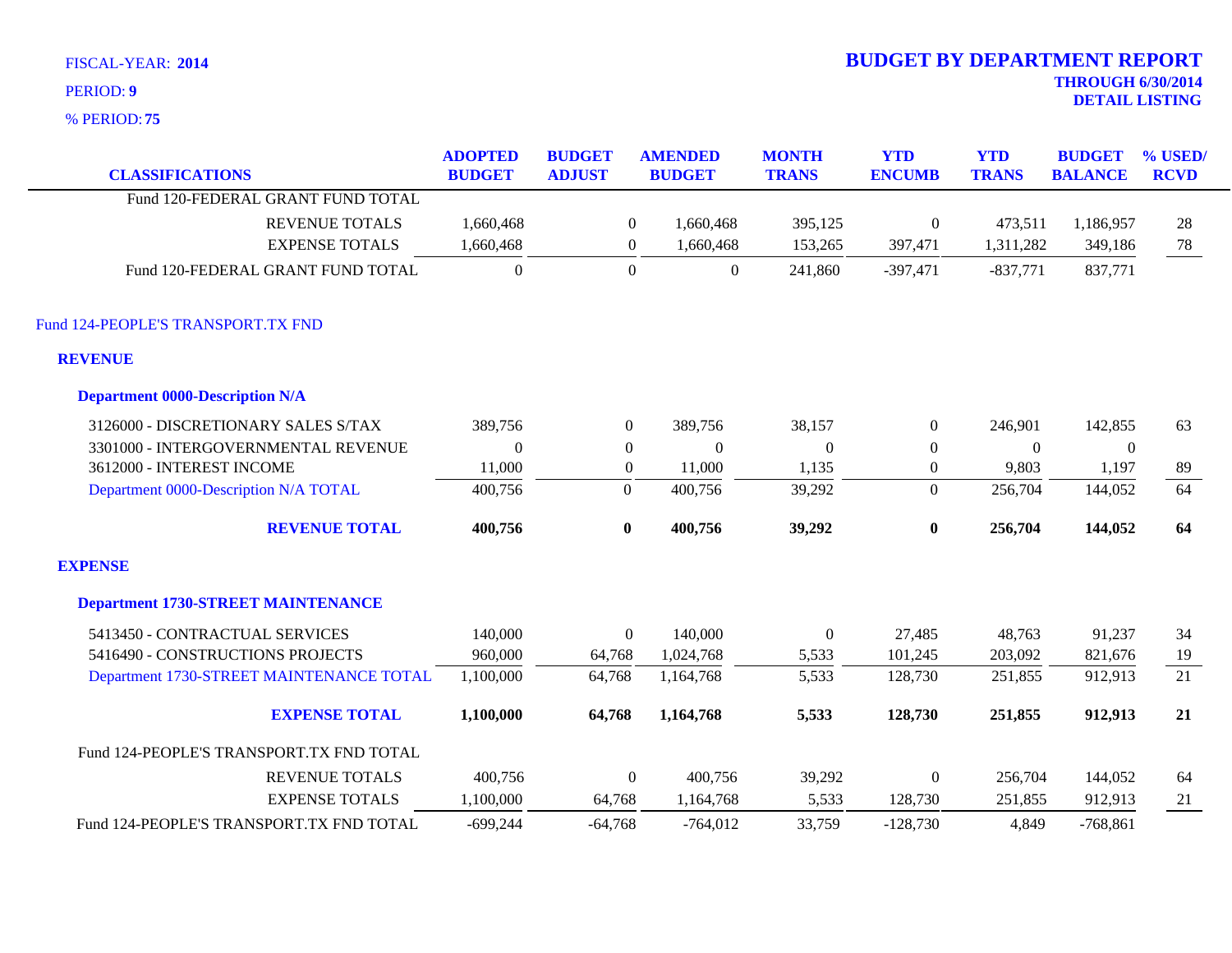| <b>FISCAL-YEAR: 2014</b> |  |  |  |
|--------------------------|--|--|--|
|                          |  |  |  |

**75** % PERIOD:

**DETAIL LISTING** PERIOD: **<sup>9</sup>**

| <b>CLASSIFICATIONS</b>                 | <b>ADOPTED</b><br><b>BUDGET</b> | <b>BUDGET</b><br><b>ADJUST</b> | <b>AMENDED</b><br><b>BUDGET</b> | <b>MONTH</b><br><b>TRANS</b> | <b>YTD</b><br><b>ENCUMB</b> | <b>YTD</b><br><b>TRANS</b> | <b>BUDGET</b><br><b>BALANCE</b> | % USED/<br><b>RCVD</b> |
|----------------------------------------|---------------------------------|--------------------------------|---------------------------------|------------------------------|-----------------------------|----------------------------|---------------------------------|------------------------|
| Fund 201-DEBT SERVICE FUND             |                                 |                                |                                 |                              |                             |                            |                                 |                        |
| <b>REVENUE</b>                         |                                 |                                |                                 |                              |                             |                            |                                 |                        |
| <b>Department 0000-Description N/A</b> |                                 |                                |                                 |                              |                             |                            |                                 |                        |
| 3612000 - INTEREST INCOME              | 2,400                           | $\overline{0}$                 | 2,400                           | 151                          | $\overline{0}$              | 1,168                      | 1,232                           | 48                     |
| 3669000 - HOSPITAL LANDSCAPE REVENU    | 142,366                         | $\overline{0}$                 | 142,366                         | $\Omega$                     | $\overline{0}$              | 142,366                    | $\theta$                        | 100                    |
| 3669300 - RICHMAN PROPERTIES LN PMT    | 727,917                         | $\theta$                       | 727,917                         | 21,552                       | $\boldsymbol{0}$            | 462,236                    | 265,681                         | 63                     |
| 3699201 - MISC. OTHERS                 | $\theta$                        | $\theta$                       | $\Omega$                        | $\Omega$                     | $\Omega$                    | $\Omega$                   | $\theta$                        |                        |
| 3811100 - TRANSFER IN FROM GEN FUND    | $\Omega$                        | $\theta$                       | $\Omega$                        | $\overline{0}$               | 0                           | $\mathbf{0}$               | $\mathbf{0}$                    |                        |
| Department 0000-Description N/A TOTAL  | 872,683                         | $\boldsymbol{0}$               | 872,683                         | 21,703                       | $\overline{0}$              | 605,770                    | 266,913                         | 69                     |
| <b>REVENUE TOTAL</b>                   | 872,683                         | $\bf{0}$                       | 872,683                         | 21,703                       | $\bf{0}$                    | 605,770                    | 266,913                         | 69                     |
| <b>EXPENSE</b>                         |                                 |                                |                                 |                              |                             |                            |                                 |                        |
| <b>Department 1410-FINANCE</b>         |                                 |                                |                                 |                              |                             |                            |                                 |                        |
| 5197110 - DEBT SERVICE- PRINCIPAL      | 585,000                         | $-3,500$                       | 581,500                         | $\Omega$                     | $\overline{0}$              | 565,000                    | 16,500                          | 97                     |
| 5197210 - DEBT SERVICE-INTEREST        | 650,437                         | 500                            | 650,937                         | $\theta$                     | $\overline{0}$              | 650,897                    | 40                              | 99                     |
| 5197310 - DEBT OTHER COST              | 6,198                           | 3,000                          | 9,198                           | $\boldsymbol{0}$             | $\mathbf{0}$                | 9,125                      | 73                              | 99                     |
| Department 1410-FINANCE TOTAL          | 1,241,635                       | $\overline{0}$                 | 1,241,635                       | $\overline{0}$               | $\overline{0}$              | 1,225,022                  | 16,613                          | $\overline{98}$        |
| <b>EXPENSE TOTAL</b>                   | 1,241,635                       | $\bf{0}$                       | 1,241,635                       | $\bf{0}$                     | $\boldsymbol{0}$            | 1,225,022                  | 16,613                          | 98                     |
| Fund 201-DEBT SERVICE FUND TOTAL       |                                 |                                |                                 |                              |                             |                            |                                 |                        |
| <b>REVENUE TOTALS</b>                  | 872,683                         | $\boldsymbol{0}$               | 872,683                         | 21,703                       | $\boldsymbol{0}$            | 605,770                    | 266,913                         | 69                     |
| <b>EXPENSE TOTALS</b>                  | 1,241,635                       | $\overline{0}$                 | 1,241,635                       | $\theta$                     | $\boldsymbol{0}$            | 1,225,022                  | 16,613                          | 98                     |
| Fund 201-DEBT SERVICE FUND TOTAL       | $-368,952$                      | $\Omega$                       | $-368,952$                      | 21,703                       | $\theta$                    | $-619,252$                 | 250,300                         |                        |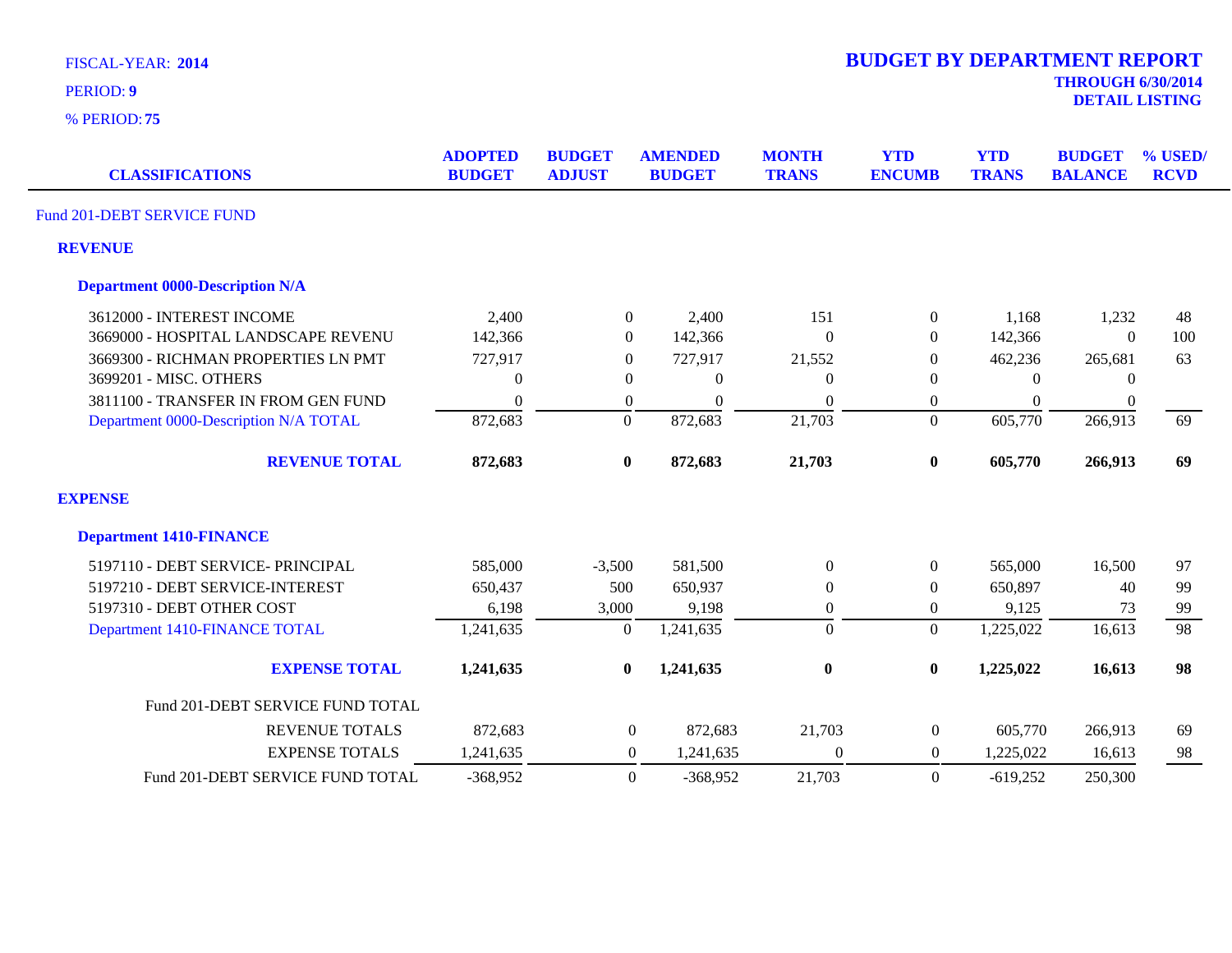| <b>FISCAL-YEAR: 2014</b> |  |  |  |  |
|--------------------------|--|--|--|--|
|--------------------------|--|--|--|--|

**75** % PERIOD:

**THROUGH 6/30/2014 DETAIL LISTING** PERIOD: **<sup>9</sup>**

| <b>CLASSIFICATIONS</b>                  | <b>ADOPTED</b><br><b>BUDGET</b> | <b>BUDGET</b><br><b>ADJUST</b> | <b>AMENDED</b><br><b>BUDGET</b> | <b>MONTH</b><br><b>TRANS</b> | <b>YTD</b><br><b>ENCUMB</b> | <b>YTD</b><br><b>TRANS</b> | <b>BUDGET</b><br><b>BALANCE</b> | % USED/<br><b>RCVD</b> |
|-----------------------------------------|---------------------------------|--------------------------------|---------------------------------|------------------------------|-----------------------------|----------------------------|---------------------------------|------------------------|
| Fund 301-CAPITAL IMPROVEMENT FUND       |                                 |                                |                                 |                              |                             |                            |                                 |                        |
| <b>REVENUE</b>                          |                                 |                                |                                 |                              |                             |                            |                                 |                        |
| <b>Department 0000-Description N/A</b>  |                                 |                                |                                 |                              |                             |                            |                                 |                        |
| 3699294 - PRIOR YEAR ENCUMBRANCES       | $\theta$                        | $\overline{0}$                 | $\boldsymbol{0}$                | $\boldsymbol{0}$             | $\boldsymbol{0}$            | $\Omega$                   | $\boldsymbol{0}$                |                        |
| 3811000 - CONTRIB. FROM OTHER FUNDS     | 600,000                         | $\overline{0}$                 | 600,000                         | $\boldsymbol{0}$             | $\boldsymbol{0}$            | 600,000                    | $\boldsymbol{0}$                | 100                    |
| Department 0000-Description N/A TOTAL   | 600,000                         | $\boldsymbol{0}$               | 600,000                         | $\Omega$                     | $\overline{0}$              | 600,000                    | $\Omega$                        | 100                    |
| <b>REVENUE TOTAL</b>                    | 600,000                         | $\bf{0}$                       | 600,000                         | $\bf{0}$                     | $\bf{0}$                    | 600,000                    | $\bf{0}$                        | 100                    |
| <b>EXPENSE</b>                          |                                 |                                |                                 |                              |                             |                            |                                 |                        |
| <b>Department 1310-CITY MANAGER</b>     |                                 |                                |                                 |                              |                             |                            |                                 |                        |
| 5136450 - CAPITAL IMPROVEMENT           | $\boldsymbol{0}$                | 45,000                         | 45,000                          | 17,379                       | 19,922                      | 37,301                     | 7,700                           | <u>82</u>              |
| Department 1310-CITY MANAGER TOTAL      | $\theta$                        | 45,000                         | 45,000                          | 17,379                       | 19,922                      | 37,301                     | 7,700                           | $\overline{82}$        |
| <b>Department 1320-CENTRAL SERVICES</b> |                                 |                                |                                 |                              |                             |                            |                                 |                        |
| 5136430 - EQUIPMENT-OPERATING           | 45,000                          | $-45,000$                      | $\boldsymbol{0}$                | $\boldsymbol{0}$             | $\boldsymbol{0}$            | $\boldsymbol{0}$           | $\boldsymbol{0}$                |                        |
| Department 1320-CENTRAL SERVICES TOTAL  | 45,000                          | $-45,000$                      | $\Omega$                        | $\Omega$                     | $\overline{0}$              | $\theta$                   | $\Omega$                        |                        |
| Department 1620-PLANNING & ZONING       |                                 |                                |                                 |                              |                             |                            |                                 |                        |
| 5246430 - EQUIPMENT-OPERATING           | $\boldsymbol{0}$                | $\boldsymbol{0}$               | $\boldsymbol{0}$                | $\boldsymbol{0}$             | $\boldsymbol{0}$            | $\boldsymbol{0}$           | $\boldsymbol{0}$                |                        |
| 5246810 - SOFTWARE                      | $\Omega$                        | $\Omega$                       | $\theta$                        | $\theta$                     | $\overline{0}$              | $\Omega$                   | $\boldsymbol{0}$                |                        |
| Department 1620-PLANNING & ZONING TOTAL | $\Omega$                        | $\boldsymbol{0}$               | $\overline{0}$                  | $\overline{0}$               | $\overline{0}$              | $\theta$                   | $\overline{0}$                  |                        |
| <b>Department 1640-CODE ENFORCEMENT</b> |                                 |                                |                                 |                              |                             |                            |                                 |                        |
| 5246440 - CODE VEHICLES                 | 60,000                          | 5,000                          | 65,000                          | $\overline{0}$               | 63,935                      | 63,935                     | 1,065                           | 98                     |
| Department 1640-CODE ENFORCEMENT TOTAL  | 60,000                          | 5,000                          | 65,000                          | $\boldsymbol{0}$             | 63,935                      | 63,935                     | 1,065                           | 98                     |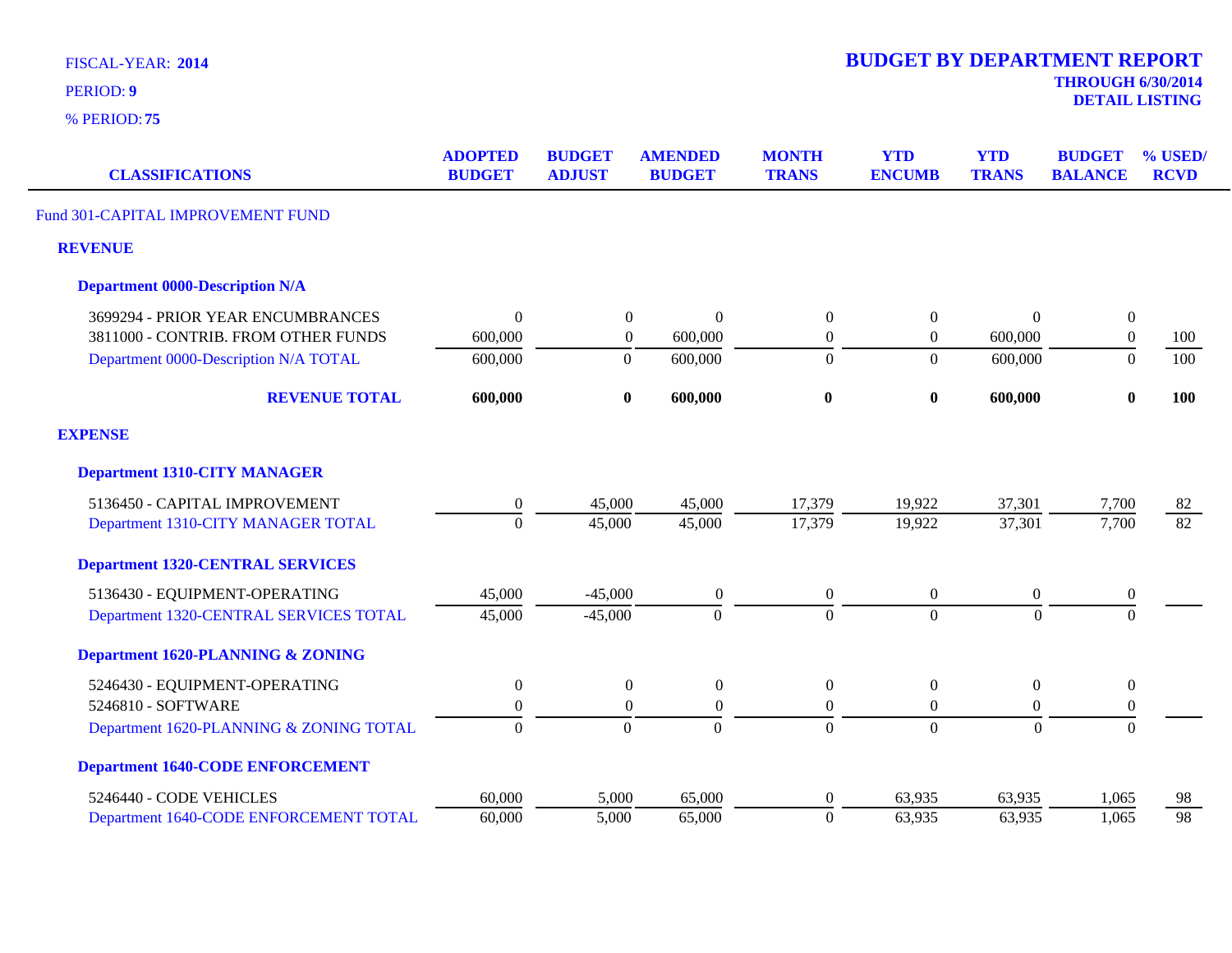**75** % PERIOD:

**DETAIL LISTING** PERIOD: **<sup>9</sup>**

| <b>CLASSIFICATIONS</b>                              | <b>ADOPTED</b><br><b>BUDGET</b> | <b>BUDGET</b><br><b>ADJUST</b> | <b>AMENDED</b><br><b>BUDGET</b> | <b>MONTH</b><br><b>TRANS</b> | <b>YTD</b><br><b>ENCUMB</b> | <b>YTD</b><br><b>TRANS</b> | <b>BUDGET</b><br><b>BALANCE</b> | % USED/<br><b>RCVD</b> |
|-----------------------------------------------------|---------------------------------|--------------------------------|---------------------------------|------------------------------|-----------------------------|----------------------------|---------------------------------|------------------------|
| <b>Department 1720-SOLID WASTE</b>                  |                                 |                                |                                 |                              |                             |                            |                                 |                        |
| 5346430 - EQUIPMENT-OPERATING                       | $\boldsymbol{0}$                | $\boldsymbol{0}$               | $\boldsymbol{0}$                | 0                            | $\overline{0}$              | 0                          | $\boldsymbol{0}$                |                        |
| Department 1720-SOLID WASTE TOTAL                   | $\Omega$                        | $\Omega$                       | $\Omega$                        | $\Omega$                     | $\Omega$                    | $\Omega$                   | $\Omega$                        |                        |
| <b>Department 1790-ENGINEERING &amp; CONSTRUCTN</b> |                                 |                                |                                 |                              |                             |                            |                                 |                        |
| 5196450 - CAPTL OUTLY-CAPITAL LEASE                 | 15,000                          | $\overline{0}$                 | 15,000                          | $\overline{0}$               | 15,000                      | 15,000                     | $\boldsymbol{0}$                | 100                    |
| Department 1790-ENGINEERING & CONSTRUCTN            | 15,000                          | $\overline{0}$                 | 15,000                          | $\Omega$                     | 15,000                      | 15,000                     | $\theta$                        | 100                    |
| <b>Department 1910-POLICE</b>                       |                                 |                                |                                 |                              |                             |                            |                                 |                        |
| 5216440 - VEHICLES                                  | 230,000                         | $\overline{0}$                 | 230,000                         | $\overline{0}$               | 218,122                     | 218,122                    | 11,878                          | 94                     |
| Department 1910-POLICE TOTAL                        | 230,000                         | $\mathbf{0}$                   | 230,000                         | $\Omega$                     | 218,122                     | 218,122                    | 11,878                          | 94                     |
| <b>Department 2000-PARKS &amp; RECREATION</b>       |                                 |                                |                                 |                              |                             |                            |                                 |                        |
| 5196440 - VEHICLES                                  | $\overline{0}$                  | $\theta$                       | $\theta$                        | $\Omega$                     | $\theta$                    | $\theta$                   | $\theta$                        |                        |
| 5196450 - CAPTL OUTLY-CAPITAL LEASE                 | $\Omega$                        | $\Omega$                       | $\Omega$                        | $\Omega$                     | $\Omega$                    | $\theta$                   | $\theta$                        |                        |
| 5726450 - MATCHING CONTRIBUTION                     | 250,000                         | 5,250                          | 255,250                         | 13,100                       | 4,750                       | 53,491                     | 201,759                         | 20                     |
| Department 2000-PARKS & RECREATION TOTAL            | 250,000                         | 5,250                          | 255,250                         | 13,100                       | 4,750                       | 53,491                     | 201,759                         | 20                     |
| <b>EXPENSE TOTAL</b>                                | 600,000                         | 10,250                         | 610,250                         | 30,479                       | 321,729                     | 387,849                    | 222,402                         | 63                     |
| Fund 301-CAPITAL IMPROVEMENT FUND TOTAL             |                                 |                                |                                 |                              |                             |                            |                                 |                        |
| <b>REVENUE TOTALS</b>                               | 600,000                         |                                | 600,000<br>$\overline{0}$       | $\mathbf{0}$                 | $\overline{0}$              | 600,000                    | $\theta$                        | 100                    |
| <b>EXPENSE TOTALS</b>                               | 600,000                         | 10,250                         | 610,250                         | 30,479                       | 321,729                     | 387,849                    | 222,402                         | 63                     |
| Fund 301-CAPITAL IMPROVEMENT FUND TOTAL             | $\theta$                        | $-10,250$                      | $-10,250$                       | $-30,479$                    | $-321,729$                  | 212,151                    | $-222,402$                      |                        |

Fund 608-STATE FORFEITURE FUND

**REVENUE**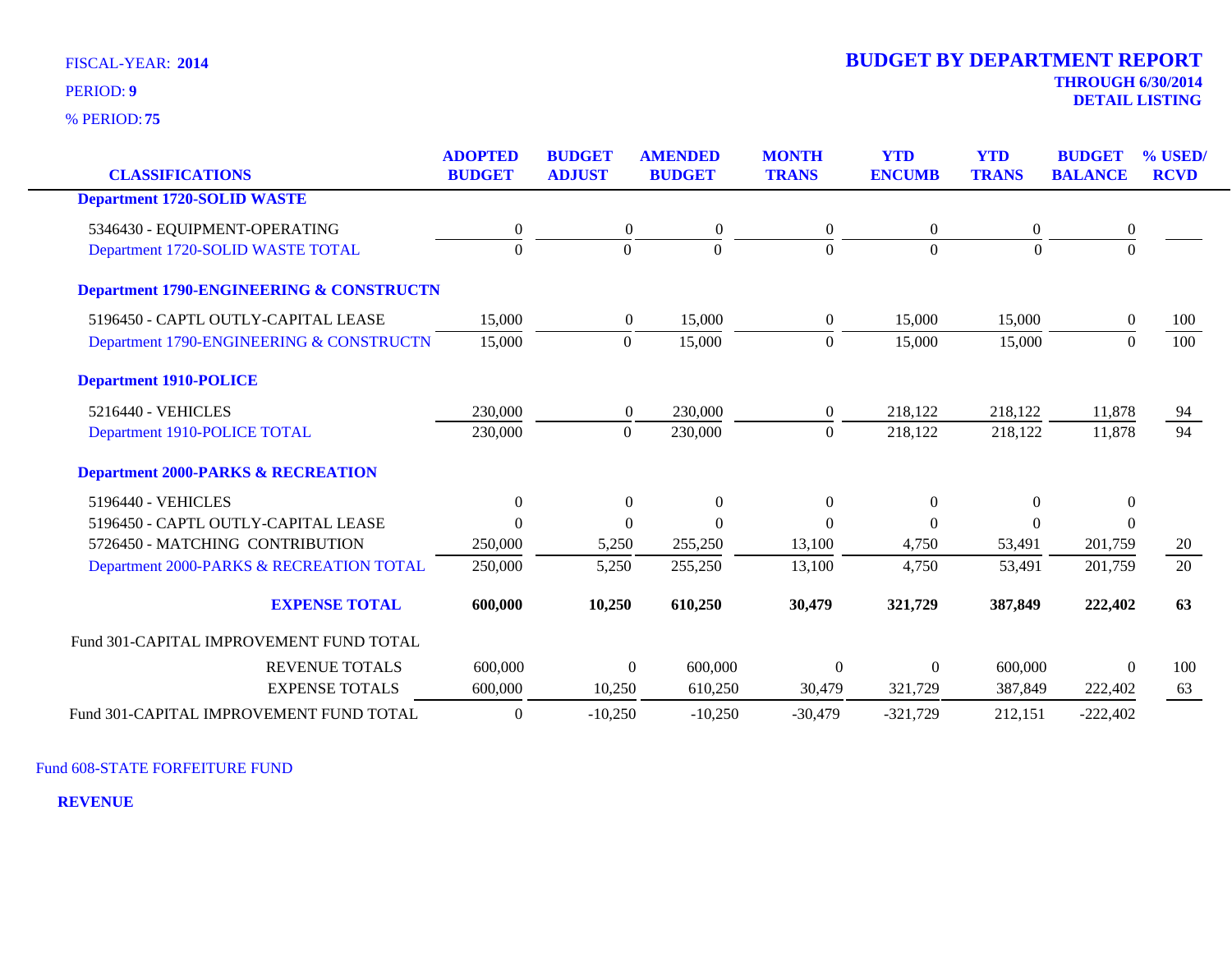**75** % PERIOD:

# **2014 BUDGET BY DEPARTMENT REPORT**

**THROUGH 6/30/2014 DETAIL LISTING** PERIOD: **<sup>9</sup>**

| <b>CLASSIFICATIONS</b>                 | <b>ADOPTED</b><br><b>BUDGET</b> | <b>BUDGET</b><br><b>ADJUST</b> | <b>AMENDED</b><br><b>BUDGET</b> | <b>MONTH</b><br><b>TRANS</b> | <b>YTD</b><br><b>ENCUMB</b> | <b>YTD</b><br><b>TRANS</b> | <b>BUDGET</b><br><b>BALANCE</b> | % USED/<br><b>RCVD</b> |
|----------------------------------------|---------------------------------|--------------------------------|---------------------------------|------------------------------|-----------------------------|----------------------------|---------------------------------|------------------------|
| <b>Department 0000-Description N/A</b> |                                 |                                |                                 |                              |                             |                            |                                 |                        |
| 3612000 - INTEREST INCOME              | 500                             | $\mathbf{0}$                   | 500                             | 50                           | $\boldsymbol{0}$            | 455                        |                                 | <u>91</u>              |
| Department 0000-Description N/A TOTAL  | 500                             | $\overline{0}$                 | 500                             | 50                           | $\overline{0}$              | 455                        | $\frac{45}{45}$                 | $\overline{91}$        |
| <b>REVENUE TOTAL</b>                   | 500                             | $\mathbf{0}$                   | 500                             | 50                           | $\bf{0}$                    | 455                        | 45                              | 91                     |
| <b>EXPENSE</b>                         |                                 |                                |                                 |                              |                             |                            |                                 |                        |
| <b>Department 1910-POLICE</b>          |                                 |                                |                                 |                              |                             |                            |                                 |                        |
| 5213450 - CONTRACTUAL SERVICES         | 40,000                          | $\overline{0}$                 | 40,000                          | $\theta$                     | $\overline{0}$              | $\overline{0}$             | 40,000                          |                        |
| 5213490 - CRIME PREVENTION PROGRAMS    | 5,000                           | $\mathbf{0}$                   | 5,000                           | 0                            | $\theta$                    | $\overline{0}$             | 5,000                           |                        |
| 5214070 - TRAVEL & CONFERENCE          | $\Omega$                        | $\mathbf{0}$                   | $\theta$                        | $\mathbf{0}$                 | $\Omega$                    | $\mathbf{0}$               | $\overline{0}$                  |                        |
| 5215210 - SUPPLIES                     | $\theta$                        | $\boldsymbol{0}$               | $\mathbf{0}$                    | $\boldsymbol{0}$             | $\boldsymbol{0}$            | $\boldsymbol{0}$           | $\boldsymbol{0}$                |                        |
| Department 1910-POLICE TOTAL           | 45,000                          | $\overline{0}$                 | 45,000                          | $\overline{0}$               | $\overline{0}$              | $\Omega$                   | 45,000                          |                        |
| <b>EXPENSE TOTAL</b>                   | 45,000                          | $\bf{0}$                       | 45,000                          | $\bf{0}$                     | $\boldsymbol{0}$            | $\bf{0}$                   | 45,000                          |                        |
| Fund 608-STATE FORFEITURE FUND TOTAL   |                                 |                                |                                 |                              |                             |                            |                                 |                        |
| <b>REVENUE TOTALS</b>                  | 500                             |                                | 500<br>$\boldsymbol{0}$         | 50                           | $\boldsymbol{0}$            | 455                        | 45                              | 91                     |
| <b>EXPENSE TOTALS</b>                  | 45,000                          |                                | 45,000<br>$\boldsymbol{0}$      | $\overline{0}$               | $\boldsymbol{0}$            | $\boldsymbol{0}$           | 45,000                          |                        |
| Fund 608-STATE FORFEITURE FUND TOTAL   | $-44,500$                       |                                | $\boldsymbol{0}$<br>$-44,500$   | 50                           | $\boldsymbol{0}$            | 455                        | $-44,955$                       |                        |
| Fund 610-CRA TRUST FUND                |                                 |                                |                                 |                              |                             |                            |                                 |                        |
| <b>REVENUE</b>                         |                                 |                                |                                 |                              |                             |                            |                                 |                        |
| <b>Department 0000-Description N/A</b> |                                 |                                |                                 |                              |                             |                            |                                 |                        |
| 3111000 - OPERATING REVENUE            | 1,025,084                       | $\boldsymbol{0}$               | 1,025,084                       | $\boldsymbol{0}$             | $\boldsymbol{0}$            | 1,025,084                  | $\boldsymbol{0}$                | 100                    |
| 3612000 - INTEREST INCOME              | $\Omega$                        | $\overline{0}$                 | $\Omega$                        | $\Omega$                     | $\theta$                    | $\Omega$                   | $\theta$                        |                        |
| 3612100 - INTEREST INCOME-TIF          | 13,000                          | $\overline{0}$                 | 13,000                          | 519                          | $\overline{0}$              | 3,718                      | 9,282                           | 28                     |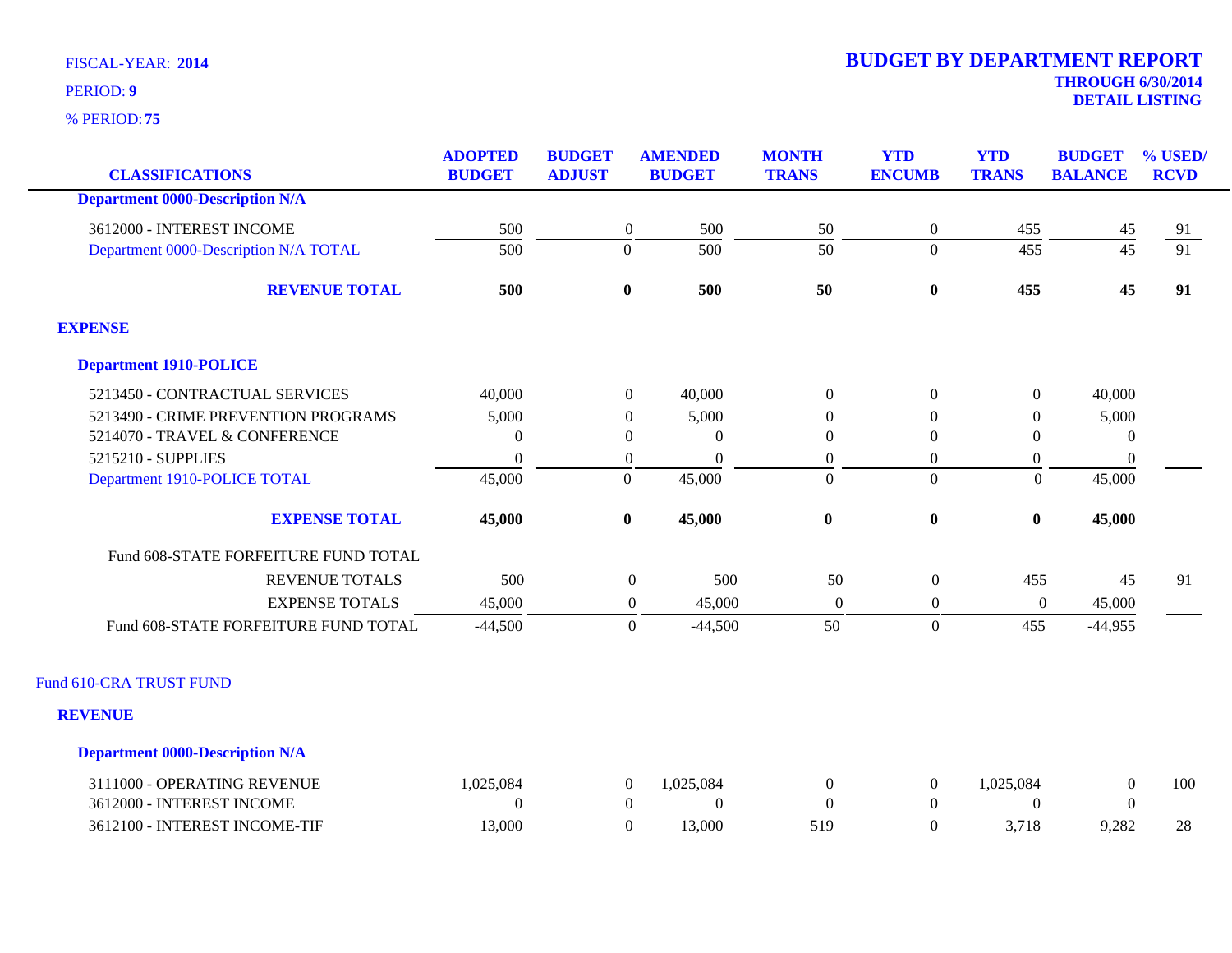| <b>CLASSIFICATIONS</b>                   | <b>ADOPTED</b><br><b>BUDGET</b> | <b>BUDGET</b><br><b>ADJUST</b> | <b>AMENDED</b><br><b>BUDGET</b> | <b>MONTH</b><br><b>TRANS</b> | <b>YTD</b><br><b>ENCUMB</b> | <b>YTD</b><br><b>TRANS</b> | <b>BUDGET</b><br><b>BALANCE</b> | % USED/<br><b>RCVD</b> |
|------------------------------------------|---------------------------------|--------------------------------|---------------------------------|------------------------------|-----------------------------|----------------------------|---------------------------------|------------------------|
| 3625100 - RENTAL PROPERTIES              | 25,000                          | $\Omega$                       | 25,000                          | 2,422                        | $\Omega$                    | 27,099                     | $-2,099$                        | 108                    |
| 3699201 - MISC. OTHERS                   | $\Omega$                        | $\boldsymbol{0}$               | $\overline{0}$                  | $\theta$                     | $\theta$                    | $-182$                     | 182                             |                        |
| 3811900 - TRANSFER FR GENERAL FUND       | 100,000                         | $\overline{0}$                 | 100,000                         | $\Omega$                     | $\theta$                    | 100,000                    | $\theta$                        | 100                    |
| Department 0000-Description N/A TOTAL    | 1,163,084                       | $\theta$                       | 1,163,084                       | 2,941                        | $\overline{0}$              | 1,155,719                  | 7,365                           | 99                     |
| <b>Department 1110-CRA BOARD FOR TIF</b> |                                 |                                |                                 |                              |                             |                            |                                 |                        |
| 3111000 - OPERATING REVENUE              | $\overline{0}$                  | $\boldsymbol{0}$               | $\boldsymbol{0}$                | $\boldsymbol{0}$             | $\boldsymbol{0}$            | $\overline{0}$             | $\boldsymbol{0}$                |                        |
| 3612100 - INTEREST INCOME-TIF            | $\Omega$                        | $\Omega$                       | $\Omega$                        | $\overline{0}$               | $\Omega$                    | $\Omega$                   | $\mathbf{0}$                    |                        |
| 3625100 - RENTAL PROPERTIES              | $\theta$                        | $\overline{0}$                 | $\theta$                        | $\overline{0}$               | $\Omega$                    | $\Omega$                   | $\boldsymbol{0}$                |                        |
| Department 1110-CRA BOARD FOR TIF TOTAL  | $\Omega$                        | $\Omega$                       | $\Omega$                        | $\Omega$                     | $\Omega$                    | $\Omega$                   | $\Omega$                        |                        |
| <b>REVENUE TOTAL</b>                     | 1,163,084                       | $\mathbf{0}$                   | 1,163,084                       | 2,941                        | $\bf{0}$                    | 1,155,719                  | 7,365                           | 99                     |
| <b>EXPENSE</b>                           |                                 |                                |                                 |                              |                             |                            |                                 |                        |
| <b>Department 1110-CRA BOARD FOR TIF</b> |                                 |                                |                                 |                              |                             |                            |                                 |                        |
| 5131210 - REGULAR                        | 184,574                         | $\overline{0}$                 | 184,574                         | 13,878                       | $\overline{0}$              | 126,013                    | 58,561                          | 68                     |
| 5132110 - F.I.C.A.                       | 14,265                          | $\overline{0}$                 | 14,265                          | 1,005                        | $\theta$                    | 8,903                      | 5,362                           | 62                     |
| 5132210 - PENSION PLAN CONTRIBUTION      | 5,564                           | $\overline{0}$                 | 5,564                           | $\theta$                     | $\theta$                    | 3,122                      | 2,442                           | 56                     |
| 5132220 - DEFERRED COMP CONTRIB.         | 8,118                           | 0                              | 8,118                           | 349                          | $\theta$                    | 3,111                      | 5,007                           | 38                     |
| 5132310 - GROUP HEALTH INSURANCE         | 24,333                          | $\Omega$                       | 24,333                          | 1,145                        | $\Omega$                    | 9,159                      | 15,174                          | 37                     |
| 5132410 - WORKERS' COMPENSATION          | 526                             | $\overline{0}$                 | 526                             | $\Omega$                     | $\Omega$                    | 261                        | 265                             | 49                     |
| 5211210 - REGULAR                        | 153,656                         | $\overline{0}$                 | 153,656                         | 9,916                        | $\boldsymbol{0}$            | 107,599                    | 46,057                          | 70                     |
| 5211410 - OVERTIME                       | $\mathbf{0}$                    | $\overline{0}$                 | $\overline{0}$                  | $\theta$                     | $\Omega$                    | $\Omega$                   | $\theta$                        |                        |
| 5212110 - F.I.C.A.                       | 12,299                          | $\Omega$                       | 12,299                          | 864                          | $\Omega$                    | 9,476                      | 2,823                           | 77                     |
| 5212210 - PENSION PLAN CONTRIBUTION      | 30,034                          | $\overline{0}$                 | 30,034                          | $\Omega$                     | $\mathbf{0}$                | 15,853                     | 14,181                          | 52                     |
| 5212310 - GROUP HEALTH INSURANCE         | 2,048                           | $\overline{0}$                 | 2,048                           | 998                          | $\theta$                    | 8,983                      | $-6,935$                        | 438                    |
| 5212410 - WORKERS' COMPENSATION          | 7,380                           | $\overline{0}$                 | 7,380                           | $\mathbf{0}$                 | $\Omega$                    | 3,664                      | 3,716                           | 49                     |
| 5215220 - UNIFORMS                       | $\theta$                        | $\Omega$                       | $\overline{0}$                  | $\Omega$                     | $\Omega$                    | $\Omega$                   | $\Omega$                        |                        |
| 5413120 - PROFESSIONAL SERVS-ST BEA      | 10,000                          | $\theta$                       | 10,000                          | $\Omega$                     | $\Omega$                    | 0                          | 10,000                          |                        |
| 5413450 - CONTRACTUAL SERVICES           | 25,000                          | $\Omega$                       | 25,000                          | $\mathbf{0}$                 | 24,995                      | 24,995                     | 5                               | 99                     |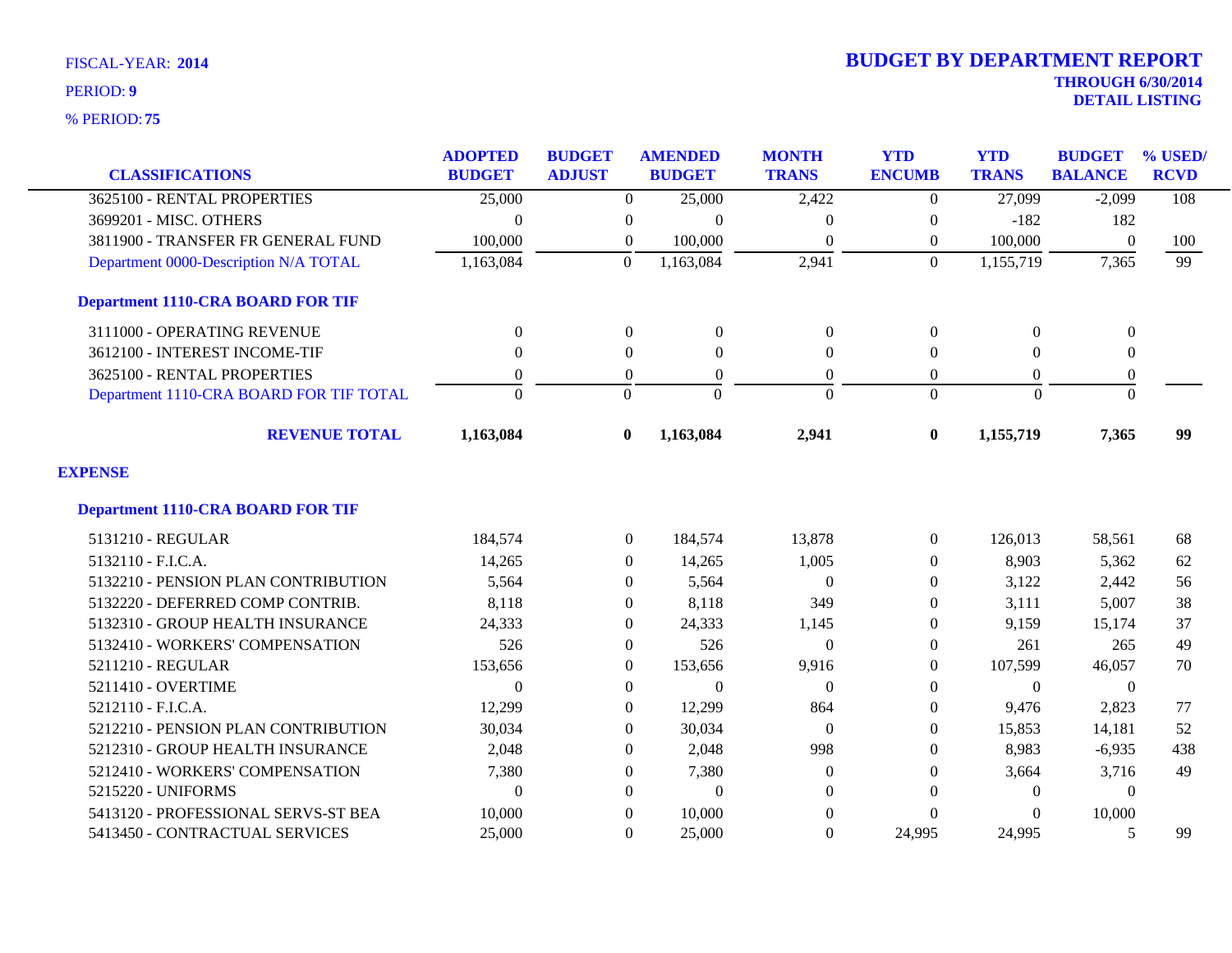| <b>FISCAL-YEAR: 2014</b> |
|--------------------------|
|--------------------------|

|                                     | <b>ADOPTED</b> | <b>BUDGET</b> | <b>AMENDED</b> | <b>MONTH</b>     | <b>YTD</b>    | <b>YTD</b>        | <b>BUDGET</b>  | $\%$ USED/  |
|-------------------------------------|----------------|---------------|----------------|------------------|---------------|-------------------|----------------|-------------|
| <b>CLASSIFICATIONS</b>              | <b>BUDGET</b>  | <b>ADJUST</b> | <b>BUDGET</b>  | <b>TRANS</b>     | <b>ENCUMB</b> | <b>TRANS</b>      | <b>BALANCE</b> | <b>RCVD</b> |
| 5414670 - MAINT & REP-GRDS & STRUCT | 3,000          | $\Omega$      | 3,000          | $\theta$         | $\Omega$      | $\Omega$          | 3,000          |             |
| 5414710 - PRINTING MATERIAL-INFRAST | 0              | $\Omega$      | $\Omega$       | $\Omega$         | $\theta$      | $\Omega$          | $\Omega$       |             |
| 5416340 - CAPITAL IMPROVEMENTS      |                | 0             | $\theta$       | $\Omega$         | $\Omega$      | 0                 |                |             |
| 5416450 - SUNSET DR & ST LIGHTING   |                |               |                |                  | 0             | 0                 |                |             |
| 5419930 - STREET BEAUTIFICATION     |                |               | $\Omega$       |                  | 0             | 0                 | $\Omega$       |             |
| 5511310 - PART TIME                 | 1,250          | 0             | 1,250          |                  | $\Omega$      | 847               | 403            | 67          |
| 5512110 - FICA                      | $\Omega$       | 0             | $\Omega$       | 0                | 0             | $\Omega$          | $\theta$       |             |
| 5512410 - WORKER'S COMPENSATION     | ∩              | 0             | 0              |                  | 0             | 0                 | 0              |             |
| 5513120 - PROFF.SVC/ECONOMIC DEVLOP | 1,250          | 0             | 1,250          |                  | $\Omega$      | $\Omega$          | 1,250          |             |
| 5514710 - PRINTING MATERIALS-ECO.DE | $\Omega$       | 0             | $\overline{0}$ | 0                | 0             | 0                 | $\theta$       |             |
| 5519932 - ECONOMIC DEVELOPMENT PRGM | $\Omega$       | 0             | $\Omega$       | 0                | 0             | $\Omega$          | $\theta$       |             |
| 5519933 - BUSINESS STARTUP ASSTNCE  | 3,000          | 1,564         | 4,564          | 2,000            | 1,564         | 3,564             | 1,000          | 78          |
| 5523120 - PROFF.SVC-COMM.BLDG REHAB | 8,000          | $\left($      | 8,000          | $\theta$         | 0             | $\Omega$          | 8,000          |             |
| 5523450 - CONTRACTUAL SRVCS-COMMERC | $\Omega$       | 0             | $\Omega$       |                  |               | $\mathbf{\Omega}$ | $\Omega$       |             |
| 5524710 - PRINTING-MATERIALS-COMMER | $\Omega$       | 0             | $\Omega$       | $\Omega$         | 0             | $\Omega$          |                |             |
| 5541210 - REGULAR                   | 86,406         | $\Omega$      | 86,406         | 6.620            | 0             | 58,497            | 27,909         | 67          |
| 5542110 - FICA                      | 6,610          | $\Omega$      | 6,610          | 456              | $\Omega$      | 4,050             | 2,560          | 61          |
| 5542210 - PENSION PLAN              | 9,143          | 0             | 9,143          | $\theta$         | 0             | 5,131             | 4,012          | 56          |
| 5542220 - DEFERRED COMP CONTRIB.    | 1.604          | $\Omega$      | 1,604          | 34               | $\theta$      | 323               | 1,281          | 20          |
| 5542310 - GROUP HEALTH INSURANCE    | 10,483         | $\Omega$      | 10,483         | 797              | $\Omega$      | 6,375             | 4,108          | 60          |
| 5542410 - WORKER'S COMPENSATION     | 259            | $\Omega$      | 259            | $\boldsymbol{0}$ | 0             | 129               | 130            | 49          |
| 5543120 - LEGAL SERVICES            | 50,000         | $\Omega$      | 50,000         | 3,340            | 2,466         | 33,534            | 16,466         | 67          |
| 5543210 - AUDITOR'S FEES            | 6,000          | 2,000         | 8,000          | 2,000            | 3,000         | 8,000             | $\Omega$       | 100         |
| 5544070 - TRAVEL & CONFERENCE       | 850            | $\theta$      | 850            | $\theta$         | 0             | 8                 | 842            |             |
| 5544080 - EMPLOYEE EDUCATION &TRAIN | 200            | $\Omega$      | 200            | $\Omega$         | $\Omega$      | $\Omega$          | 200            |             |
| 5544631 - COMMUNICATION EQUIPMENT   | 1,250          | $\Omega$      | 1,250          | 107              | $\theta$      | 958               | 292            | 76          |
| 5544850 - NON-LEGAL ADVERTISING     | 350            | $\Omega$      | 350            | $\Omega$         | $\Omega$      | 320               | 30             | 91          |
| 5544910 - LEGAL ADS-NON TIF         | 500            | 0             | 500            | $\Omega$         | $\Omega$      | 463               | 37             | 92          |
| 5545210 - SUPPLIES                  | 2,500          | $\Omega$      | 2,500          | 53               | $\theta$      | 1,453             | 1,047          | 58          |
| 5545410 - MEMBERSHIPS & SUBSCRIPTIO | 1,150          | 0             | 1,150          | $\Omega$         | 0             | 550               | 600            | 47          |
| 5549140 - CRA SEC/GRNT ADM/MISC EXP | $\Omega$       | $\Omega$      | $\theta$       | $\Omega$         | $\Omega$      | $\Omega$          | $\theta$       |             |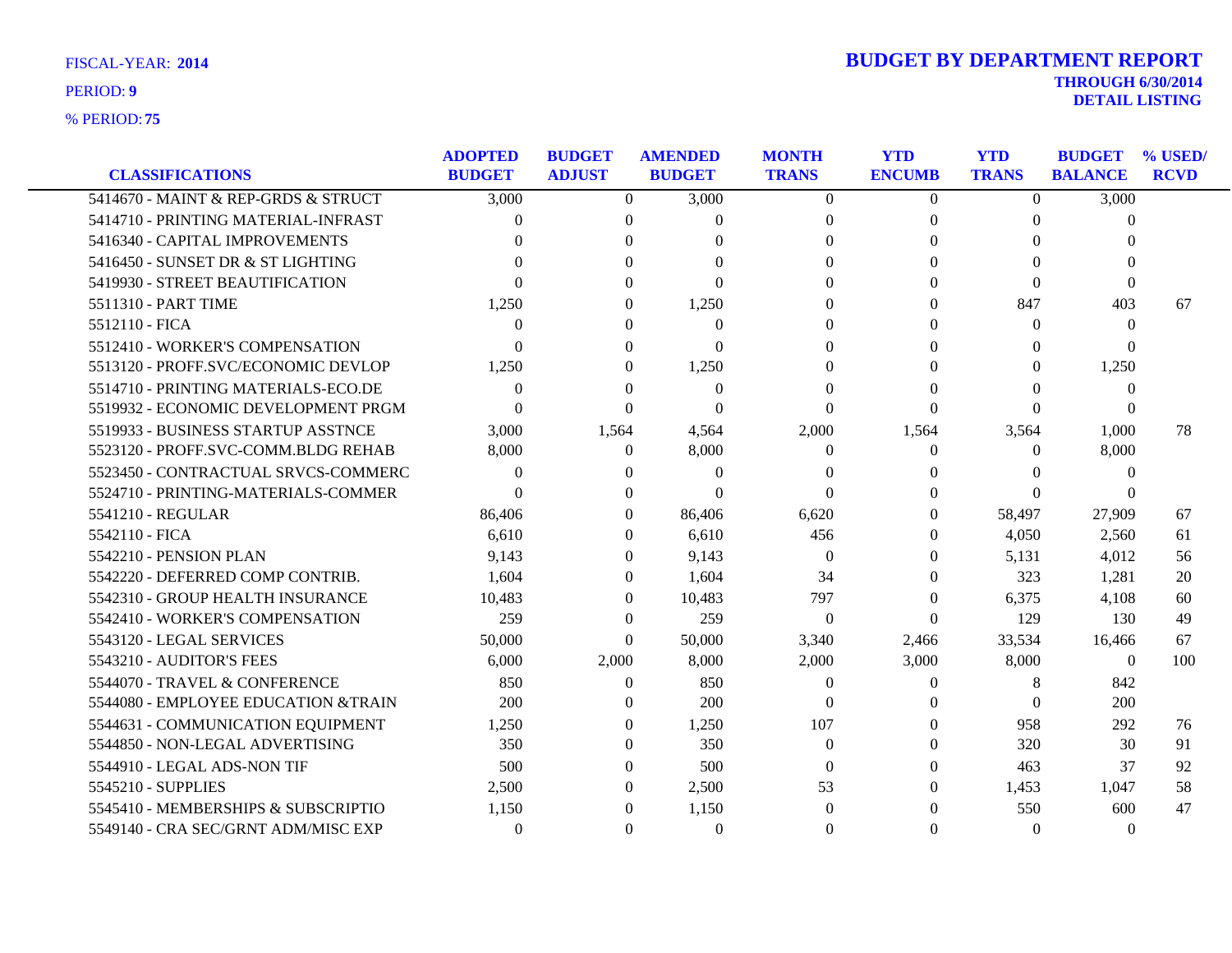**75** % PERIOD:

# **THROUGH 6/30/2014 DETAIL LISTING** PERIOD: **<sup>9</sup> 2014 BUDGET BY DEPARTMENT REPORT**

|                                     | <b>ADOPTED</b> | <b>BUDGET</b> | <b>AMENDED</b> | <b>MONTH</b> | <b>YTD</b>    | <b>YTD</b>   | <b>BUDGET</b>  | % USED/     |
|-------------------------------------|----------------|---------------|----------------|--------------|---------------|--------------|----------------|-------------|
| <b>CLASSIFICATIONS</b>              | <b>BUDGET</b>  | <b>ADJUST</b> | <b>BUDGET</b>  | <b>TRANS</b> | <b>ENCUMB</b> | <b>TRANS</b> | <b>BALANCE</b> | <b>RCVD</b> |
| 5549915 - MISCELLANEOUS-CITY CONTRB | 8,036          | $\Omega$      | 8,036          | $\theta$     | $\Omega$      | 8,036        | $\theta$       | 100         |
| 5549920 - GENERAL CONTINGENCY       | 4,141          | $-2,000$      | 2,141          | 1,081        | $\theta$      | 1,081        | 1,060          | 50          |
| 5549925 - CRA BOARD MEMBRS DISCRT F | 7,000          | $\theta$      | 7,000          | 875          | 0             | 1,929        | 5,071          | 27          |
| 5553120 - PROF SERVICES-INFILL PROG | $\Omega$       | $\Omega$      | $\Omega$       | $\Omega$     | 0             | $\Omega$     | $\theta$       |             |
| 5593120 - PROFESSNL SERV-TECH ASSTC | 40,000         | $\Omega$      | 40,000         | $\Omega$     | 10,000        | 40,000       | $\Omega$       | 100         |
| 5593450 - WORK STUDY PROGRAM        | 10,000         | $\Omega$      | 10,000         | $\Omega$     | 0             | $\theta$     | 10,000         |             |
| 5599931 - JAMES T. BOWMAN SCHOLARSH | 20,000         | $\Omega$      | 20,000         | $\Omega$     | 0             | $\Omega$     | 20,000         |             |
| 5599932 - SCHOOL ASSISTANCE PROGRAM | $\Omega$       | $\Omega$      | $\theta$       | $\Omega$     | $\Omega$      | $\Omega$     | $\theta$       |             |
| 5643120 - PROFESSIONAL SERV-LEGAL S | $\Omega$       | 3,040         | 3,040          | $\Omega$     | 0             | 3,040        | $\Omega$       | 100         |
| 5643450 - CONTRACTUAL               | $\Omega$       | $\Omega$      | $\Omega$       | $\Omega$     | 0             | $\Omega$     | 0              |             |
| 5649921 - MULTI-FAMILY REHAB PROGRM | $\Omega$       | $\Omega$      | $\Omega$       | $\Omega$     | 0             | $\Omega$     |                |             |
| 5649930 - SINGLE FAMILY REHAB PRGRM | 22,000         | $\Omega$      | 22,000         | 137          | 0             | 14,251       | 7,749          | 64          |
| 5649935 - ASSISTANCE PROGRAM        | 75,000         | $\Omega$      | 75,000         | 1,100        | $\theta$      | 27,250       | 47,750         | 36          |
| 5691210 - REGULAR                   | 24,728         | $\Omega$      | 24,728         | 2,274        | 0             | 21,601       | 3,127          | 87          |
| 5692110 - FICA                      | 1,892          | $\theta$      | 1,892          | 167          | 0             | 1.596        | 296            | 84          |
| 5692210 - PENSION PLAN              | 3,561          | $\mathbf{0}$  | 3,561          | $\theta$     | $\theta$      | 1,998        | 1,563          | 56          |
| 5692310 - GROUP HEALTH INSURANCE    | 3,120          | $\Omega$      | 3,120          | 298          | $\Omega$      | 2,386        | 734            | 76          |
| 5692410 - WORKER'S COMPENSATION     | 67             | $\Omega$      | 67             | $\Omega$     | $\theta$      | 33           | 34             | 49          |
| 5723120 - PROF. SVC-PARK IMPROVEMNT | $\Omega$       | $\Omega$      | $\theta$       | $\Omega$     | 13,931        | 13,931       | $-13,931$      |             |
| 5723450 - CONTRACTUAL               | 50,000         | 47,576        | 97,576         | 8,636        | 22,185        | 63,353       | 34,223         | 64          |
| 5726450 - MATCHING CONTRIBUTION     | 3,000          | $\mathbf{0}$  | 3,000          | $\Omega$     | 0             | $\Omega$     | 3,000          |             |
| 5741210 - SPECIAL EVENTS PLANNING   | 46,902         | $\Omega$      | 46,902         | 3,605        | 0             | 34,750       | 12,152         | 74          |
| 5742110 - FICA                      | 3,588          | $\theta$      | 3,588          | 239          | 0             | 2,344        | 1,244          | 65          |
| 5742210 - PENSION                   | 6,660          | $\Omega$      | 6,660          | $\theta$     | 0             | 3,737        | 2,923          | 56          |
| 5742310 - HEALTH INSURANCE          | 6,239          | $\theta$      | 6,239          | 500          | $\Omega$      | 3,997        | 2,242          | 64          |
| 5742410 - WORKER'S COMPENSATION     | 127            | $\Omega$      | 127            | $\Omega$     | 0             | 63           | 64             | 49          |
| 5743120 - PROFESSIONAL SERV-MRKTNG  | 22,000         | $\Omega$      | 22,000         | $\Omega$     | 0             | 15,498       | 6,502          | 70          |
| 5819120 - TRANSFER TO GENERAL FUND  | 33,173         | $\theta$      | 33,173         | 0            | 0             | 33,173       | $\theta$       | 100         |
| 5819140 - TRANSFER TO GENERAL FUND  | $\Omega$       | $\Omega$      | $\Omega$       | $\Omega$     | $\Omega$      | $\theta$     | $\Omega$       |             |
| 5833120 - - PROFESSIONAL SERVICES   | 100,000        | $\Omega$      | 100,000        | 400          | 0             | 19,522       | 80,478         | 19          |
| 5833125 - PROPERTY MANAGEMENT       | 40,000         | $\Omega$      | 40,000         | 4,355        | $\theta$      | 38,020       | 1,980          | 95          |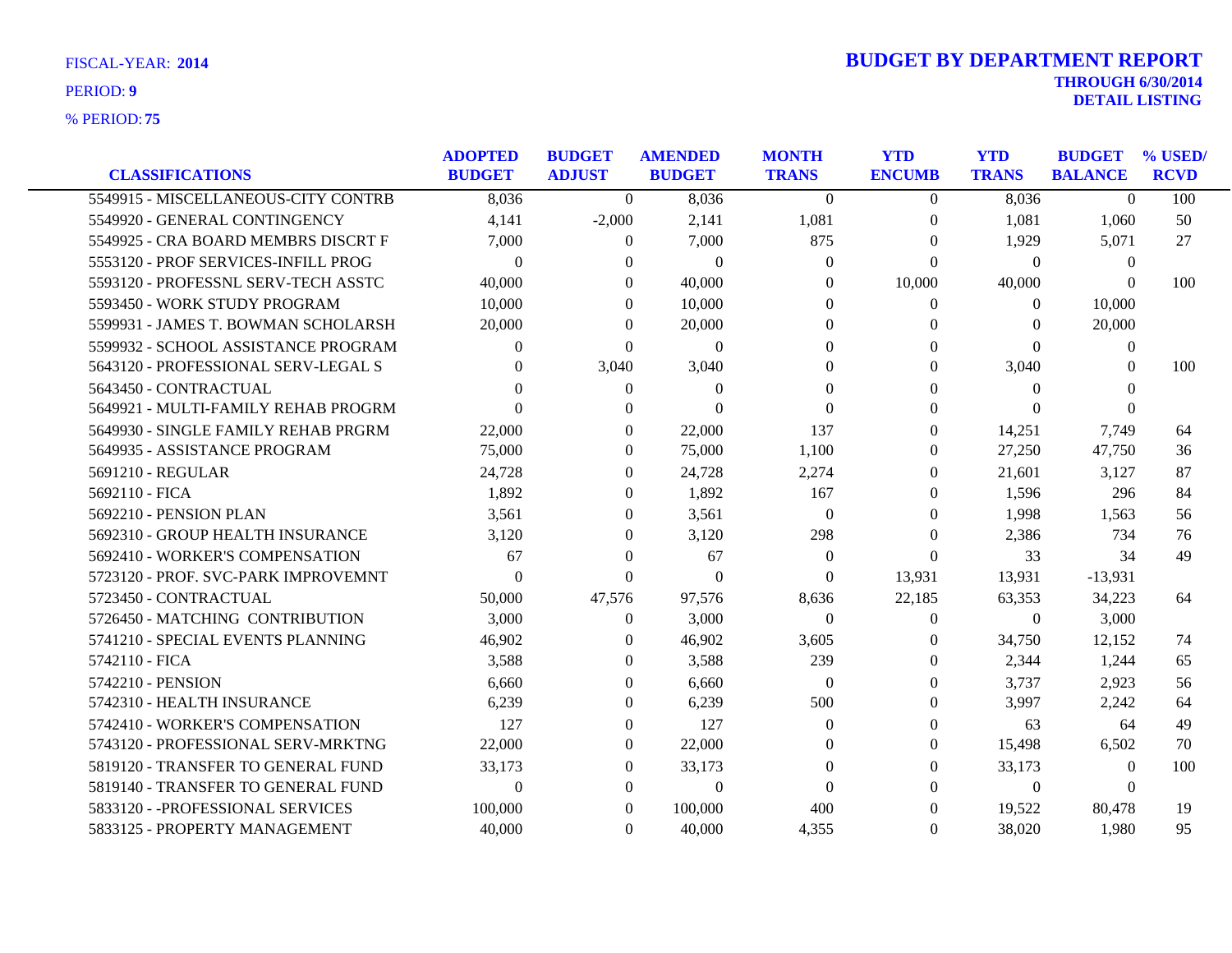**75** % PERIOD:

# **THROUGH 6/30/2014 DETAIL LISTING** PERIOD: **<sup>9</sup> 2014 BUDGET BY DEPARTMENT REPORT**

|                                                                                              | <b>ADOPTED</b> | <b>BUDGET</b>    | <b>AMENDED</b>   | <b>MONTH</b>     | <b>YTD</b>       | <b>YTD</b>   | <b>BUDGET</b>  | % USED/         |
|----------------------------------------------------------------------------------------------|----------------|------------------|------------------|------------------|------------------|--------------|----------------|-----------------|
| <b>CLASSIFICATIONS</b>                                                                       | <b>BUDGET</b>  | <b>ADJUST</b>    | <b>BUDGET</b>    | <b>TRANS</b>     | <b>ENCUMB</b>    | <b>TRANS</b> | <b>BALANCE</b> | <b>RCVD</b>     |
| 5833455 - RESIDNT.RELOCATION ASSIST                                                          | 25,000         | $\theta$         | 25,000           | $\theta$         | 10,742           | 25,019       | $-19$          | 100             |
| 5836110 - LAND ACQUISITION                                                                   | 30,000         | $\overline{0}$   | 30,000           | 495              | $\boldsymbol{0}$ | 945          | 29,055         | 3               |
| 5837110 - REGIONS BANK LOAN \$2,730,                                                         | 266,186        | $\overline{0}$   | 266,186          | $\boldsymbol{0}$ | $\theta$         | 198,148      | 68,038         | 74              |
| 5837210 - REGIONS LN 2006 - \$2,730M                                                         | 31,589         | $\overline{0}$   | 31,589           | $\overline{0}$   | $\theta$         | 25,182       | 6,407          | 79              |
| Department 1110-CRA BOARD FOR TIF TOTAL                                                      | 1,555,611      | 52,180           | 1,607,791        | 67,724           | 88,883           | 1,046,224    | 561,567        | $\overline{65}$ |
| <b>EXPENSE TOTAL</b>                                                                         | 1,555,611      | 52,180           | 1,607,791        | 67,724           | 88,883           | 1,046,224    | 561,567        | 65              |
| Fund 610-CRA TRUST FUND TOTAL                                                                |                |                  |                  |                  |                  |              |                |                 |
| <b>REVENUE TOTALS</b>                                                                        | 1,163,084      | $\Omega$         | 1,163,084        | 2,941            | $\boldsymbol{0}$ | 1,155,719    | 7,365          | 99              |
| <b>EXPENSE TOTALS</b>                                                                        | 1,555,611      | 52,180           | 1,607,791        | 67,724           | 88,883           | 1,046,224    | 561,567        | 65              |
| Fund 610-CRA TRUST FUND TOTAL                                                                | $-392,527$     | $-52,180$        | $-444,707$       | $-64,783$        | $-88,883$        | 109,495      | $-554,202$     |                 |
| Fund 615-FEDERAL FORFEITURE FUND<br><b>REVENUE</b><br><b>Department 0000-Description N/A</b> |                |                  |                  |                  |                  |              |                |                 |
|                                                                                              |                |                  |                  |                  |                  |              |                |                 |
| 3511000 - CONFISCATED REVENUE                                                                | $\overline{0}$ | $\theta$         | $\boldsymbol{0}$ | 12,505           | $\boldsymbol{0}$ | 12,505       | $-12,505$      |                 |
| 3612000 - INTEREST INCOME                                                                    | 9,000          | $\theta$         | 9,000            | 1,322            | $\overline{0}$   | 12,047       | $-3,047$       | 133             |
| 3699200 - MISC OTHERS                                                                        | 80,000         | $\mathbf{0}$     | 80,000           | 700              | $\boldsymbol{0}$ | 46,424       | 33,576         | 58              |
| Department 0000-Description N/A TOTAL                                                        | 89,000         | $\boldsymbol{0}$ | 89,000           | 14,527           | $\overline{0}$   | 70,976       | 18,024         | 79              |
| <b>REVENUE TOTAL</b>                                                                         | 89,000         | $\bf{0}$         | 89,000           | 14,527           | $\bf{0}$         | 70,976       | 18,024         | 79              |
| <b>EXPENSE</b>                                                                               |                |                  |                  |                  |                  |              |                |                 |
| <b>Department 1910-POLICE</b>                                                                |                |                  |                  |                  |                  |              |                |                 |
| 5211410 - OVERTIME                                                                           | 50,000         | $\overline{0}$   | 50,000           | 168              | $\boldsymbol{0}$ | 5,735        | 44,265         | 11              |
| 5211414 - BARTRA                                                                             | 30,000         | $\boldsymbol{0}$ | 30,000           | 486              | $\boldsymbol{0}$ | 7,801        | 22,199         | 26              |
| 5213450 - CONTRACTUAL SERVICES                                                               | 170,300        | $\overline{0}$   | 170,300          | $\overline{0}$   | $\theta$         | 9,190        | 161,110        | 5               |